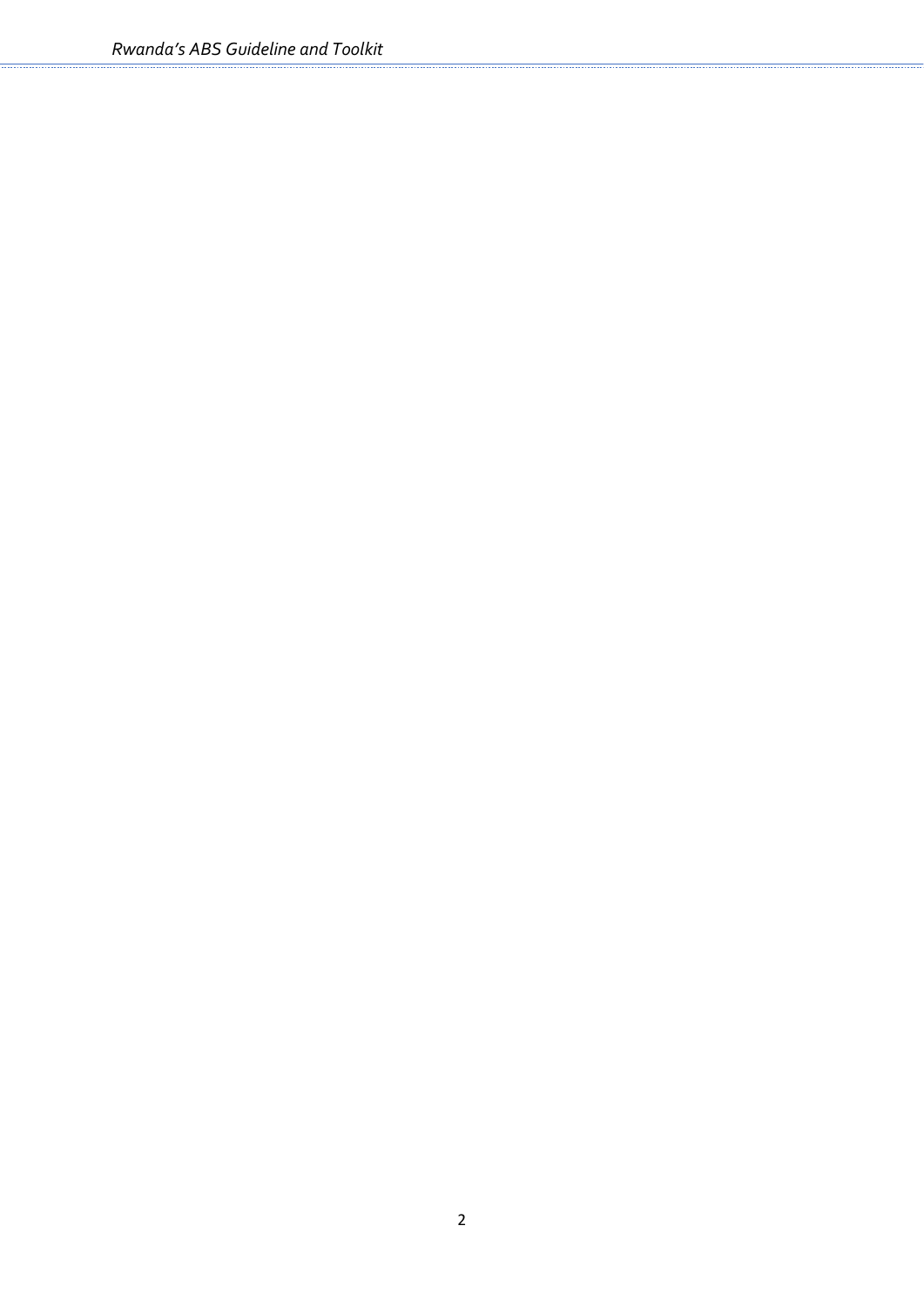#### **Prepared by:**

Center of Excellence in Biodiversity and Natural Resource Management College of Science and Technology University of Rwanda

Completed: April 2019

#### **Suggested Citation:**

Rwanda Environment Management Authority. 2019. Guideline and Toolkit for Access and Benefit Sharing of Traditional Knowledge Associated with Genetic Resources in Rwanda: Information for Providers, Users, and Regulatory Institutions. Kigali, Rwanda.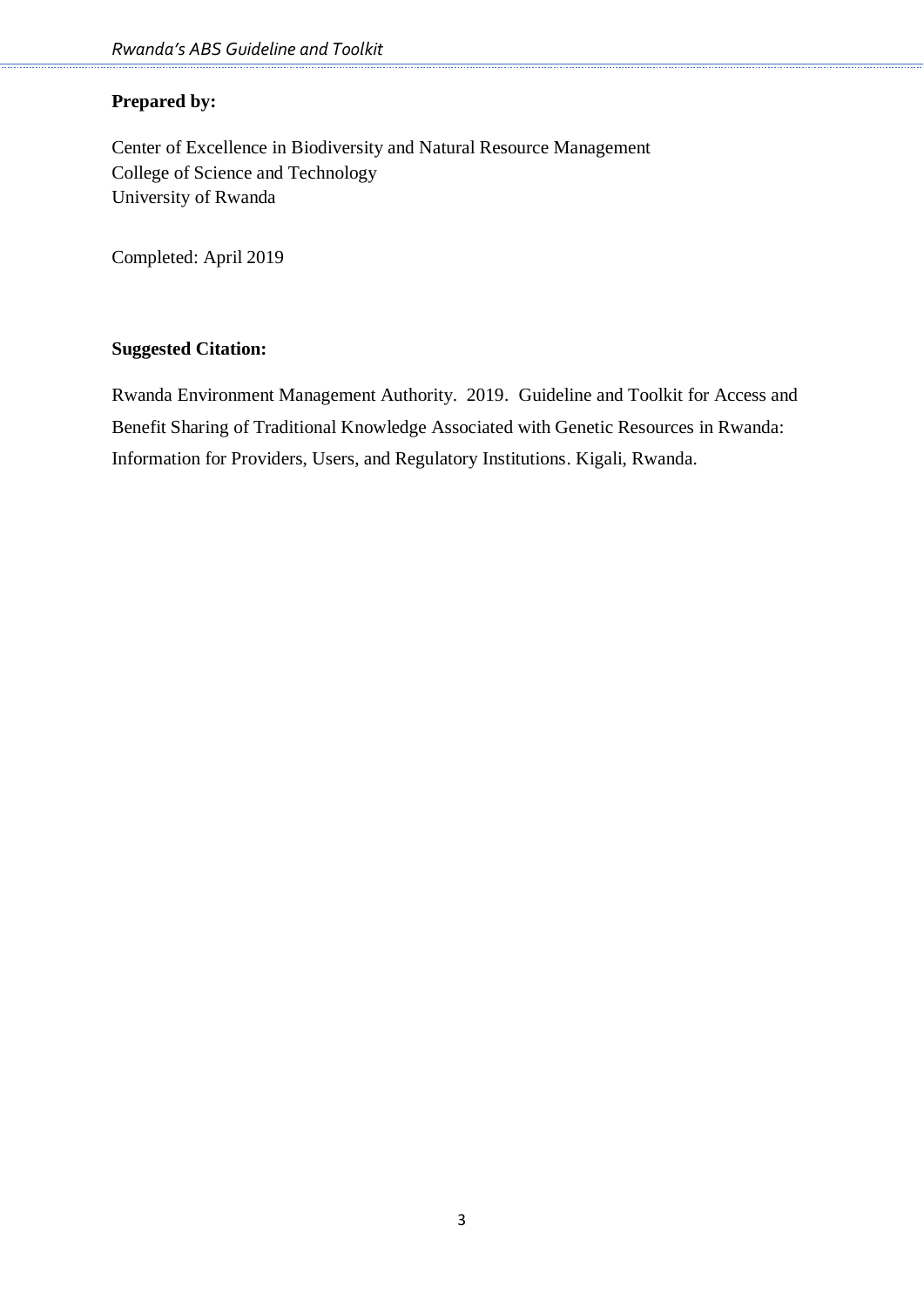## **Table of Contents**

| Chapter 2. Bioprospecting, the Nagoya Protocol and Access and Benefit Sharing (ABS)10  |  |
|----------------------------------------------------------------------------------------|--|
|                                                                                        |  |
|                                                                                        |  |
|                                                                                        |  |
|                                                                                        |  |
|                                                                                        |  |
|                                                                                        |  |
|                                                                                        |  |
|                                                                                        |  |
|                                                                                        |  |
|                                                                                        |  |
|                                                                                        |  |
|                                                                                        |  |
|                                                                                        |  |
|                                                                                        |  |
|                                                                                        |  |
|                                                                                        |  |
| 4.2.5. Considerations for traditional knowledge holders (providers) before signing the |  |
|                                                                                        |  |
|                                                                                        |  |
|                                                                                        |  |
|                                                                                        |  |
|                                                                                        |  |
|                                                                                        |  |
|                                                                                        |  |
|                                                                                        |  |
|                                                                                        |  |
|                                                                                        |  |
|                                                                                        |  |
|                                                                                        |  |
|                                                                                        |  |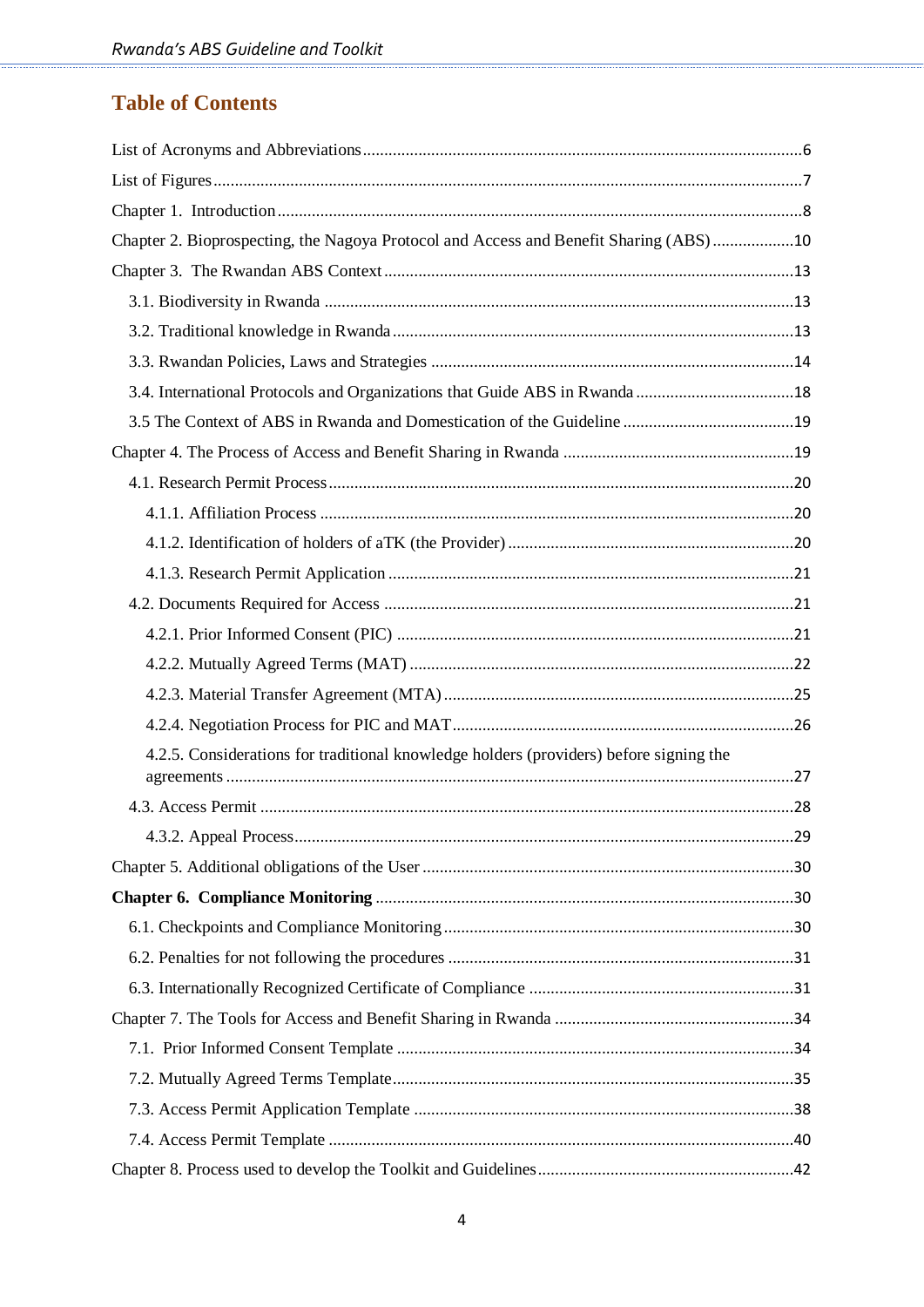| Annex 1: List of governmental and public institutions relevant to the ABS process in Rwanda45 |  |
|-----------------------------------------------------------------------------------------------|--|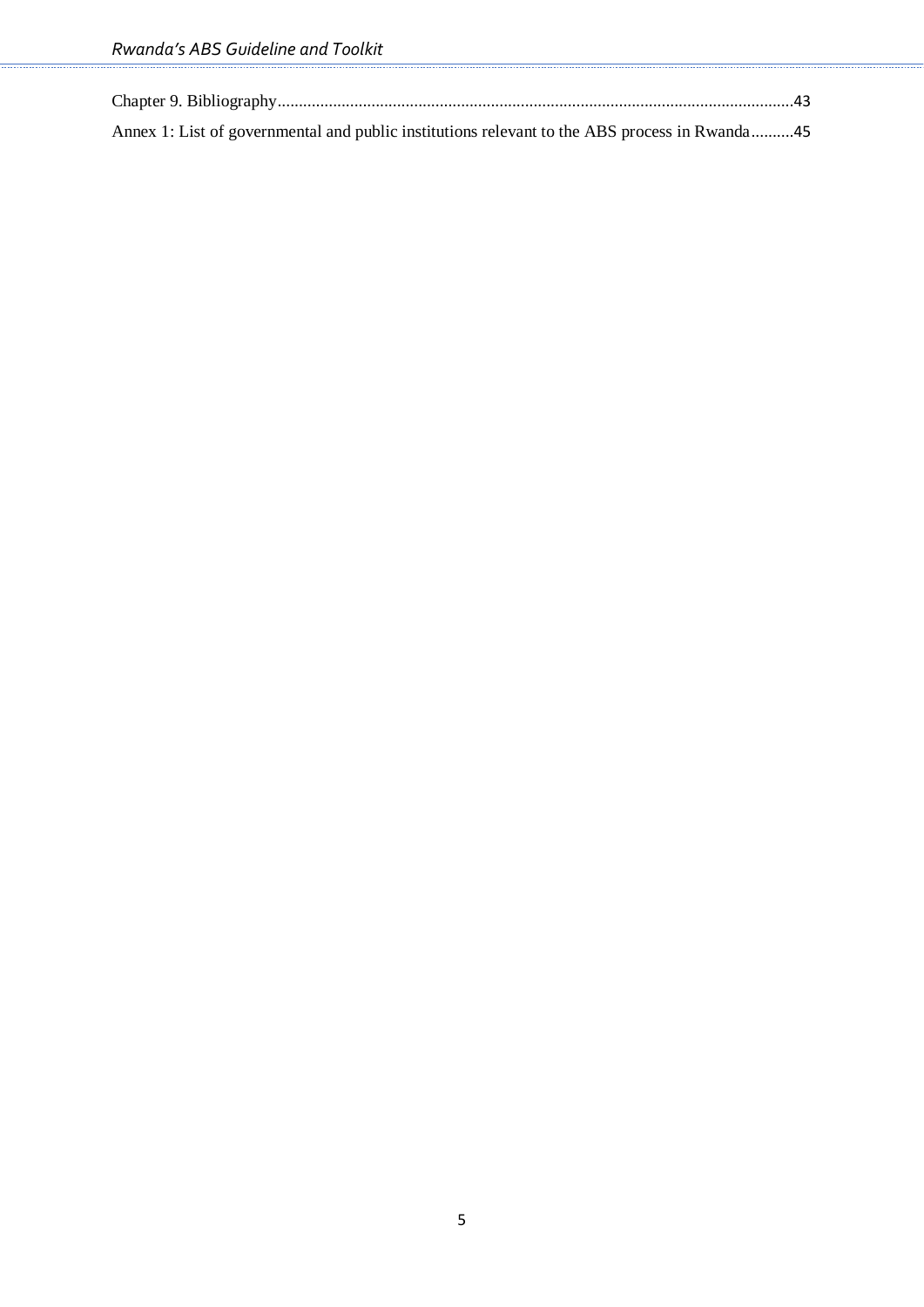# <span id="page-5-0"></span>**List of Acronyms and Abbreviations**

| <b>ABS</b>        | <b>Access and Benefit-Sharing</b>                                           |  |  |  |
|-------------------|-----------------------------------------------------------------------------|--|--|--|
| <b>AGA Rwanda</b> | Asosiyasiyo y'Abavuzi Gakondo mu Rwanda                                     |  |  |  |
| <b>ARIPO</b>      | African Regional Intellectual Property Organization                         |  |  |  |
| <b>CBD</b>        | <b>Convention on Biological Diversity</b>                                   |  |  |  |
| <b>CNA</b>        | <b>Competent National Authority</b>                                         |  |  |  |
| <b>GR</b>         | <b>Genetic Resources</b>                                                    |  |  |  |
| IP                | <b>Intellectual Property</b>                                                |  |  |  |
| <b>ITPGRFA</b>    | International Treaty on Plant Genetic Resources for Food and<br>Agriculture |  |  |  |
| <b>MAT</b>        | <b>Mutually Agreed Terms</b>                                                |  |  |  |
| <b>MTA</b>        | <b>Material Transfer Agreement</b>                                          |  |  |  |
| <b>NBSAP</b>      | National Biodiversity Strategy and Action Plan                              |  |  |  |
| <b>NCST</b>       | National Commission of Science and Technology                               |  |  |  |
| <b>NGOs</b>       | Non-Government Organizations                                                |  |  |  |
| <b>PIC</b>        | <b>Prior Informed Consent</b>                                               |  |  |  |
| <b>RDB</b>        | <b>Rwanda Development Board</b>                                             |  |  |  |
| <b>REMA</b>       | Rwanda Environment Management Authority                                     |  |  |  |
| <b>UNDP</b>       | <b>United Nations Development Programme</b>                                 |  |  |  |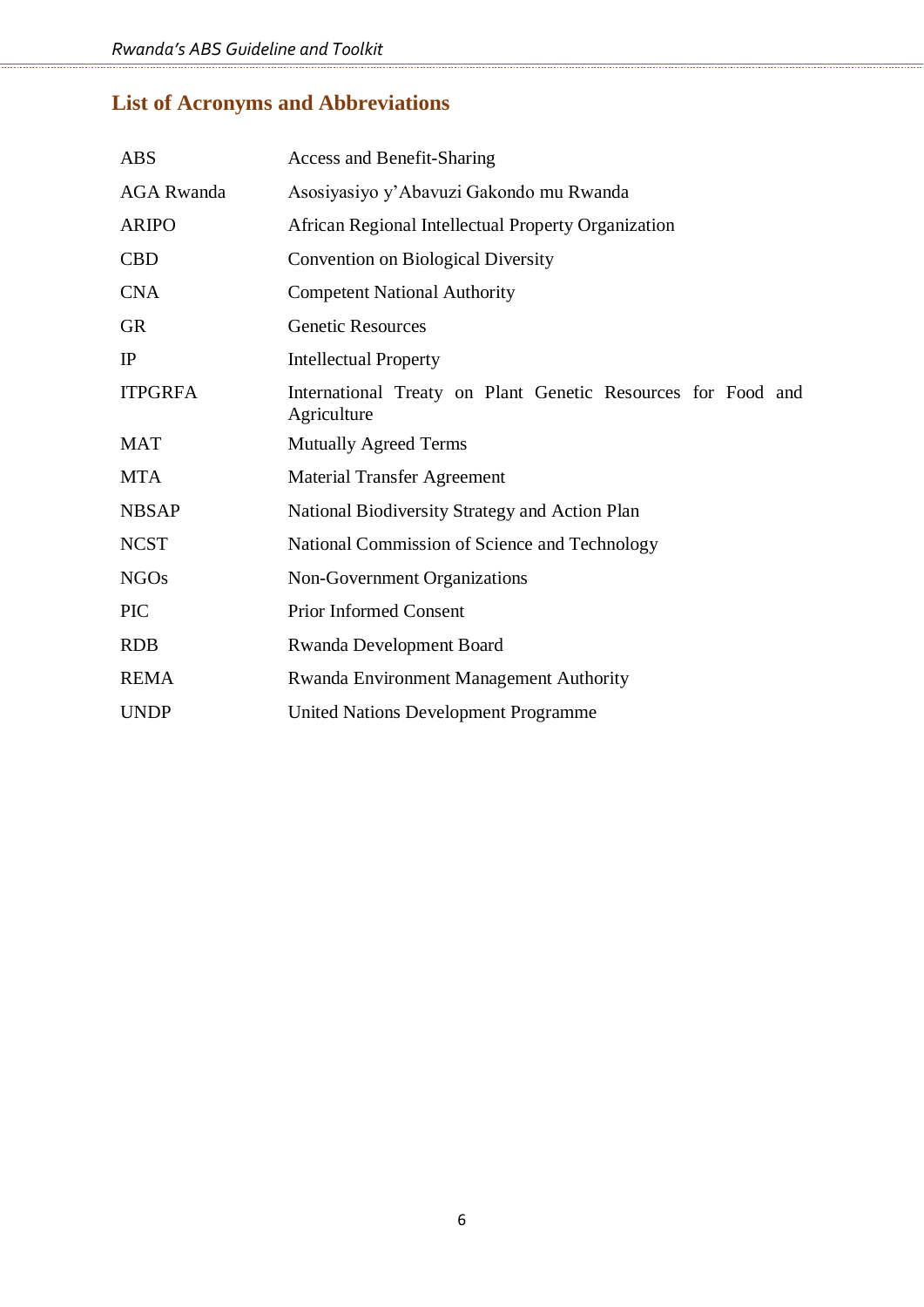# <span id="page-6-0"></span>**List of Figures**

| Figure 1. The Steps in the Process for ABS related to Traditional Knowledge associated with Genetic |  |
|-----------------------------------------------------------------------------------------------------|--|
|                                                                                                     |  |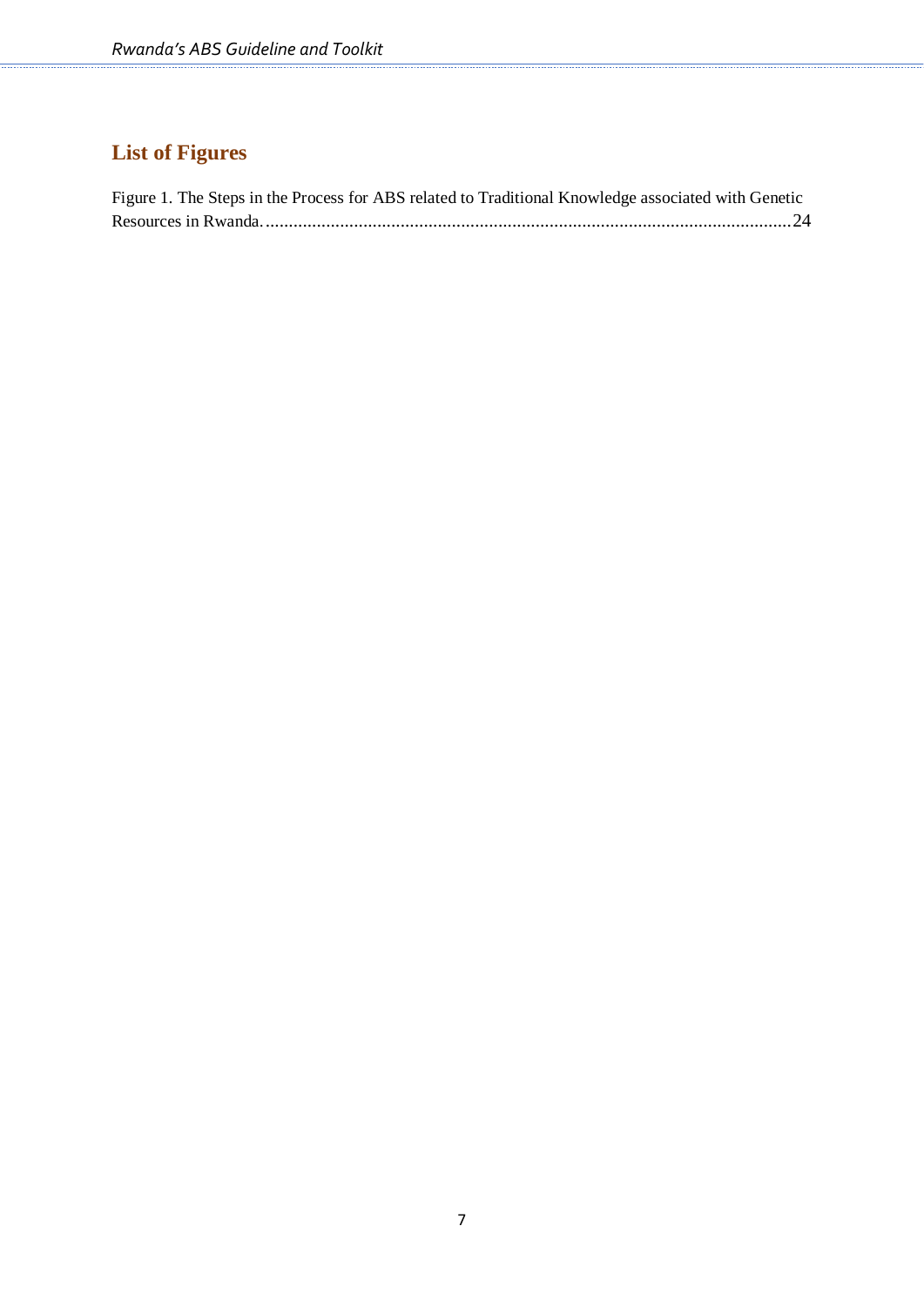#### <span id="page-7-0"></span>**Chapter 1. Introduction**

The search for and collection of biochemical and genetic resources in the environment for the purposes of developing commercially-valuable products for pharmaceutical, agricultural, cosmetic and other applications is governed by procedures that ensure fair and equitable access and benefit sharing. This document presents the toolkit and guideline for access and benefit sharing related to traditional knowledge associated with genetic resources in Rwanda. The guideline has been informed by national laws, policies and regulations, stakeholder input and the Nagoya Protocol. The guideline does not change or supersede any existing legal rights or obligations of stakeholders as presented in national laws, orders and regulations.

This guideline and toolkit are specifically intended to support access to traditional knowledge (hereafter referred to as aTK) associated with genetic resources (hereafter referred to as GR) and the equitable sharing of benefits arising from the use of aTK in Rwanda. This document is intended to raise awareness about the Nagoya Protocol and Access and Benefit Sharing (ABS) procedures in Rwanda, and will help the intended audiences (stakeholders: providers of GR and aTK, users of GR and aTK, and regulators) to understand the legal requirements and procedures related to ABS, the legal rights, and guidance for negotiating Prior Informed Consent (PIC), the process for requesting access, areas of negotiation, and Mutually Agreed Terms (MAT) for benefit sharing. The guideline is embedded within the toolkit for Rwanda which includes in depth background, purpose and review of legal frameworks in Rwanda and internationally, in order to increase awareness of the basic principles and concepts of the Nagoya Protocol and ABS and their context in Rwanda.

An access permit for accessing traditional knowledge associated with genetic resources (aTK) will only be issued if there has been material disclosure to the stakeholders, if the prior informed consent and mutually agreed terms for benefit sharing for the bioprospecting activities have been obtained by the appropriate stakeholders through a negotiation process, and if the competent authority is satisfied that the conditions as set out in the legislation have been met. This guideline and toolkit document provides a step by step guide and explanation of the tools used to manage the access permit process and the follow up steps post-access when commercialization is involved.

The intended audiences for the guideline are:

**Providers or holders of traditional knowledge associated with genetic resources** (e.g. local communities, traditional healers, *ex-situ* collection holders, organs of State and private, public and communal landowners).

**Prospective users of traditional knowledge associated with genetic resources** (e.g. companies, bioprospectors, or researchers who intend to use biological or genetic resources and/or traditional knowledge related to those resources).

**Regulators from national government agencies and authorities** responsible for implementing the laws and regulations, and for regulating access to and benefit sharing from genetic or biological resources and the associated traditional knowledge.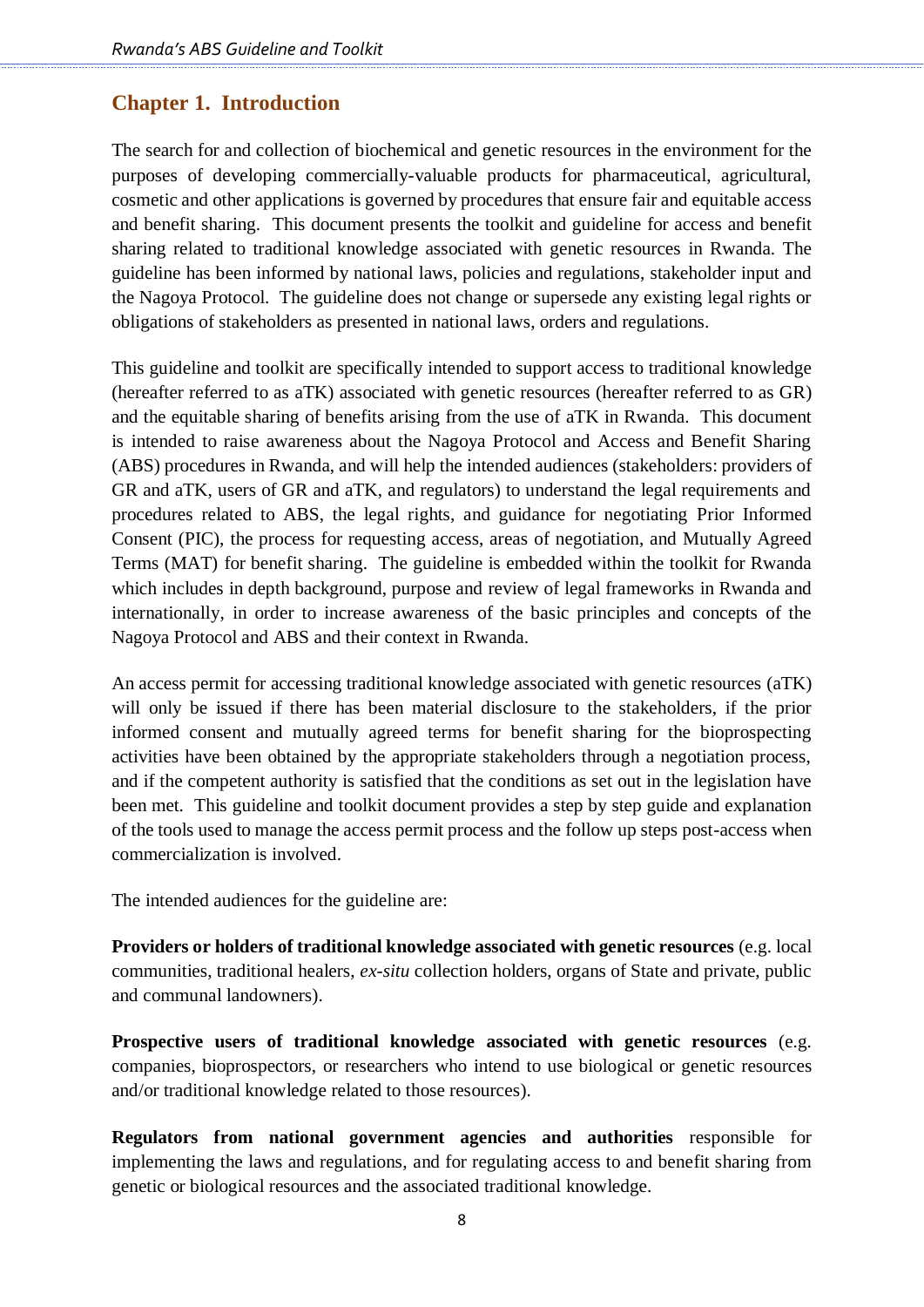The guideline and toolkit include:

- 1. Research permit process and affiliation with partner institution for users interested in accessing traditional knowledge associated with biological or genetic resources
- 2. Prior informed consent (PIC) process to obtain access permit
- 3. Access Procedures
- 4. Access and Benefit Sharing Agreement between providers and users the Mutually Agreed Terms (MAT)
- 5. Process for Negotiation of PIC, MAT and Material Transfer Agreement (MTA)
- 6. Compliance Monitoring
- 7. Follow up procedures when users have identified genetic resource(s) to be developed for commercialization based on associated traditional knowledge

Those who want to conduct research on traditional knowledge associated with genetic resources must follow the procedures and uphold standards in collaboration with the appropriate institutions and communities. Access and Benefit Sharing (ABS) is usually initiated when a user becomes interested in exploring the potential applications of traditional knowledge associated with a genetic resource that has traditionally been cultivated, harvested, or otherwise used for cultural or traditional purposes. Access requests may be for either noncommercial purposes (research or education) or for commercial purposes.

Anyone carrying out bioprospecting involving indigenous biological or genetic resources or associated traditional use or knowledge, requires an access permit. Anyone exporting indigenous biological or genetic resources for the purposes of bioprospecting or other research requires a permit. This document focuses specifically on traditional knowledge associated with genetic resources. It does not deal with traditional knowledge not associated to genetic resources. The following sections include a background about the Nagoya Protocol, the Rwandan context for Access and Benefit Sharing, and details of the procedure for accessing aTK in Rwanda.

#### **Textbox 1. The experience of Bugesera Women's Cooperative "COVANYA", Rwanda**

A member of a women's cooperative said a woman came to ask information about Rwandan traditional basket weaving procedures and took some samples of raw materials from *Agave sp.* that cooperative members were using. 'We gave our knowledge and genetic resources to the woman for free because we were not aware of the Nagoya protocol'. After learning about ABS and Nagoya protocol these cooperative members said they wish to know more about their rights, about the ABS process and learn the English language that they need to better communicate with foreigners who come seeking access.

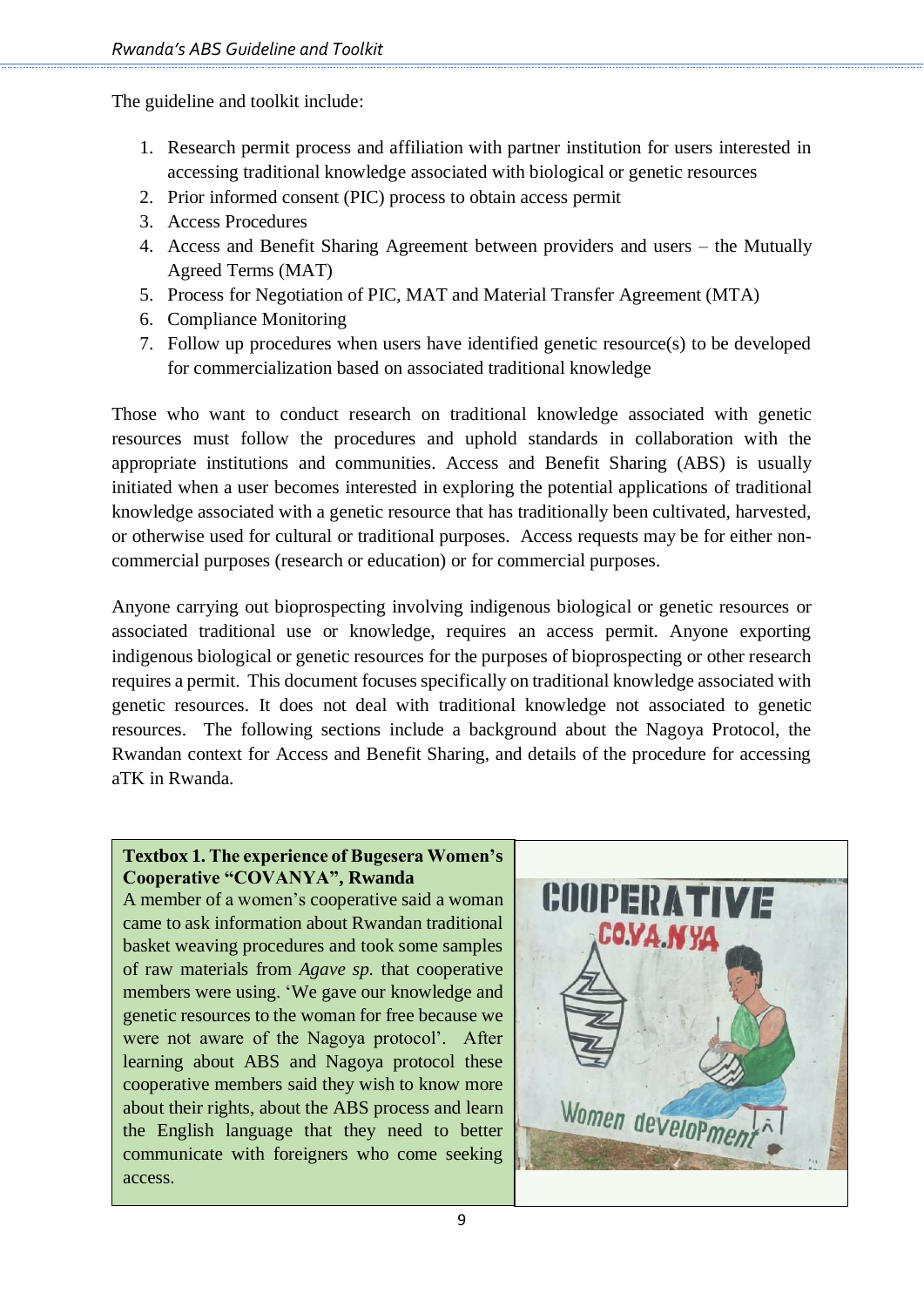## <span id="page-9-0"></span>**Chapter 2. Bioprospecting, the Nagoya Protocol and Access and Benefit Sharing (ABS)**

Bioprospecting, which is a shortening of 'biodiversity prospecting' with the same meaning, refers to the systematic search for and collection of biochemical and genetic information in nature with the aim to develop commercially-valuable products for pharmaceutical, agricultural, cosmetic and other applications. <sup>1</sup> Bioprospecting activities should contribute to biodiversity conservation, economic development, and enhancement of scientific knowledge and development.

All bioprospecting activities must observe and comply with the framework established for the utilization of genetic resources within the Nagoya Protocol and as stated in the national laws or policies of Rwanda. The Nagoya Protocol applies to the utilization of genetic resources and their derivatives.

Those involved in bioprospecting include:

.

- Researchers who collect biological or genetic material and may be guided by local or traditional knowledge holders about the location and/or use of these resources. These researchers are often involved in the 'discovery' phase of bioprospecting; they may be investigating the potentials of biological or genetic resources. Researchers may be locally based at a Rwandan research institution or university, or they may be based outside of Rwanda and Rwanda is one of their research sites.
- Land owners, or individuals or entities who manage the land upon which the resources are located. This may be a farmer, a community, a cooperative, a government agency, or a non-governmental or civil society organization.
- Traditional knowledge holders with specific knowledge about the resource or material being investigated. Although this knowledge may already be publicly available in publications such as reports, books or journal articles, this does not preclude the participation of the original knowledge holders.
- Producers of particular species (those cultivating, developing or harvesting for example) may also be involved.
- Companies, including foreign or local companies, from pharmaceutical or biotechnology industries, cosmetics, food, or herbal medicine industries seeking to identify resources to develop products in their companies.
- Government agencies charged with administering laws that relate to bioprospecting, biodiversity and environmental management, exporting materials, research and collecting, etc. Non-governmental organizations (NGOs) working with communities or conservation may represent community interests or environmental management interests.
- Museums, herbaria and other institutions that maintain collections of biological and genetic resources.

<sup>&</sup>lt;sup>1</sup> (Source: [http://www.undp.org/content/sdfinance/en/home/solutions/bioprospecting. html\)](http://www.undp.org/content/sdfinance/en/home/solutions/bioprospecting.%20html)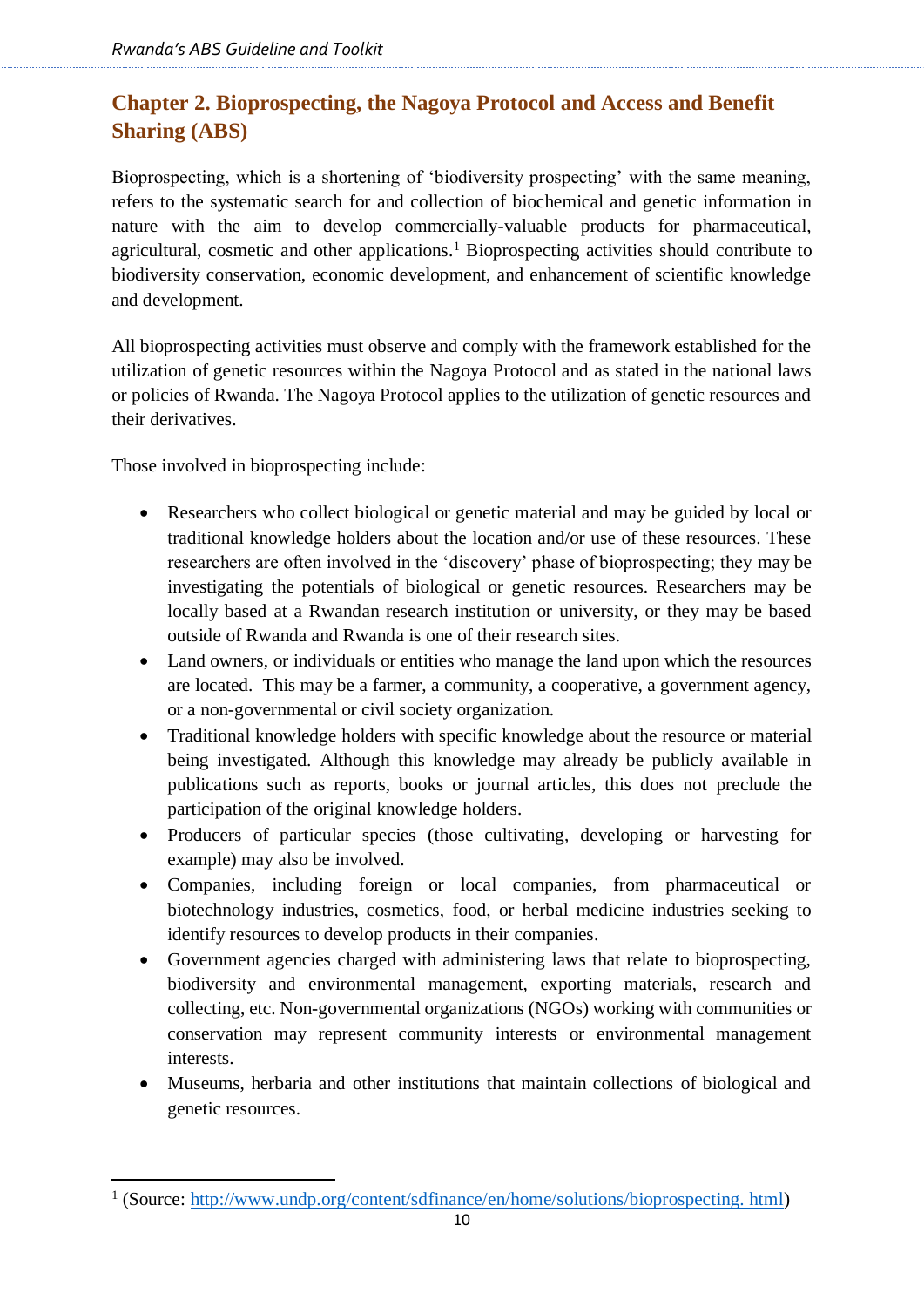In order for prospective users (those seeking to conduct bioprospecting activities) interested in traditional knowledge associated with genetic resources to gain access to aTK in Rwanda, they must get the prior informed consent of the provider and enter into an agreement to show how they will provide fair and equitable benefits to the provider country, which may be direct or indirect benefits. In order to receive those benefits, a provider country must facilitate access to genetic resources. This process is called 'access and benefit sharing', or 'ABS' and is guided by the Nagoya Protocol.

The Nagoya Protocol was developed to implement legal measures in user countries to ensure compliance with the third objective of the Convention on Biological Diversity (CBD). The CBD came into force on 29 December 1993 and affirms that states hold sovereign rights over their biological resources and countries have the right to regulate or grant access to genetic resources (GR) inside their territorial boundaries. The three objectives of the CBD are 1) Conservation of biological diversity, 2) Sustainable use of its components, and 3) Fair and equitable sharing of benefits arising out of the utilization of genetic resources. Rwanda is a signatory to the CBD and has the right to determine who can collect biological material that contains genetic resources and what users are allowed to do with those genetic resources. Protection of the rights of traditional knowledge holders is also an intention in this process.

Women have a critical role to play in the conservation of biological diversity given their daily activities around managing natural resource including procurement and processing of food (including animal or plant parts and seeds), water, and fuel wood, which has an influence on the use and conservation of genetic diversity. The process of documenting aTK and developing aTK databases should not be gender blind but rather gender sensitive. Gender sensitivity in aTK documentation involves identification and acknowledgement of the existing differences and inequalities between women and men. Data related to aTk holders should thus be sex and age disaggregated to understand the different roles played by women and men, youth and the elderly.

Disaggregated data helps shed light on underlying gender dynamics to understand how gender norms and practices influence the transmission of traditional knowledge over generations, and it ensures that defensive, positive, sui generis and other aTK protection or valorisation systems are well informed to address inequalities based on gender related norms. This is a key step in ensuring that any activity involving the documentation of aTK supports women, men, youth and the elderly's participation in granting access over their aTK and the fair and equitable sharing of benefits arising from the use of such knowledge.

The Nagoya Protocol establishes a legal framework for access and benefit sharing (ABS) that requires countries to develop and apply systematically a set of procedures for access and sharing of benefits from use of GR, and to ensure that users comply with provider country ABS laws. The Nagoya Protocol was adopted on 29 October 2010 in Nagoya, Japan and entered into force on 12 October 2014. The Nagoya Protocol recognizes the values of indigenous and local communities and the knowledge associated to the use of genetic resources in research and development activities.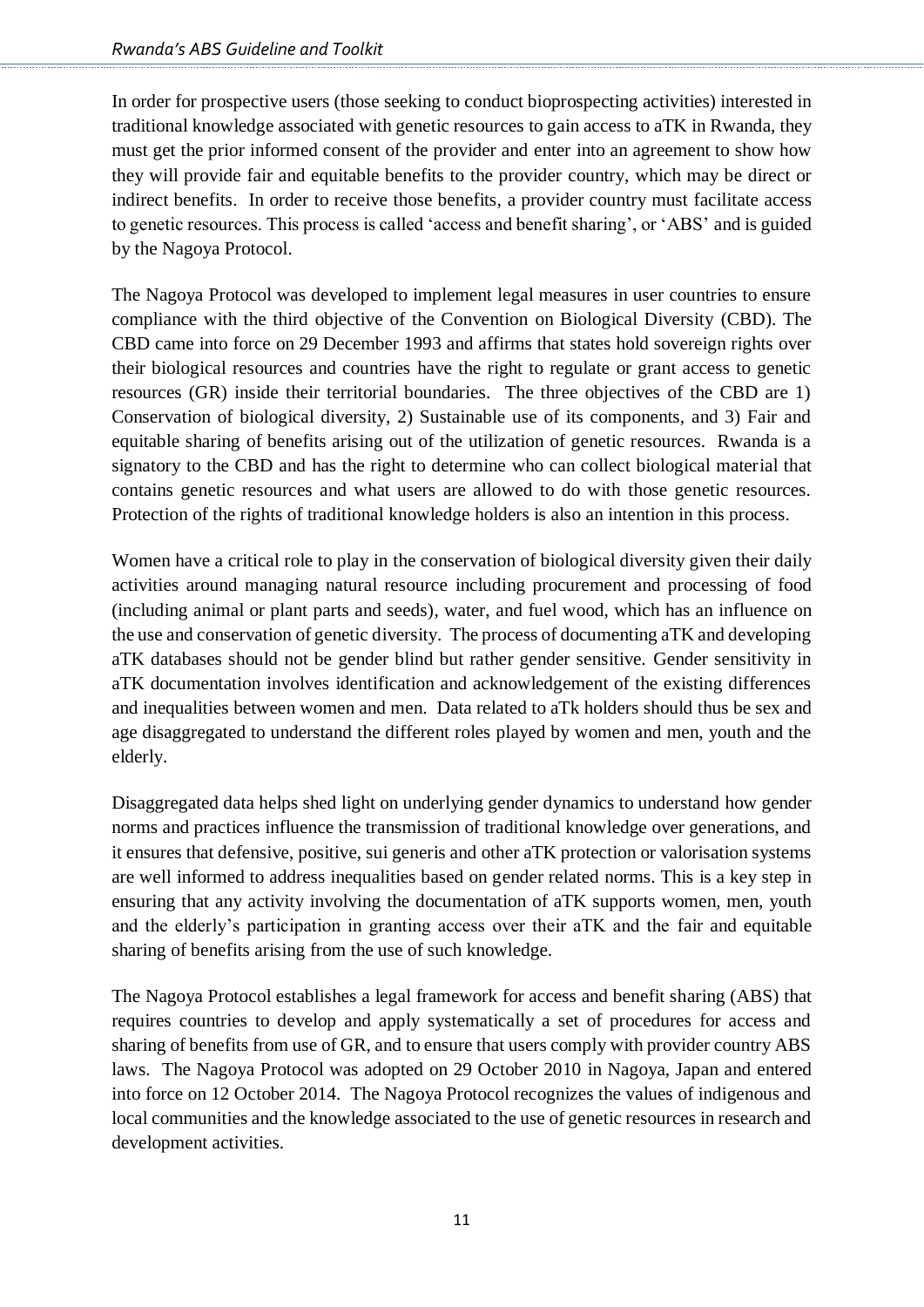The Nagoya Protocol has six principles:

#### **Principle 1: Sovereignty on Genetic Resources**

Each country has the right to regulate resources on its territory, while respecting the right to property according to international agreements, national law, and customary law.

#### **Principle 2: Access on Genetic Resources**

Biological resources (plants, animals, cultures, microorganisms) are different from their Genetic Resources Component or Biochemical Composition. ABS process is concerned with research and development activities on Genetic Resources or Biochemical Composition.

#### **Principle 3: Traditional Knowledge Values**

Recognize the contribution of indigenous and local communities to the conservation and sustainable use of biodiversity as Natural resources managers; Recognize their skills and techniques because they are the most concerned as they are on field; and Recognize traditional values for industry and modern agriculture, products such as medicines, agricultural, sanitary and cosmetic herbs that are derived from traditional knowledge.

#### **Principle 4: PIC (Prior Informed Consent) and MAT (Mutually Agreed Terms)**

Consultation and agreement between the provider of the genetic resource and the user who is subject to research and development.

#### **Principle 5: Fair and equitable sharing of benefits arising from the use of genetic resource**

What is fair and equitable depends on the particular circumstances and is generally defined by the parties to the agreement but must contribute to the conservation and sustainable use of biological and genetic resources.

#### **Principle 6: Monitoring and Compliance with ABS Requirements**

Measures to ensure compliance with ABS requirements must be settled such as monitoring the rules of access and use of GR and aTK, the rules of benefit sharing, a compliance committee or authority and check points.

#### **Textbox 2. An innovative woman manufacturing lubricants and cosmetics using GR and aTK in Rwanda before the implementation of Nagoya Protocol**

A woman from Western Province produces a lubricant and cosmetics from a plant that contains natural oils. She said that she never gives out her knowledge unless the person requesting access is a work associate or she is provided something in turn. She said she has had experiences of people wanting to take her traditional knowledge and GR without sharing benefits. She believes that people requesting and using GR and aTK should share the benefits with those who deserve it.

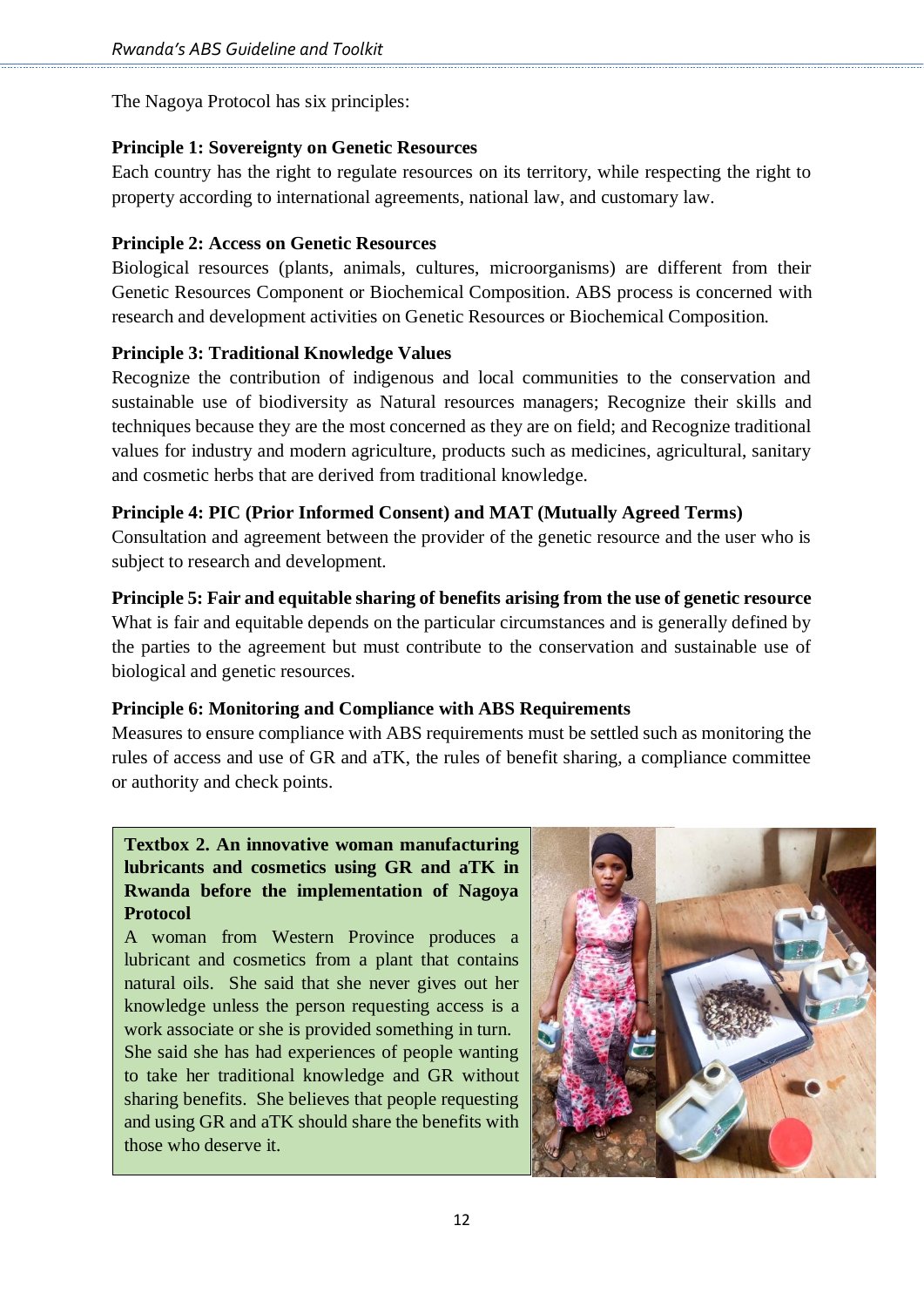#### <span id="page-12-0"></span>**Chapter 3. The Rwandan ABS Context**

#### <span id="page-12-1"></span>**3.1. Biodiversity in Rwanda**

Rwanda lies within the Albertine Rift ecoregion. This region is defined by the mountains rising along the western rift, and stretches from Uganda, Rwanda and Burundi, and is flanked to the west and east by western Tanzania and eastern DR Congo, respectively. It is known for its rich diversity of species, including both plants and animals, found in this region and nowhere else on earth (Plumptre et al. 2007). Identified as a biodiversity hotspot, the Albertine Rift is high in species diversity and endemism, and is also one of the most densely populated regions on earth with high rates of poverty and land use change. It is also a region vulnerable to climate change due to its mountainous geography and the high proportion of the population living subsistence lifestyles.

#### <span id="page-12-2"></span>**3.2. Traditional knowledge in Rwanda**

In Rwanda, there is a rich history of traditional knowledge related to medicinal plants, agriculture, animal husbandry, food storage, natural resource management, ecological systems and wildlife. Most of this knowledge is oral and passed from generation to generation usually within families. An elder will select a younger member of the family to begin teaching the knowledge to as a way to pass on the knowledge and not have it lost. There has been limited research related to traditional knowledge associated to the use of genetic resources in Rwanda.

Results from the studies that have been carried out reveal the role of Rwandan traditional knowledge in agroforestry systems (den Biggelaar and Gold, 1995), and the need to incorporate ABS in traditional medicine, exemplified by the case of *Prunus africana*, an overexploited and traded medicinal tree indigenous to central Africa including Rwanda (Bodeker et al., 2014). Research demonstrates the necessity to enforce intellectual property rights protection of Sub-Saharan Africans including Rwandan traditional knowledge used in western pharmacology companies (Ezeanya, 2013) and also the need to recognize the role of Rwandan traditional knowledge in the preparation and use of traditional medicines (Nkurunziza,1997).

Research on traditional medicine in Rwanda began in 1972 and explored the tradition of using plants for medicines and the potential to develop commercial products (Nkurunziza, 1997). A recent and fairly extensive review of 50 medicinal plants and the traditional knowledge associated with those plants showed a range of diseases and ailments that are treated with plants in Rwanda based on aTK, and the contribution of aTK to biodiversity conservation (Munyaneza & Muganga 2017). According to the Health Sector Policy (2015), traditional medicine in Rwanda is generally practiced by recognized and registered traditional healers which have been confirmed by the community where they are practicing. However, the Policy noted a lack of coordination among stakeholders involved in traditional medicine research. A recent inventory of aTK in Rwanda notes well over 600 plant species used in traditional knowledge practices, with aTK applications in cosmetics, agriculture, food and beverage production, traditional medicine, cosmetics and construction (REMA, unpublished report).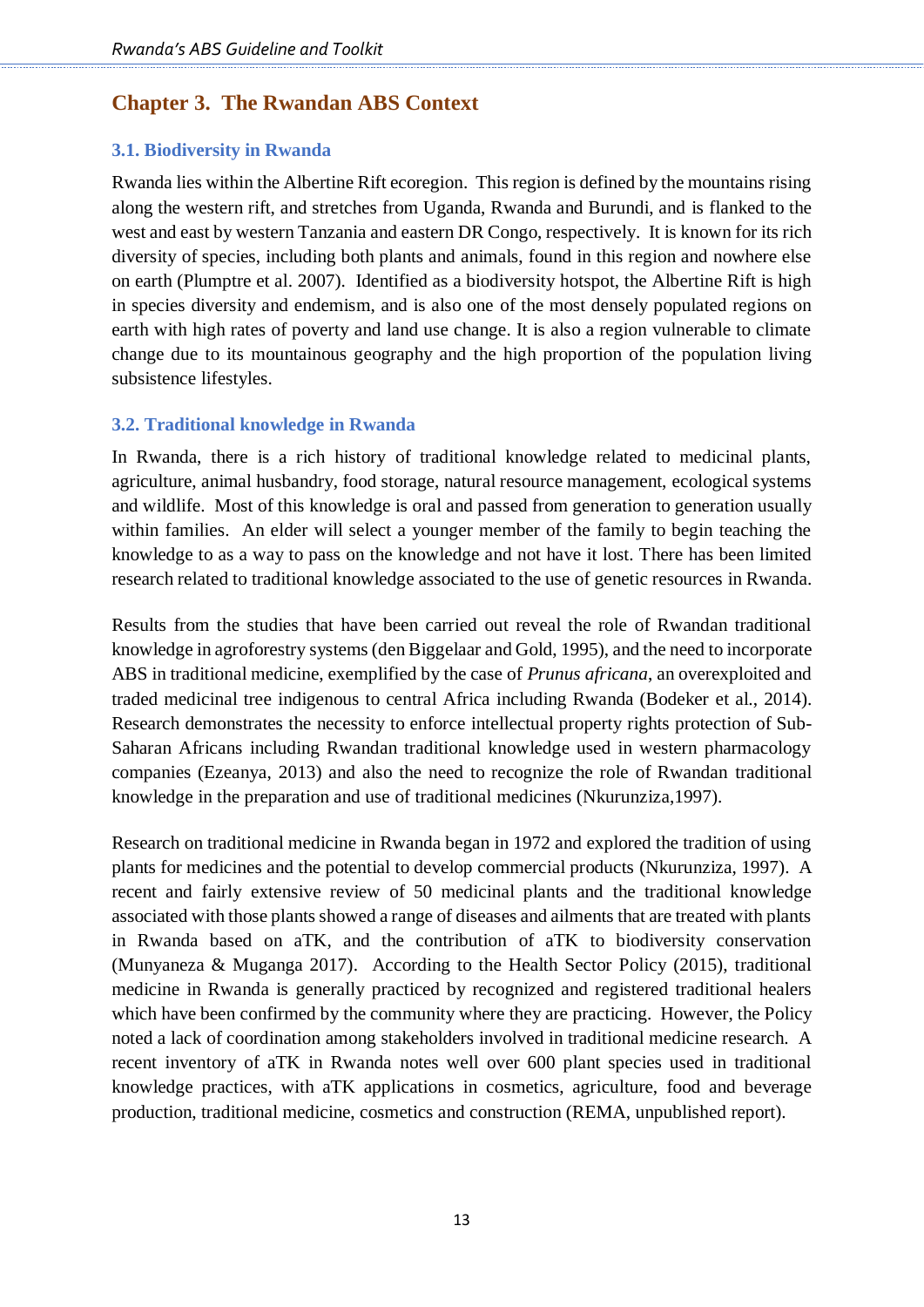#### <span id="page-13-0"></span>**3.3. Rwandan Policies, Laws and Strategies**

Rwanda has a number of policies, laws and strategies that guide biodiversity conservation and management, resource use, land management, bioprospecting, and intellectual property rights. Below is a review of relevant laws and policies to enhance the understanding of the context of the ABS guideline in Rwanda.

#### **1. Intellectual Property Policy, 2009**

One of the objectives of the Intellectual Property Policy of Rwanda is to enhance the protection of traditional knowledge and facilitate equitable access to genetic resources and benefit-sharing by promoting and supporting the development of relevant legal systems and institutions for the protection of traditional knowledge and ensuring prior-informed consent and benefit-sharing for access to genetic resources in Rwanda. The aim is: (i) recognising the value of traditional knowledge and responding to the needs of the knowledge holders; (ii) promoting respect for traditional knowledge and its conservation and preservation including repression of unfair and inequitable uses of the knowledge; (iii) promoting innovation and creativity and overall community development including facilitating legitimate trade in traditional knowledge-based goods and services; and (iv) preventing bio piracy through the creation of laws for traditional knowledge and genetic resources.

Rwanda is a signatory to the African Regional Intellectual Property Organization (ARIPO). ARIPO recently launched a Regional Intellectual Property (IP) Database at the ARIPO Headquarters in Harare, Zimbabwe. The centralized database with published IP titles from ARIPO and its Member States is free and easy to access. The IP Database is designed to efficiently serve multiple purposes, including on-line provision of published IP data, encouragement of regional trade, IP scientific research, IP rights protection and enforcement in the ARIPO region, as well as sustainable development of IP. The database aims to improve the use and uptake of IP in the ARIPO region thereby increasing the number of local and regional applications which is still very low [\(http://regionalip.aripo.org\)](http://regionalip.aripo.org/).

#### **2. Protection of Intellectual Property Law No. 31/2009 of 26/10/2009**

Chapter one of this law on intellectual property rights in relation to discovery, genetic resources, traditional knowledge and folklore includes Article 289 which specifies that the protection of discovery of plants, genetic resources, traditional knowledge and folklore is granted by a related special law. Provisions are detailed in the Intellectual Property Policy.

#### **3. Rwanda Biodiversity Policy, 2011**

This policy provides a comprehensive and cohesive policy framework to support the Government's ability to conserve and protect Rwanda's natural and cultural resources, to promote generation, management of conservation knowledge, including traditional knowledge, and its application in the conservation of biodiversity and to provide a framework for access to genetic resources and the sharing of benefits derived from those resources.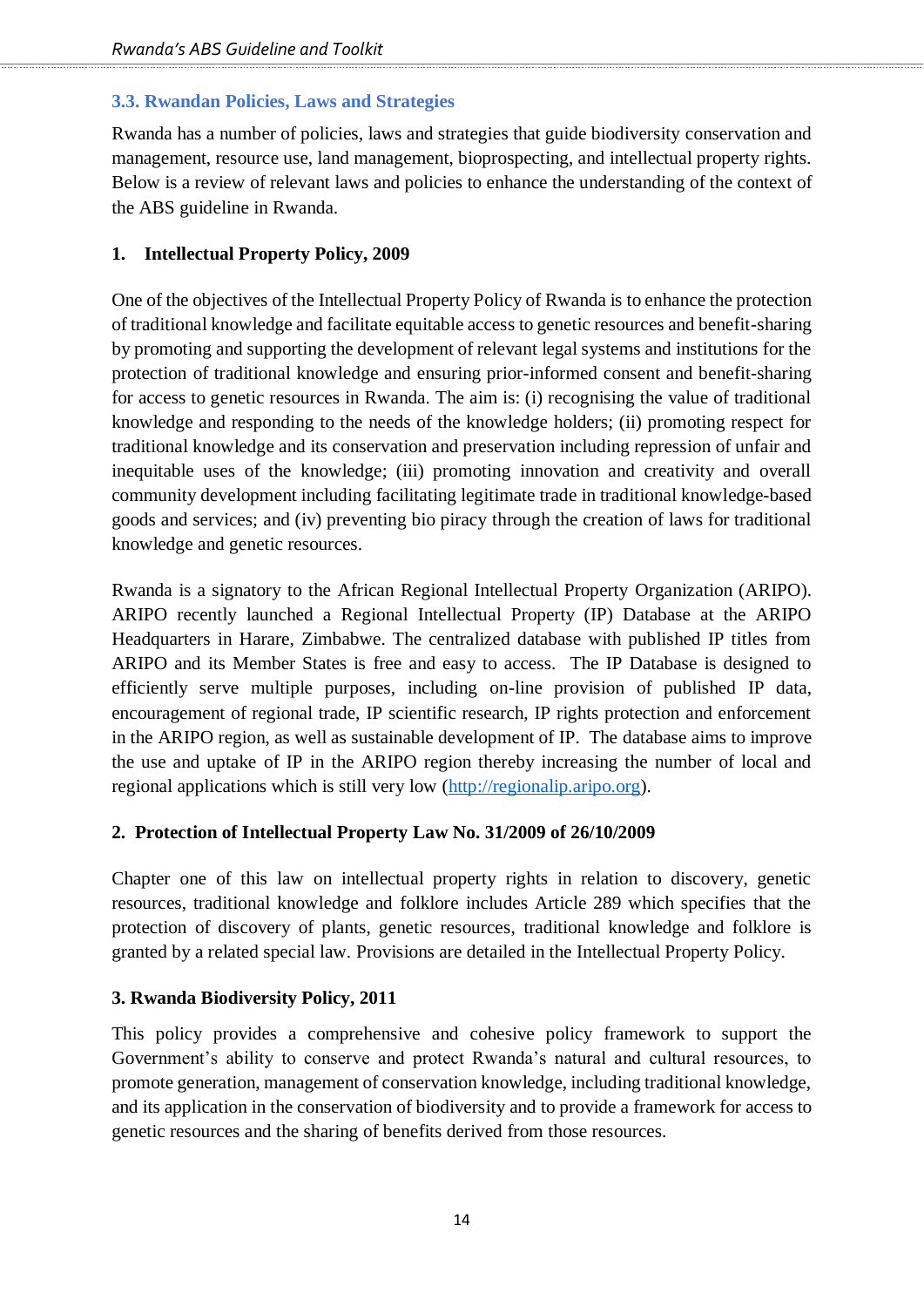This policy ensures the control of access to Rwanda's indigenous genetic resources through the introduction of appropriate regulatory and institutional frameworks and equitable sharing of benefits arising from the use of the resources

#### **4. Rwanda Wildlife Policy, 2013**

Two objectives within this policy highlight promotion of access to genetic resources and their sustainable use for socio-economic benefits: (i) To develop new strategies that link protecting wildlife resources with human needs and harness the investment opportunities offered by biodiversity to generate and equitably share economic benefits through promoting bioprospecting and access to genetic resources in protected areas, which can contribute to wildlife conservation through royalties and value addition to wildlife by products; and (ii) Wildlife in protected areas conserved, managed and wisely used and their socio-economic benefits optimised through development of tools for sustainable use of wildlife resources.

#### **5. Biodiversity Law No. 70/2013 of 02/09/2013**

Chapter IV of the Law governing Biodiversity in Rwanda is devoted to Bioprospecting, Access and Benefit sharing, specifically Article 27 "Bioprospecting in and export of indigenous biological resources", Article 28 "preconditions for issuance of a permit, and Article 29 "Right to biological resources and sharing of benefits". The law stipulates that activities in terms of bioprospecting in and export of indigenous biological resources shall be subject to a permit and that consideration shall be given to the interests of a person, of the community and the State giving access to: (i) the indigenous biological resources to which the application relates; (ii) traditional uses of the indigenous biological resources; and (iii) knowledge of or discoveries about the indigenous biological resources.

Indigenous biological resources are any living or dead animal, plant or other organism of an indigenous species, including any derivative or genetic material of any indigenous species. This includes any indigenous biological resources gathered from the wild or accessed from any other source, including any animals, plants or other organisms of an indigenous species that are cultivated, bred or kept in captivity or cultivated or altered in any way by means of biotechnology; any cultivar, variety, strain, derivative, hybrid or fertile version of any indigenous species or of any animals, plants or other organisms.

Indigenous biological resources doe not include genetic material of human origin; exotic animals, plants or other organisms; and indigenous biological resources listed as Annex to the International Treaty on Plant Genetic Resources for Food and Agriculture.

Under Chapter 3 in a discussion of "ecosystems and endangered and invasive species", Article 16 "Species in need of protection", the law stipulates that " every five (5) years and whenever necessary, an Order of the Minister shall set out a list of the following species in need of protection: (i) critically endangered species; (ii) endangered species; (iii) vulnerable species; (iv) other species of such high conservation value or national importance that require protection, although they are not included on the list of species under items (i), (ii) and (iii).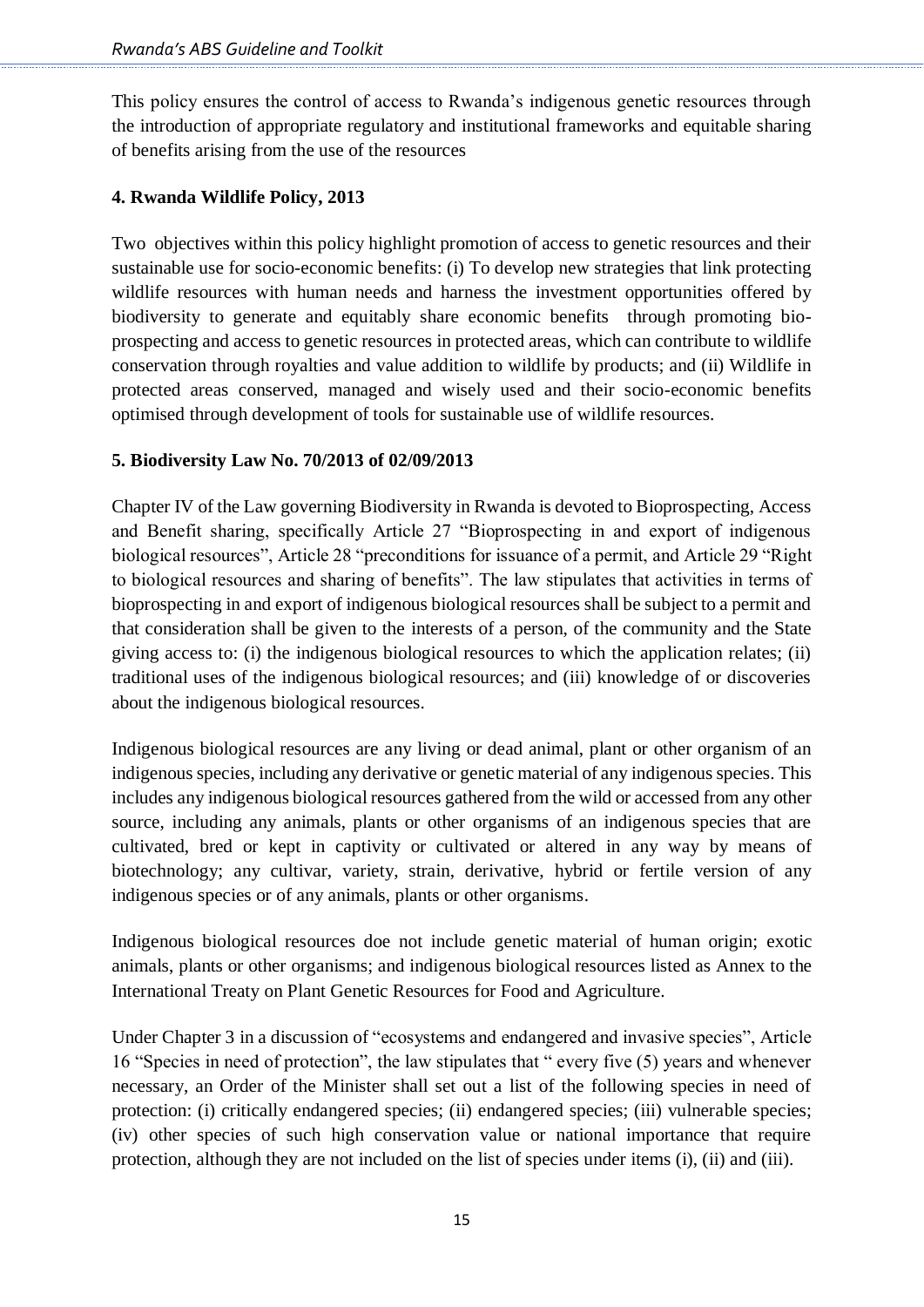#### **6. Environment Law No. 48/2018 of 13/08/2018**

Article 14 of this law stipulates that the acts of keeping of wild animals and products from wild animals, hawking, sales, exchange of and trade in wild animals are subject to prior permission by the organ in charge of tourism. Article 44 prohibit to kill, injure, and capture animal of endangered species, to transport or sell the remains of a whole or part of an animal and plants of endangered species; and to cut trees in forests or protected areas or in national parks. Projects that requires an EIA before their implementation are listed in a ministerial order that also issues instructions and procedures to follow for conducting an EIA (Article 30).

#### 7. Management and Utilisation of Forests in Rwanda Law No. 47bis/2013 of 28/06/2013

This law includes articles covering management of forests in Rwanda (for research, agroforestry, conservation, etc.) as well as the role of local authorities. Article 23 specifically deals with forest harvesting and collection of forest products. Article 26 deals with activities allowed in protected state forests, and article 27 covers protection and conservation of protected trees. Chapter IV of this law deals with management of types of research in the forests.

#### **8. National Biodiversity Strategy and Action Plan (NBSAP), 2016**

The NBSAP's objectives are to improve environmental stability for natural ecosystems and their biodiversity; restore degraded ecosystems and maintain equilibrium among biological communities; establish an appropriate framework for access to genetic resources and equitable sharing of benefits arising from biodiversity use and ecosystems services; improve policy, legal and institutional frameworks for better management and conserve of national biodiversity. To achieve these objectives, NBSAP has 19 specific, time-bound targets (RoR, 2015; RoR, 2016).

Target 15 states that "By 2017, the Nagoya Protocol on Access to Genetic Resources and the Fair and Equitable Sharing of Benefits Arising from their Utilization is integrated into national legislation and administrative practices and enforced". Target 16 states "By 2015, the Nagoya Protocol on Access to Genetic Resources and the Fair and Equitable Sharing of Benefits Arising from their Utilization is in force and operational, consistent with national legislation".

#### **9. National Land Policy, 2004**

Objectives of the National Land Policy relevant to the ABS guideline are to facilitate the productive value of land in order to promote the country's socio-economic development; to focus land management towards sustainable production through reliable and time-tested methods of land development; and to develop actions that protect land resources from degradation. Customary land tenure as it exists in Rwanda has become obsolete and is not considered to offer any economic advantage to the tenants or the state.

The Policy indicates that to guarantee environmental conservation, state-owned lands should be governed by special measures and regulations, and public lands include lakes and waterways, natural reserves and national parks, marshlands classified as natural reserves, communal lands, and vacant land. The Policy mentions green spaces including existing wooded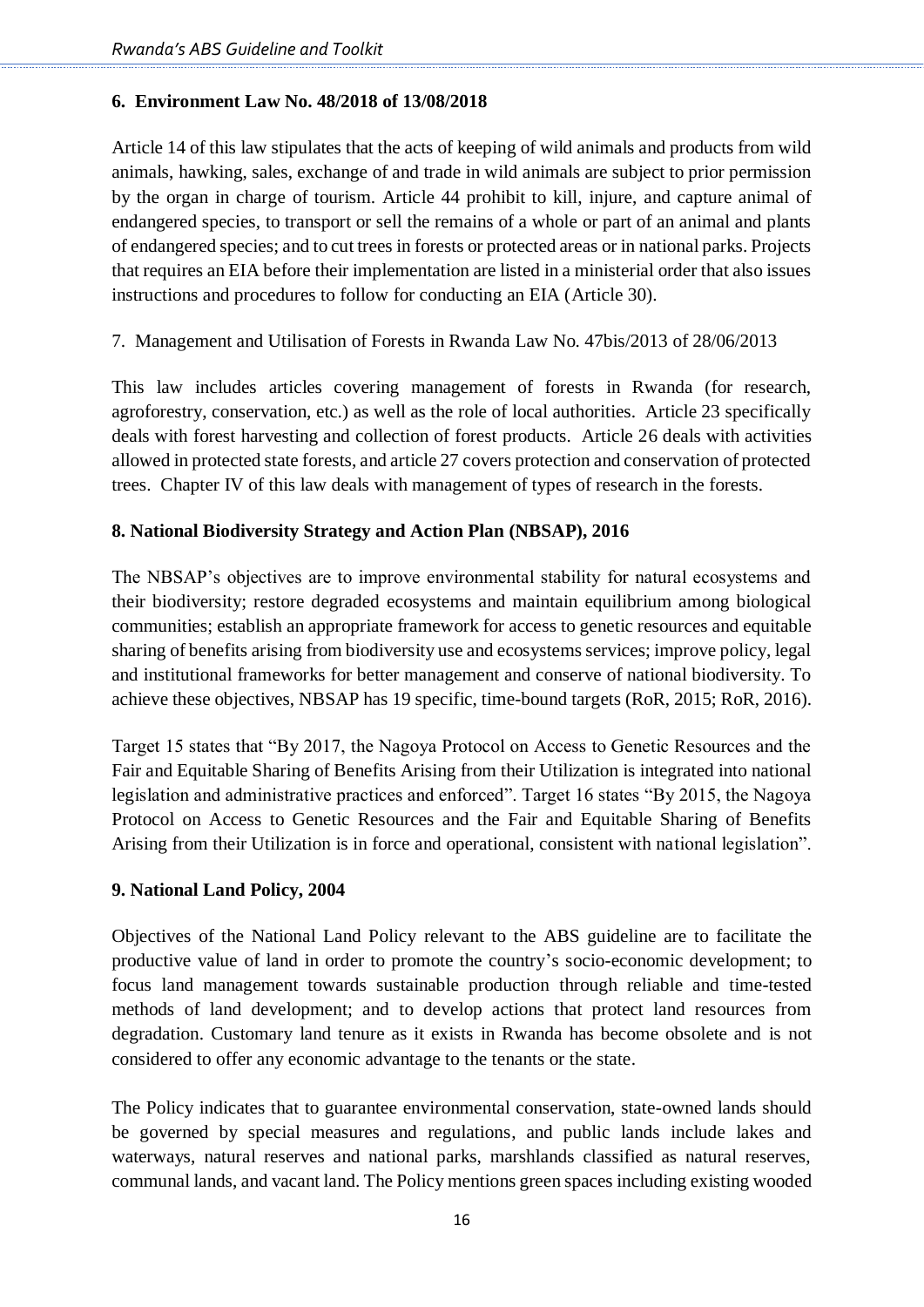areas in urban zones that should be protected as should reserves which are to accommodate community facilities. There is a policy mandate for cooperatives related to land management, and family farming of a cooperative type is included in the policy to avoid continued land subdivision. Land use and management in protected areas should encourage involvement of neighboring communities in the conservation and creation and strengthening of structures for community management of protected areas should also be encouraged.

#### **10. Rwanda Land Law No. 43/2013 of 16/06/2013**

Article 3, Land is Common Heritage of this Law states that only the State has the supreme power of management of all land on the national territory, which it 'exercises in the general interest of all with a view to ensuring rational economic and social development as defined by law'. Article 13 describes land in the public domain as land reserved for public activities and infrastructures of local authorities, among others.

State land in the private domain land consists of all land not included in State land reserved for public activities or infrastructures and land that does not belong to public institutions or local authorities or individuals. Regarding land consolidation, it is prohibited to subdivide plots of land reserved for agriculture and animal resources if the result of the subdivision leads to parcels of land of less than a hectare in size. Owners of lands prohibited to be subdivided may co-own and use the land in accordance with the laws.

#### **11. Rwanda Contract Law No. 45/2011 of 25/11/2011**

Article 3 of this law classifies contracts into different categories, and the ABS contracts can be referred to as bilateral contracts or synallagmatic contracts in which the parties have reciprocal obligations. Article 4 of this law stipulates that the formation of a contract requires the mutual assent, the capacity to contract, the object matter of the contract and the licit cause.

The mutual assent of parties consists of an offer by one party followed by an acceptance by the other party (article 8) and each party must manifest assent with reference to the assent of the other for the contract formation (article 9). Article 46 mentions that if mistakes occur at the time of the contract formation, with an effect on the performance of the contract as regards to what has been agreed on, the adversely affected party may request that the contract be void, unless he/she agrees to bear the risk of the mistake as stipulated in article 48.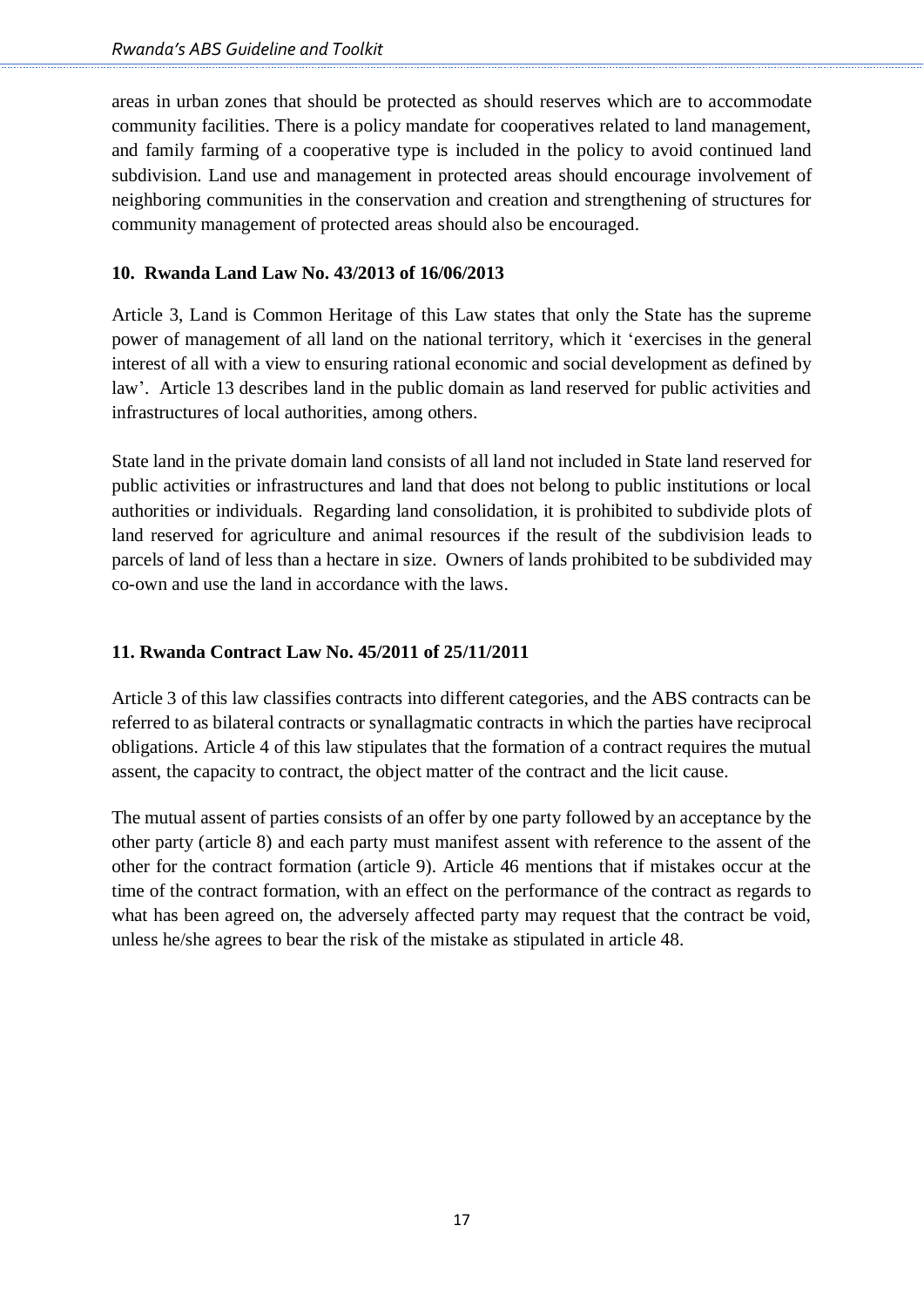#### **Textbook 3. Definitions of Providers, Users and Regulators**

**Providers** of genetic resources and/or holders of traditional knowledge associated with genetic resources may include local communities, traditional healers, farmers, *ex-situ* collection holders, government institutions, and private, public and communal landowners.

**Users** of traditional knowledge associated with genetic resources may be companies, bioprospectors, or researchers who intend to use traditional knowledge associated with genetic resources to develop products or other outputs.

**Regulators** may include national government units or authorities that are responsible for implementing aspects of the ABS policy and law in Rwanda as well as any other associated policies and laws.

## <span id="page-17-0"></span>3.4. International Protocols and Organizations that Guide ABS in Rwanda

A number of organizations, protocols and agreements guide countries in implementation of the Nagoya Protocol. Rwanda has taken a number of steps to build a framework for developing the ABS guideline and toolkit. For example, Rwanda is a member of the Africa Regional Intellectual Property Organisation (ARIPO)<sup>2</sup>, an inter-governmental organization which aims memberation interperty organisation (TRTL o), an inter-governmental eigenments minen amission with the mass financial and human resources, and seeking technological advancement for economic, social, technological, scientific and industrial development. The mission of ARIPO is to foster creativity and innovation for economic growth and development in Africa. Rwanda is also party to the Harare protocol [\(http://www.aripo.org/rwanda\)](http://www.aripo.org/rwanda) which is a legal instrument that seeks to protect traditional knowledge use and associated patenting rights (Hinz, 2011). biochrane cooperation among its memocristates in intended as property matters by poomig

Rwanda is guided by the Swakopmund Protocol on the Protection of Traditional Knowledge and Expressions of Folklore<sup>3</sup> which it signed onto in 2012. This protocol was adopted in August 2010, within the framework of ARIPO. The protocol's preamble states that "legal protection must be tailored to the specific characteristics of traditional knowledge and expressions of folklore, including their collective or community context, the intergenerational nature of their development, preservation and transmission, their link to a community's cultural and social identity, integrity, beliefs, spirituality and values, and their constantly evolving character within the community concerned." Under this Protocol, countries are encouraged to enaracter which the community concerned. Chocrains I rotocol, countries are encouraged to use and refine the protocol to develop laws, guidelines and instruments to protect traditional knowledge at national level. se and refine the protocol to develop faws, guidelines and instruments to protect traditional

The International Treaty on Plant Genetic Resources for Food and Agriculture (ITPGRFA)<sup>4</sup> also informs Rwanda's ABS guideline and toolkit. Rwanda is a signatory to this Treaty, which has an article that supports the promotion of 'in situ conservation of wild crop relatives and wild plants for food production, including in protected areas, by supporting, inter alia, the efforts of indigenous and local communities' (Article 5).

.

 $\frac{1}{2}$  https://www.aripo.org/

<sup>&</sup>lt;sup>3</sup> https://www.wipo.int/edocs/lexdocs/treaties/en/ap010/trt\_ap010.pdf<br><sup>4</sup> http://www.foo.org/3/0.j05100.pdf

 $4 \text{ http://www.fao.org/3/a-i0510e.pdf}$ biographical to the use traditional knowledge associated with general knowledge associated with genetic with genetic with genetic with genetic with genetic with genetic with genetic with genetic with genetic with genetic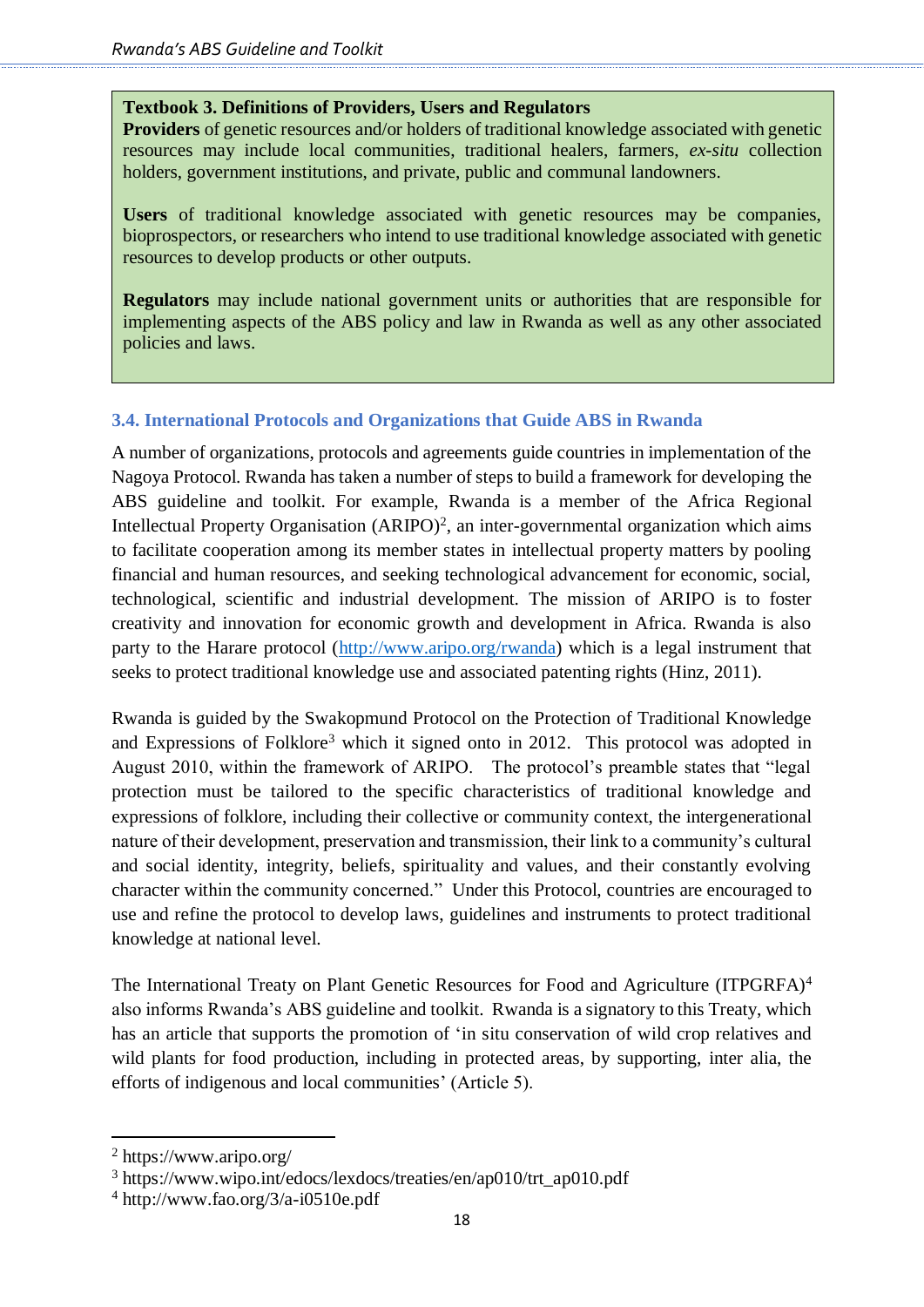#### <span id="page-18-0"></span>**3.5 The Context of ABS in Rwanda and Domestication of the Guideline**

Rwanda is aware of the need to develop and enforce the national legislation, regulations, laws and policies on ABS along with international treaties and protocols related to the use of genetic resources for food and agriculture (Gapusi et al. 2013). The process of domestication of the guideline for ABS in Rwanda follows these laws, policies and strategies, and is sensitive to the particular context of Rwanda's culture and history.

For example, biocultural community protocols can be useful elements in ABS, as they articulate specific community-determined values, procedures and priorities and are relevant to ABS policy and regulation. Article 12 of the Nagoya Protocol provides that "Parties shall, in accordance with domestic law, take into consideration indigenous and local communities' customary laws, community protocols and procedures, as applicable, with respect to traditional knowledge associated with genetic resources.

However, Rwanda does not use community-led instruments to direct ABS, and there are no community protocols that guide government policy and guidelines about the rights of GR or aTK in the country. Instead every citizen must adhere to the governmental laws and policies related to GR and aTK such as the Biodiversity Law, the National Land Law, and other laws. Furthermore, while Rwanda acknowledges the presence of traditional knowledge among its citizens, all individuals are considered as Rwandan and there are no indigenous peoples in the country.

## <span id="page-18-1"></span>**Chapter 4. The Process of Access and Benefit Sharing in Rwanda**

The Lead Agency for ABS and the Competent National Authorities (CNA) in Rwanda are key institutions for the ABS process in Rwanda. Other relevant institutions to the process are listed in Annex 1. Rwanda's national focal point (NFP) for the Nagoya Protocol is located in REMA.

Access and benefit sharing involve key ABS principles, including the Prior Informed Consent (PIC) and the Mutually Agreed Terms (MAT), and where applicable the Material Transfer Agreement (MTA). These documents must be negotiated between the user, the provider (individuals or community groups with rights over the aTK), and a designated institution as the CNA. The process of negotiation for the PIC and MAT are described below. Before beginning any research activities in Rwanda, including approaching communities or individuals related to research objectives, appropriate research permits must be obtained (described below).

The process of obtaining access begins with identifying partners in Rwanda and then completing the affiliation application with the partner institution, and applying for the appropriate research permits (Figure 2). Steps and templates are introduced in later chapters, and it is advisable to visit the relevant websites at REMA [\(www.rema.gov.rw\)](http://www.rema.gov.rw/), RDB [\(https://rdb.rw/\)](https://rdb.rw/) and the national Clearing House Mechanism [\(http://rw.chm-cbd.net/\)](http://rw.chm-cbd.net/).

Box 4 shows the situations when the ABS guideline process is not required.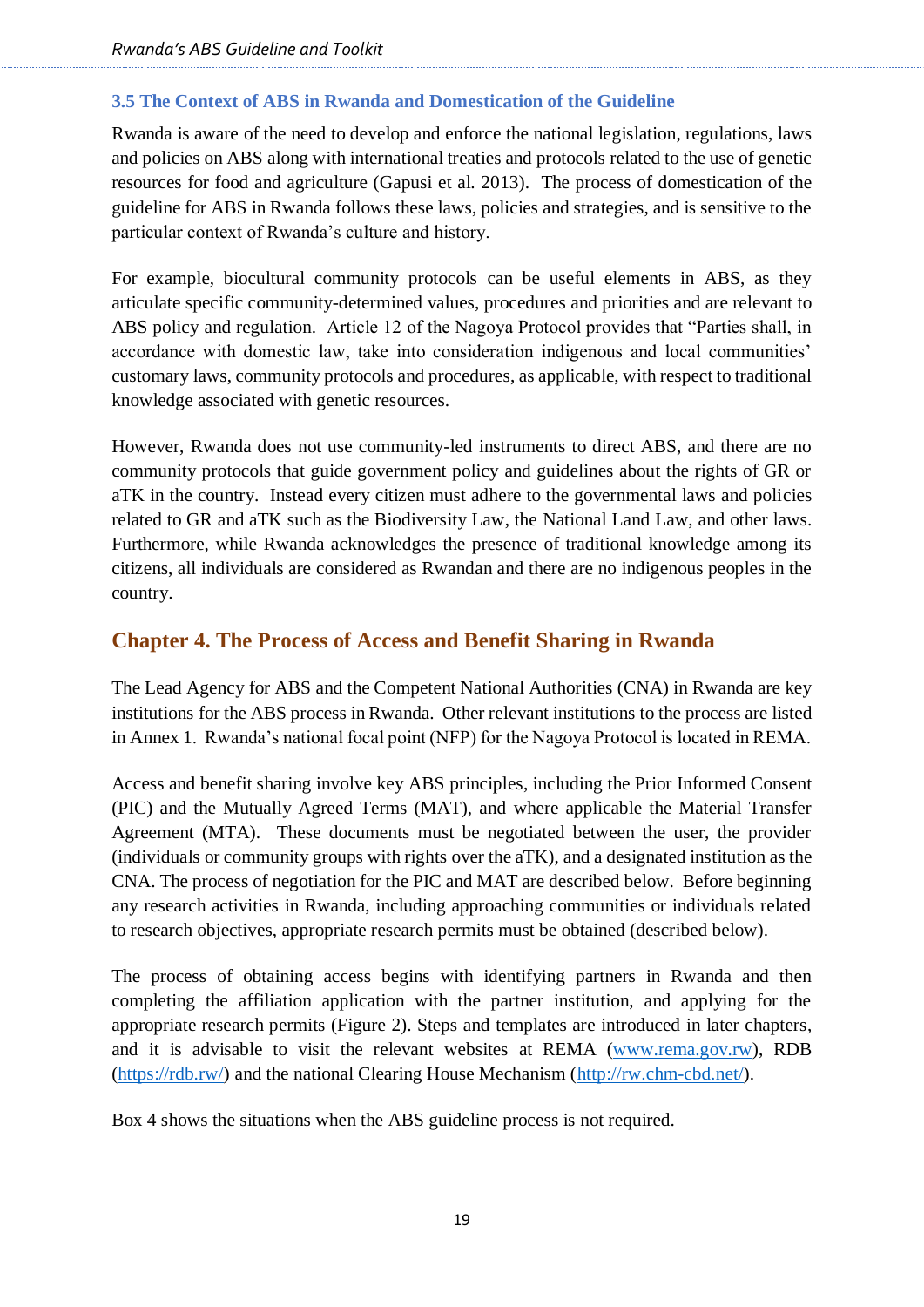#### **Textbox 4. The following resources and activities are excluded from ABS guidelines:**

- Human genetic resources
- Exotic animals, plants or other organisms (although in some cases where aTK is associated with a species which has been long present and naturalized ABS may apply)
- Research other than bioprospecting (research without intention of development)
- Export of *ex-situ* indigenous biological or genetic resources if the export is for research other than bioprospecting; the exporter must complete the export agreement and notify the issuing authority
- Trade of commercial products purchased from a retailer
- Artificial propagation and cultivation of plants for the cut flower and ornamental plant markets
- Aquaculture activities meant for consumption only

To ensure that local communities and traditional knowledge holders receive benefits from access and benefit sharing (ABS), Rwanda uses several approaches. Traditional healers in Rwanda are encouraged to join cooperatives where they receive support and training for their practice and professional work. District Environmental Officers present in each District throughout the country also play a role in ensuring ABS compliance, as they are close to communities and can assist in monitoring ABS.

The Institute of National Museums of Rwanda maintains information about traditional knowledge in Rwanda and aims to support research on traditional knowledge, as does the University of Rwanda and the Institute of Applied Science (INES). The Ministry of Sports and Culture promotes research and development of cultural activities and has as a core function to strengthen, rationalize and coordinate actions within Government institutions, private sector, civil society, and other partners with an aim of uplifting and promoting culture (as well as sports). There are non-governmental associations such as the AGA Rwanda network (Abavuzi Gakondo Rwanda Network), a forum of Rwandan traditional health practitioners with over 3,000 members.

#### <span id="page-19-0"></span>**4.1. Research Permit Process**

#### <span id="page-19-1"></span>*4.1.1. Affiliation Process*

1

Prior to beginning the research process, the prospective user must identify a local partner which will serve as the affiliating institution for the user<sup>5</sup>. The affiliating institution will be a Rwandan institution (Government institution or NGO). The affiliation application, approved by the affiliating institution, must be completed prior to seeking the Research permits and next steps in the ABS process.

#### <span id="page-19-2"></span>*4.1.2. Identification of holders of aTK (the Provider)*

In liaison with the partner in Rwanda, the applicant (user) should identify potential aTK, providers they wish to work with. The provider may be an individual or group of individuals, or a community in Rwanda. If the applicant plans to carry out a collaborative research with

<sup>5</sup> http://www.mineduc.gov.rw/fileadmin/user\_upload/Application\_for\_Authority\_to\_conduct\_Research\_in\_Rwa nda.pdf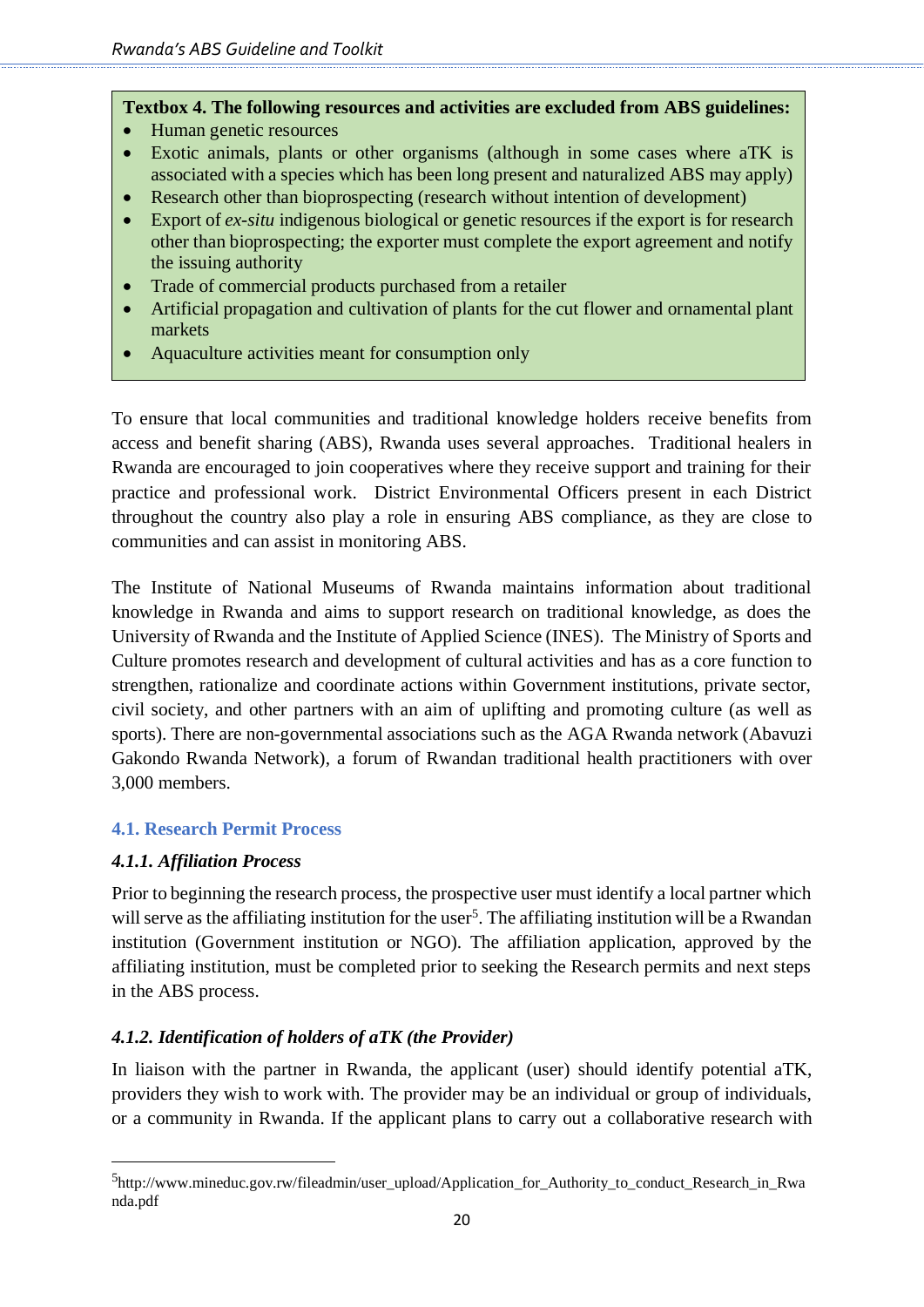his/her local partner, it is recommended that a joint proposal is developed for the research project.

#### <span id="page-20-0"></span>*4.1.3. Research Permit Application*

Following approval of the affiliation application (section 4.1.1), the applicant or user must apply for the permit to carry out research in Rwanda with the National Commission for Science and Technology (NCST).

If access is being requested for a national park in Rwanda, the Rwanda Development Board (RDB) permit for research in a national park must also be obtained.

With these permits, the prospective user may begin the process of visiting sites and meeting providers (men and women) of aTK. When a provider is identified, whether an individual or community, the next step in the process is to enter into negotiation for the PIC and MAT with the providers. The CNA and District Environmental Officer should be informed of the progress of identification of a provider.

#### **Textbox 5. A traditional healer in Rwanda before the implementation process of Nagoya protocol.**

A Rwandan traditional healer used to give traditional knowledge about medicinal plants to people from various countries without gaining benefits. When people came to access aTK, most of the time they were accompanied by Rwandans who approached the healer with flattering words, promising that they will buy cars or other goods for the healer, but never came back in most cases. This healer used to give information freely because in Rwandan culture, who asks or seeks, receives. However, since he is informed about Nagoya Protocol, he no longer discloses such information for free. He thanked REMA for taking action on the implementation of Nagoya Protocol in Rwanda.



#### <span id="page-20-1"></span>**4.2. Documents Required for Access**

#### <span id="page-20-2"></span>*4.2.1. Prior Informed Consent (PIC)*

Before access to traditional knowledge associated with genetic resources may commence, the prior informed consent (PIC) from providers of that traditional knowledge associated with genetic resources is required. The party requesting access to the information (the user) is expected to disclose fully the intended use of the information (the aTK), and the method of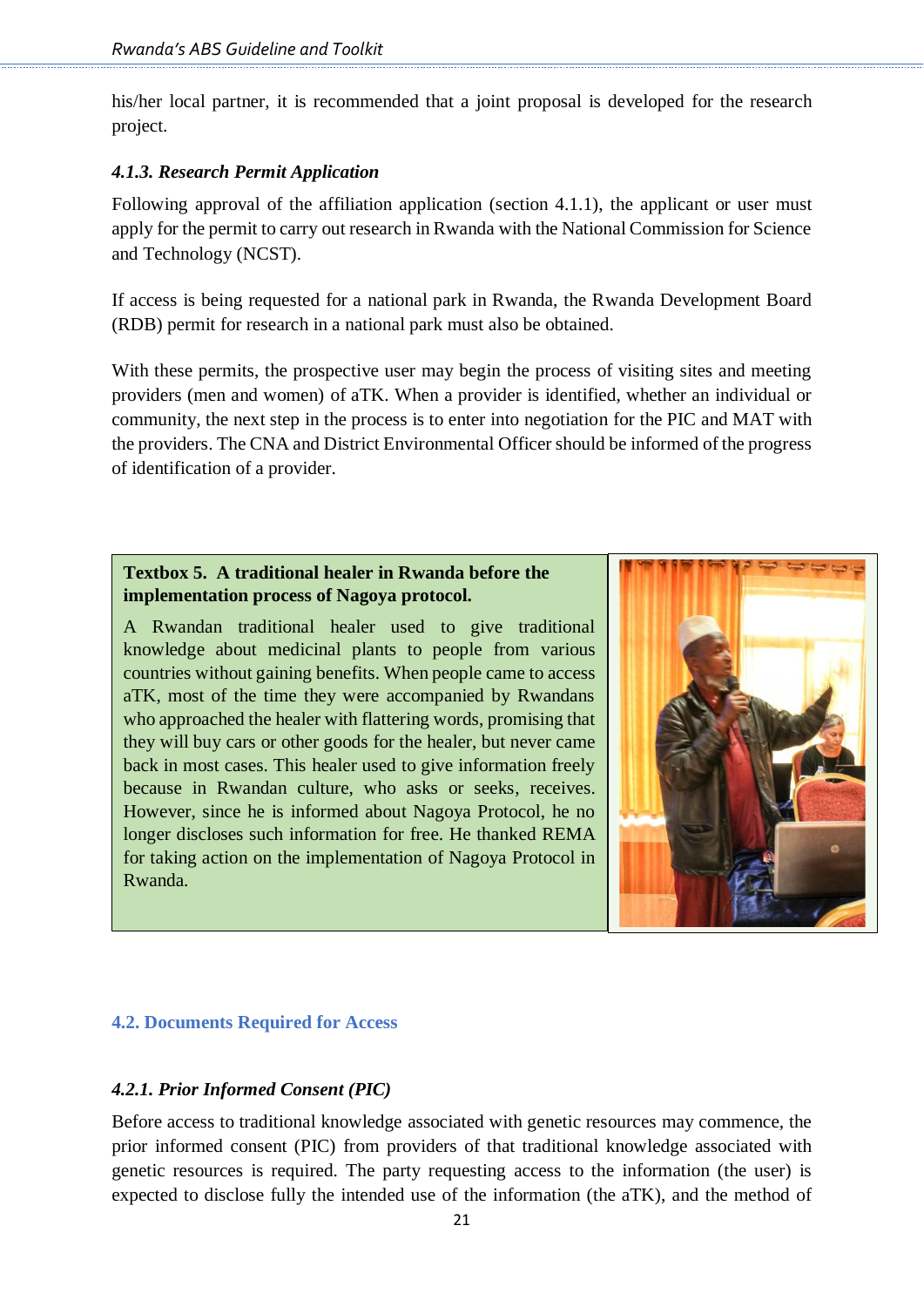collection, in order that the provider of the knowledge and the CNA can make an informed decision about whether to provide access. The PIC is developed through a negotiation between the user and the provider and is a mandatory step in the access and benefit sharing process. A separate PIC must be negotiated for each new person (provider) with whom the user wishes to work, and for each new aTK sought.

The Competent National Authority (CNA) handles the PIC paperwork and oversight of the negotiation. The District Environmental Officer located in the District where the Access is being requested will assist with the negotiation process to ensure fair and equitable agreements. Each concerned community or traditional knowledge holder whether man or woman, cooperative or community, must be given the opportunity to provide consent prior to accessing of aTK. The user must negotiate for the PIC in the provider(s) preferred location to avoid making providers travel for negotiations.

#### <span id="page-21-0"></span>*4.2.2. Mutually Agreed Terms (MAT)*

The Convention on Biological Diversity (CBD) as well as the Nagoya Protocol on access to genetic resources and the fair and equitable sharing of benefits arising from their use stipulates that any benefits arising from the use of genetic resources and community or traditional knowledge associated with these resources shall be shared between the people or country using the genetic resources and/or aTK (the user) and the people or country providing them (the provider). Following the successful conclusion of the PIC, MAT negotiations may begin.

The access and benefit sharing agreement is a critical requirement in the process for achieving access to genetic resources associated with traditional knowledge in Rwanda. Any issues in relation to access and benefit sharing of genetic resources or aTK shall be established and agreed through mutual discussion and negotiation and these terms will become part of the final access and benefit sharing agreement.

The MAT are essentially the conditions and provisions of access and benefit-sharing that are negotiated between the user and the provider as well as other relevant stakeholders. The MAT must be negotiated in a way that builds confidence and a relationship of trust between owners, managers or custodians of traditional knowledge associated with genetic resources in Rwanda who are considered the providers, and this should establish the basis for a long-term, transparent and respectful relationship and foundation for communication between the parties to the MAT.

The MAT must be negotiated in good faith by both users and providers, respecting the terms and understanding of the PIC, enabling the flow of benefits to the owners, managers or custodians of the genetic resource, and facilitating access. The MAT must take into account the differences in capacities and needs of the providers, including governments, and traditional or local communities, holders of *ex situ* collections, and the intended user organizations, to allow fair procedures of negotiation and equitable outcomes in the benefits to be shared.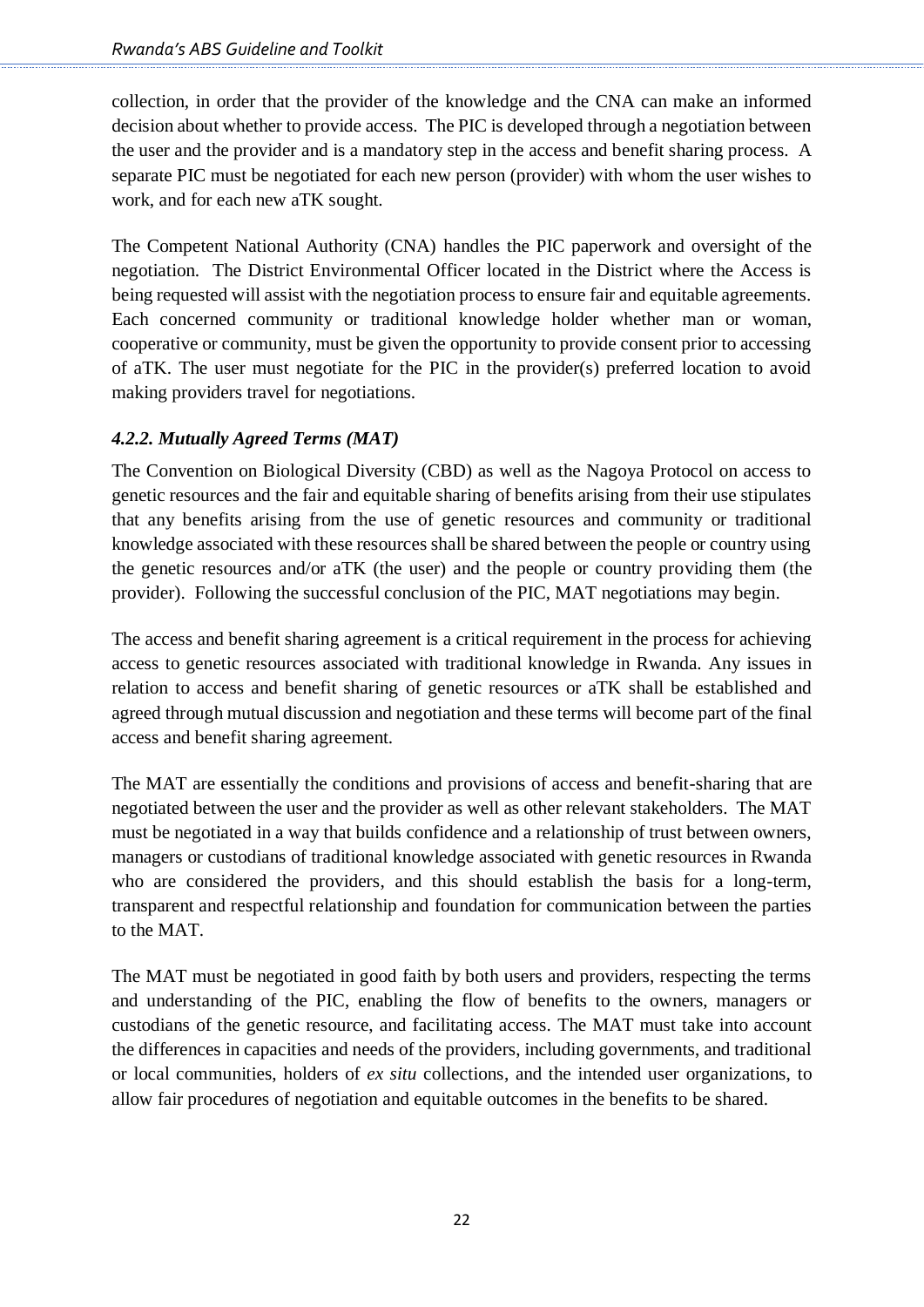The MAT must at the very minimum provide for the following benefits:

- further the conservation of Rwanda's indigenous genetic resources;
- support further research on indigenous genetic resources and related traditional knowledge;
- enhance the scientific knowledge and technical capacity to conserve, use and develop indigenous genetic resources in Rwanda while also supporting the protection of the intellectual property rights associated with this aTK appropriately;
- support any other activity that promotes the conservation, sustainable use and development of indigenous biological resources for the benefit of Rwanda; or
- improve the livelihoods of the communities involved in the ABS and enhance the technical capacity of the communities or individuals involved.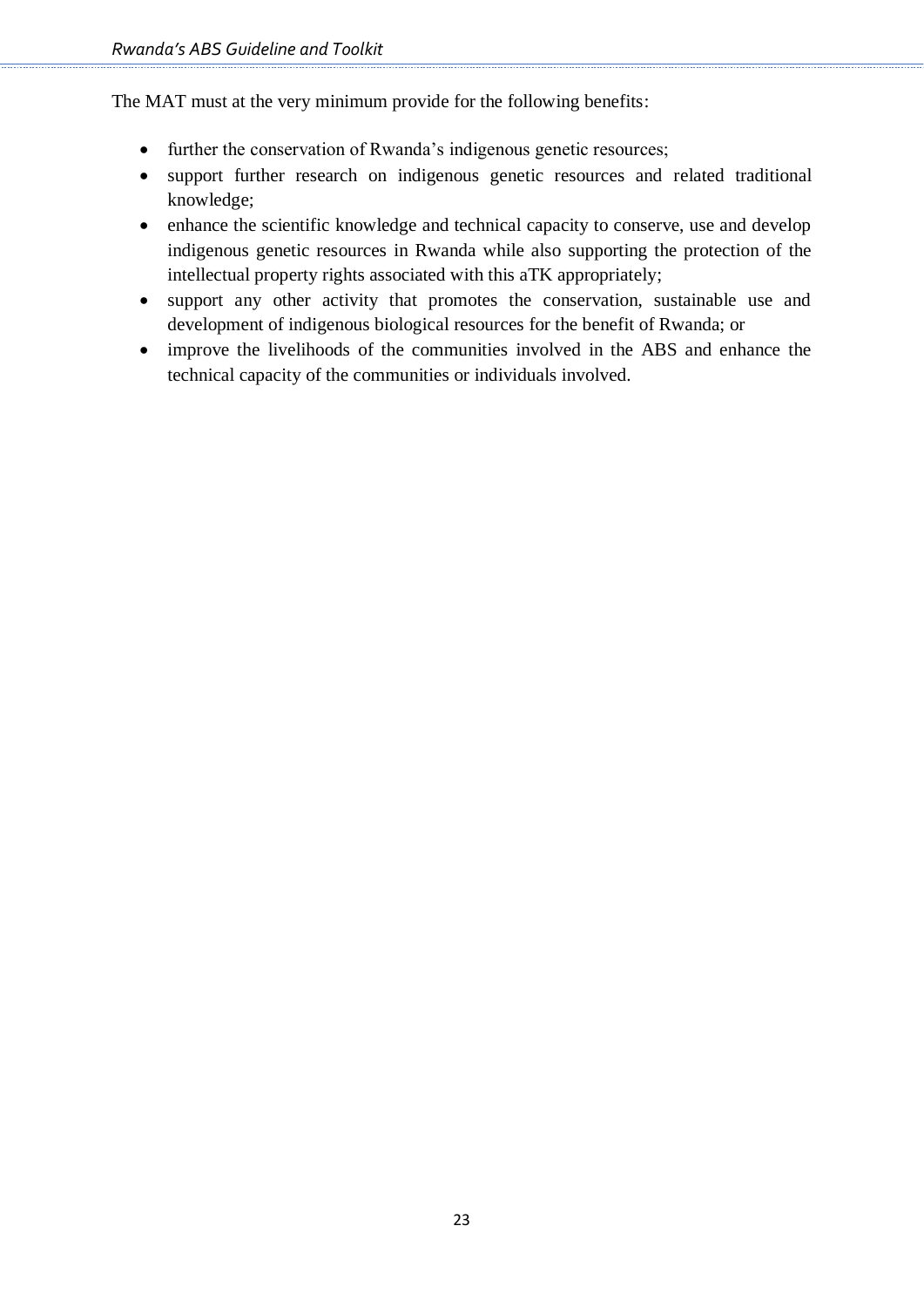

<span id="page-23-0"></span>**Figure 1. The Steps in the Process for ABS related to Traditional Knowledge associated with Genetic Resources in Rwanda. d** to Traditional Knowledge associat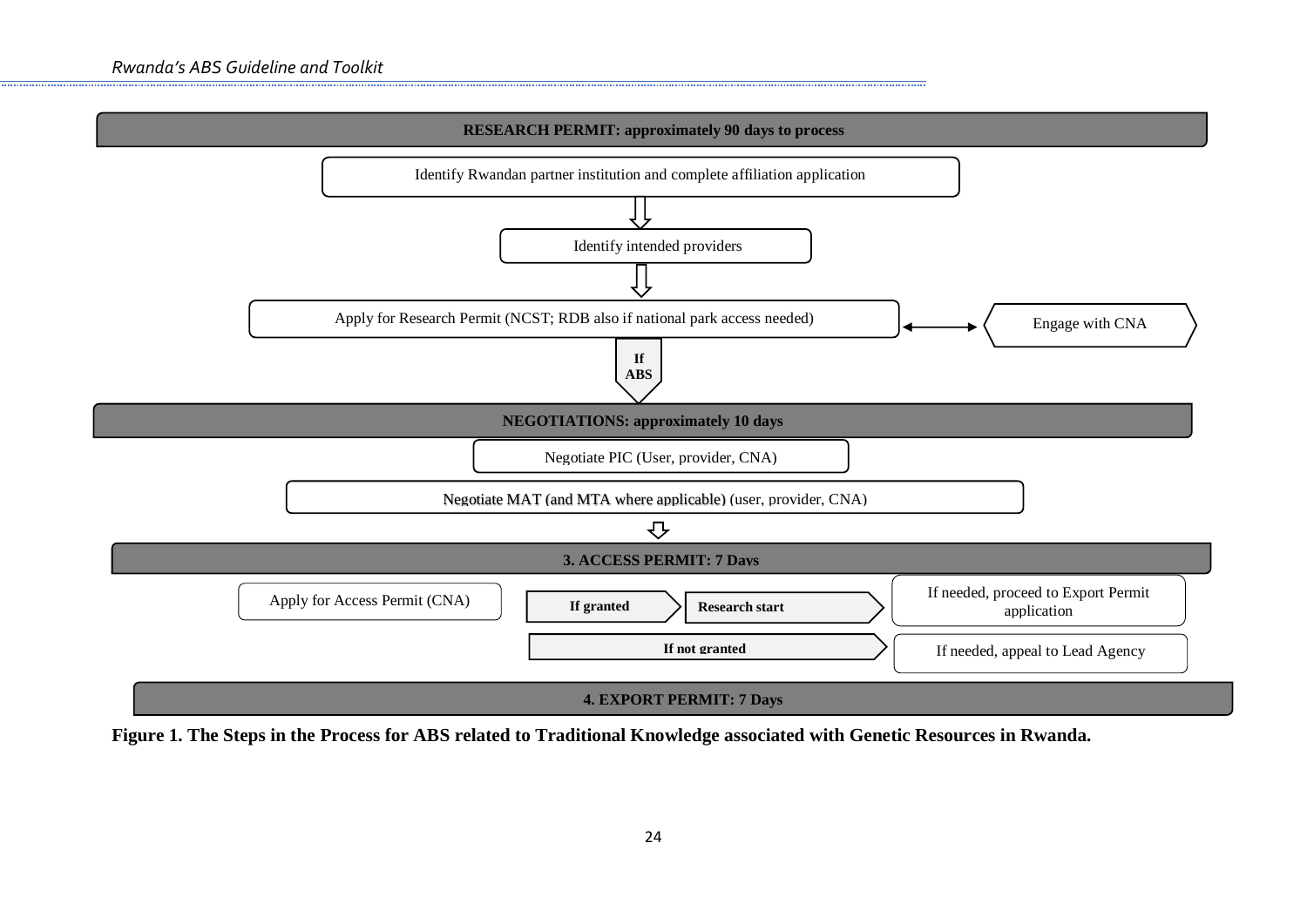The benefits to be shared from an access to traditional knowledge associated with genetic resources agreement may be monetary such as license fee, upfront or lump sum payment, royalty, research funding, or non-monetary such as joint ownership of intellectual property, employment opportunity, or support of infrastructure and technologies. Benefits will be defined and agreed upon on a case by case basis. See Box 6 for an indicative list of potential benefits that may be included in the MAT.

Considerations for the MAT should include statements about the expectations for the user of aTK. For example, the user shall:

- use accessed traditional knowledge associated with genetic resources in a manner consistent with the terms and conditions specified in the agreements negotiated, signed, and deposited with the CNA.
- not use the traditional knowledge associated with genetic resources for purposes other than those specified in the negotiated and signed Prior Informed Consent unless first obtaining a separate Prior Informed Consent in writing for the other use of the aTK.
- maintain records concerning the handling and storage of the collected aTK and be prepared to share such records upon the request of the Regulator or Provider within stipulated limitations.
- ensure that the terms and conditions specified in each agreement entered into with the Government of Rwanda or Provider is applied to any party that obtains aTK, unless those parties have independently obtained from the Government of Rwanda or Providers the right to obtain such information.
- not transfer collected aTK to third parties unless such transfer is consistent with the terms and conditions of the applicable Agreement.
- not accept aTK information from a third party that is not able to provide evidence that the information was obtained in compliance with ABS obligations of PIC, MAT and conditions governing use that are applicable to the collection.

#### <span id="page-24-0"></span>*4.2.3. Material Transfer Agreement (MTA)*

This guideline and toolkit covers only traditional knowledge associated with genetic resources and not the genetic resources themselves. However, it is relevant to mention that if genetic material is going to be transferred from one entity to another following the access of aTK, a material transfer agreement may be required. ,If it is required, it will be negotiated between the provider, the user and the CNA has the authority to determine if it is needed. The MTA may be required when a bioprospector, a company, or a researcher that has been provided access to traditional knowledge and genetic resources associated with that traditional knowledge, and who has already received the Access Permit, requests the transfer of the material. In some cases the MAT will have these details of material transfer included in it, covering the information listed below.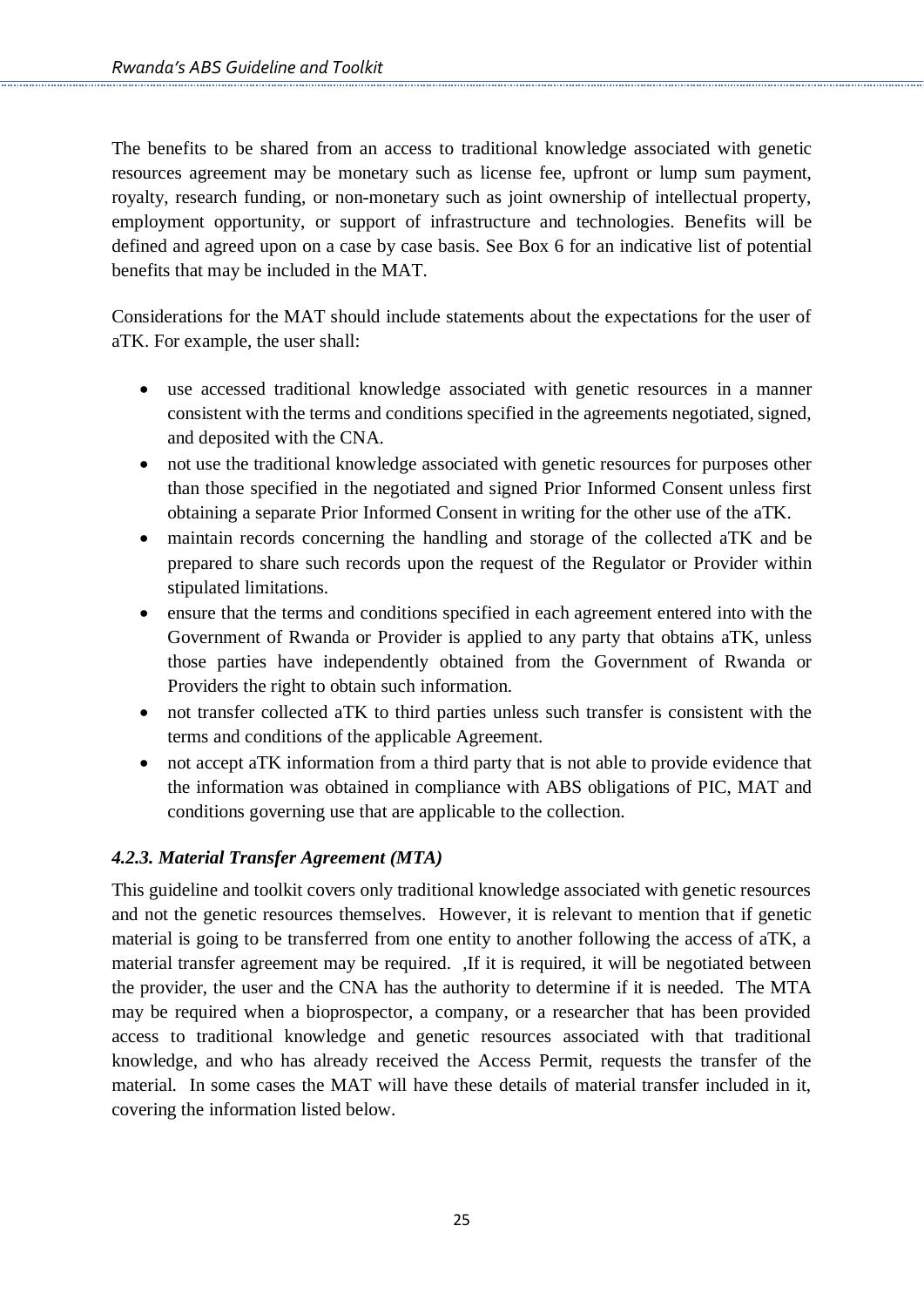#### **Textbox 6. Examples of non-monetary and monetary benefits in ABS for Traditional Knowledge associated with genetic resources**

#### **Examples of Non-monetary Benefits**

**(a)** Sharing of research and development results; **(b)** Collaboration, cooperation and contribution in scientific research and development programmes, particularly biotechnological research activities, where possible in the Party providing aTK; **(c)**  Participation in product development; **(d)** Collaboration, cooperation and contribution in education and training; **(e)** Admittance to ex situ facilities of genetic resources and to databases; **(f)** Transfer to the provider of the genetic resources of knowledge and technology under fair and most favorable terms, including on concessional and preferential terms where agreed, in particular, knowledge and technology that make use of genetic resources, including biotechnology, or that are relevant to the conservation and sustainable utilization of biological diversity; **(g)** Strengthening capacities for technology transfer; **(h)** Institutional capacity-building; **(i)** Human and material resources to strengthen the capacities for the administration and enforcement of access regulations; **(j)** Training related to genetic resources with the full participation of countries providing genetic resources, and where possible, in such countries; **(k)** Access to scientific information relevant to conservation and sustainable use of biological diversity, including biological inventories and taxonomic studies; **(l)** Contributions to the local economy; **(m)** Research directed towards priority needs, such as health and food security, taking into account domestic uses of genetic resources in the Party providing genetic resources; **(n)** Institutional and professional relationships that can arise from an access and benefit-sharing agreement and subsequent collaborative activities; **(o)** Food and livelihood security benefits; **(p)** Social recognition; **(q)** Joint ownership of relevant intellectual property rights, joint applications providers and users together.

#### **Examples of Monetary Benefits**

**(a)** Access fees/fee per sample collected or otherwise acquired; **(b)** Up-front payments; **(c)** Milestone payments; **(d)** Payment of royalties; **(e)** License fees in case of commercialization; **(f)** Special fees to be paid to trust funds supporting conservation and sustainable use of biodiversity; **(g)** Salaries and preferential terms where mutually agreed; **(h)** Research funding; **(i)** Joint ventures involving a negotiated partnership for mutual benefits between two or more entities; **(j)** Joint ownership of relevant intellectual property rights

Source: https://www.cbd.int/abs/text/articles/default.shtml?sec=abs-37

#### <span id="page-25-0"></span>*4.2.4. Negotiation Process for PIC and MAT*

Typically, negotiation will be around but not necessarily limited to the following issues:

- a. Type of aTK being sought
- b. Geographical/ecological area of activity for the access to aTK
- c. Any limitations on the possible use of the information proposed to be accessed
- d. A clause addressing whether the terms of the agreement, in certain circumstances, could be renegotiated after access or more discovery/new information is found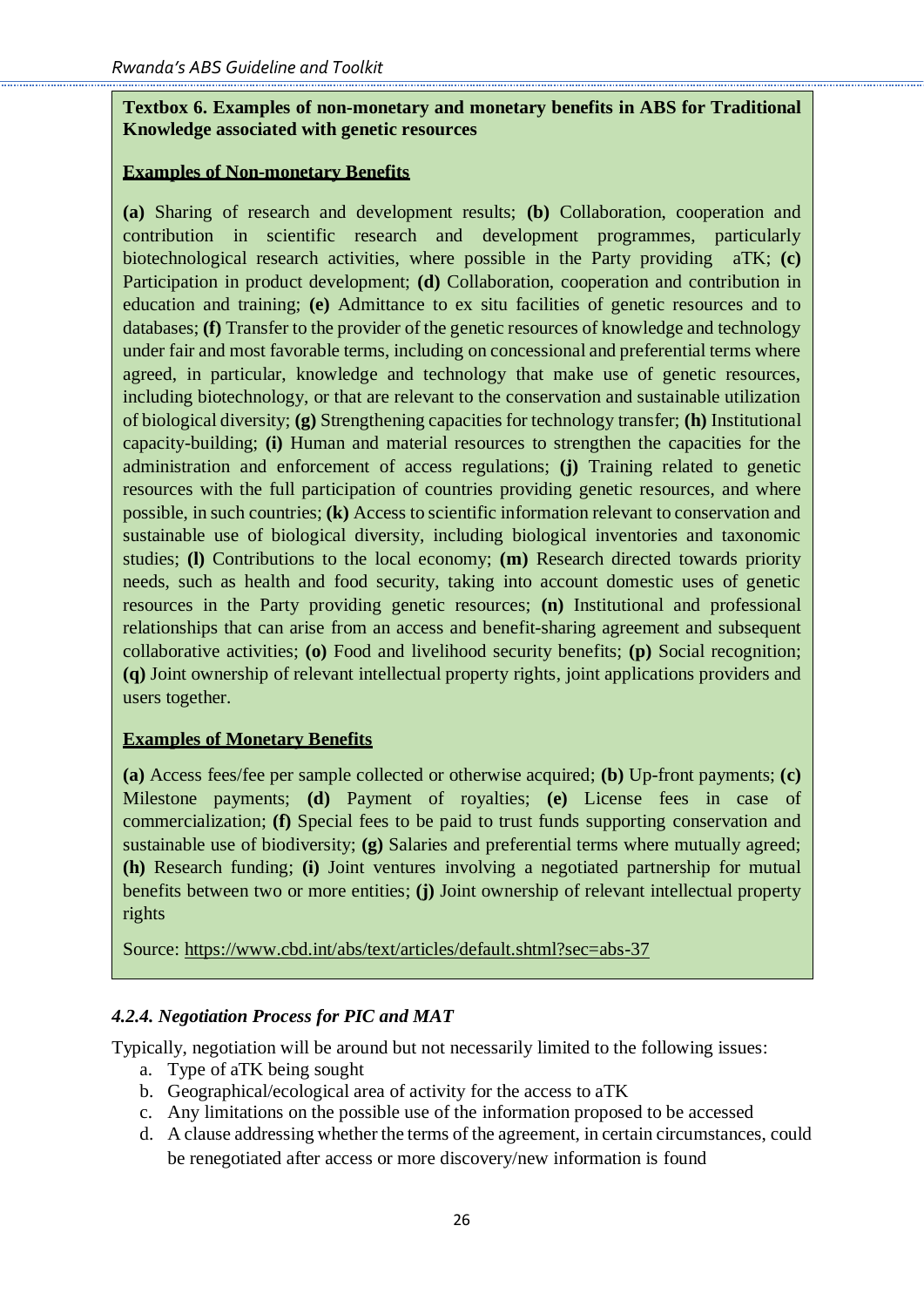- e. Whether the aTK can be transferred to third parties and conditions to be imposed in such cases
- f. Provisions regulating the use of the information in order to take into account ethical concerns held by any party or stakeholders
- g. Cultural issues related to traditional knowledge and practices held by the local communities that may constrain access
- h. Treatment of confidential information
- i. Provisions regarding the sharing of benefits arising from any eventual commercialization or development based on the aTK accessed
- j. Capacity building in various areas to be identified in the agreement
- k. Dispute resolution mechanisms
- l. Ownership of intellectual property rights
- m. Mechanisms to maintain communication during the length of the access permit and follow up with regards to commercialization or other updates in the agreements

## <span id="page-26-0"></span>*4.2.5. Considerations for traditional knowledge holders (providers) before signing the agreements*

The rights of traditional knowledge holders in Rwanda is guided by Rwanda's Intellectual Property Law and Policy. Traditional knowledge holders in Rwanda have the rights and may be willing to provide their knowledge associated with the use of genetic resources under conditions that protect their rights and their knowledge, and at the same time provide for fair and equitable benefits from the provisioning of this knowledge to the potential users.

When entering into negotiations for the PIC or MAT, traditional knowledge holders should take the following indicative points and questions into consideration:

- Know information about the company/institution/researcher requesting access and get their contacts; the CNA should be able to assist with gathering of additional information about prospective users of aTK requesting access.
- Understand the purposes or uses of the request and the intended uses and outcomes for the material or information to be gathered.
- What are the proposed steps in the research? Where will the steps take place what steps will be in Rwanda and what will occur outside Rwanda and where specifically?
- How long is the project of access and collection expected to take and what are the methods for access and collection?
- What are possible risks or impacts of the methods of access and collection? What are plans for mitigation of risks or impacts?
- What other groups or institutions will be involved?
- What types of commercial returns are anticipated from the project? What are the projected revenues or benefits to the company or institution and over what time frame?
- How will the aTK holders and/or communities and the Rwandan government benefit?
- What are the preferred methods of communication so that contact is maintained during the entire process from pre-access to commercialization?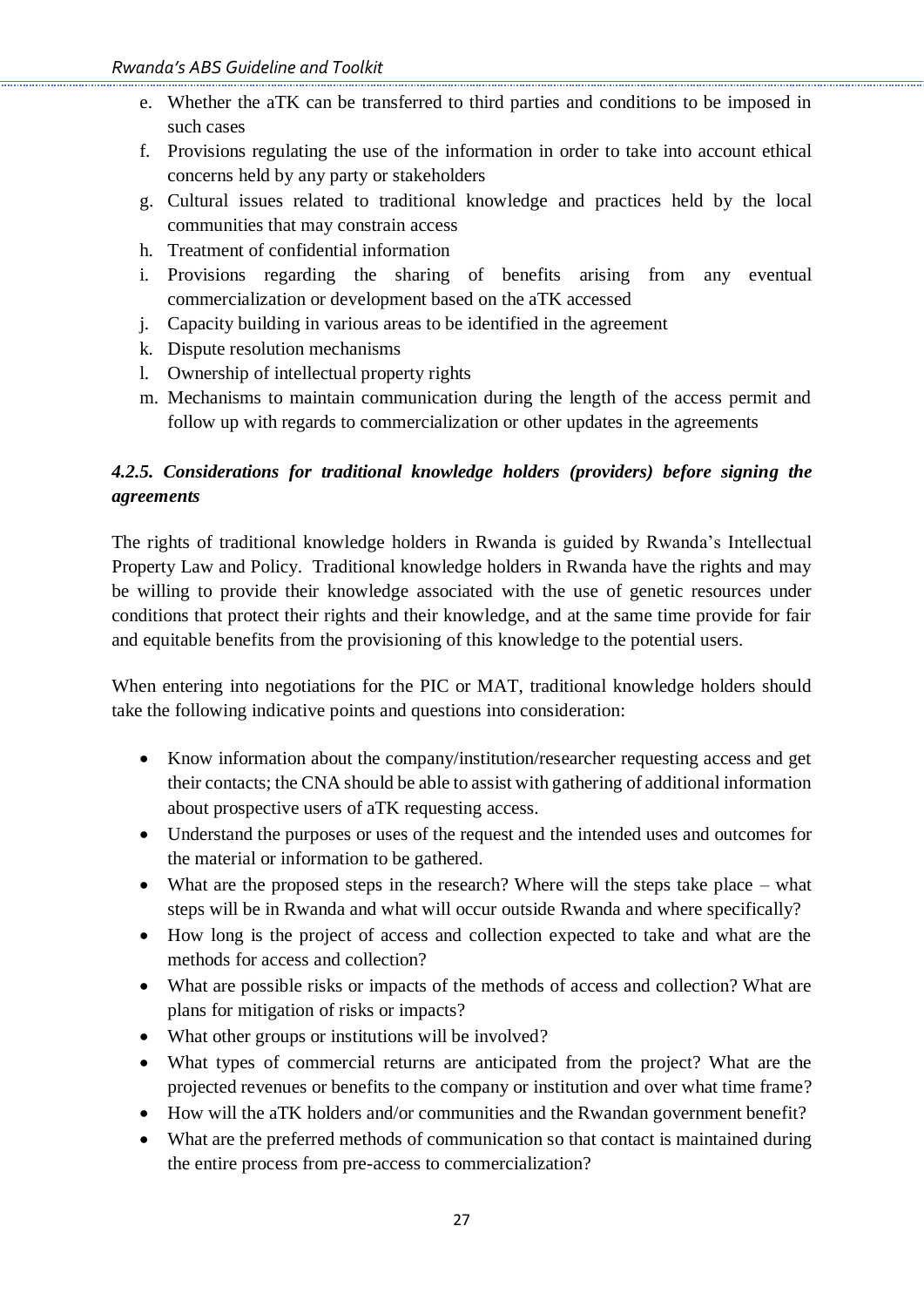• How will confidentiality be ensured if that is a concern with regards to aTK or locations of biological or genetic resources?

Other questions and considerations may arise depending on the specific circumstances at play in a given process. The Provider is encouraged to contact the District Environmental Officer or ABS national focal point at REMA.

#### <span id="page-27-0"></span>**4.3. Access Permit**

#### 4.3.1 The Process to Obtain the Access Permit

Prospective users of traditional knowledge associated with genetic resources will submit the access request application after successful negotiation and completion of the PIC and MAT. The process for making the request to access genetic resources associated with traditional knowledge must follow the process explained here. District Environmental Officers are available in every District in Rwanda to assist and monitor the negotiation proceedings. The permit for accessing aTK is issued by the CNA in Rwanda. The access permit is necessary for both Rwandan and international applicants. If genetic material associated with traditional knowledge is planned to be exported, the proper export permit is needed and an MTA may be required. Box 7 shows the documents that need to be filed with the CNA as part of the Access request application.

An environmental impact assessment may be a requirement in case the methods of specimen collection are suspected to harm the wanted genetic resources and/or associated traditional knowledge. The CNA will advise on this.

The application to access aTK for research and development (rather than educational) must be accompanied by a letter from the home institution of the applicant supporting the proposed project and ensuring that the regulations and laws will be followed for access to aTK in Rwanda. The access application requires information about the applicant's organization, official establishment documentation, details about the organization's mission and history, names of all individuals involved in the proposed project for commercial use and their expertise, and the timeline for the project.

The proposal will include the objectives of the proposed project, details of the steps and processes involved from start to finish (type and extent of proposed research, techniques and equipment to be used), financial details, institutions involved in the project, common and scientific names of species/genetic resources about which information is desired, method of collecting the aTK, specific geographic locations proposed for collecting including GPS coordinates and/or names of communities implicated, potential risks during collection and plan for mitigation of those risks, and anticipated outcomes of the project. Names and expertise of Rwandan nationals to be involved in the project should be included as well as their roles in the proposed project. The communities or cooperatives to be approached must be indicated and the method for accessing and recording information must be explained.

The application will be accompanied by the PIC and MAT. The submitted paperwork will be reviewed by the CNA and if approved, the Access Permit shall be issued to the user which will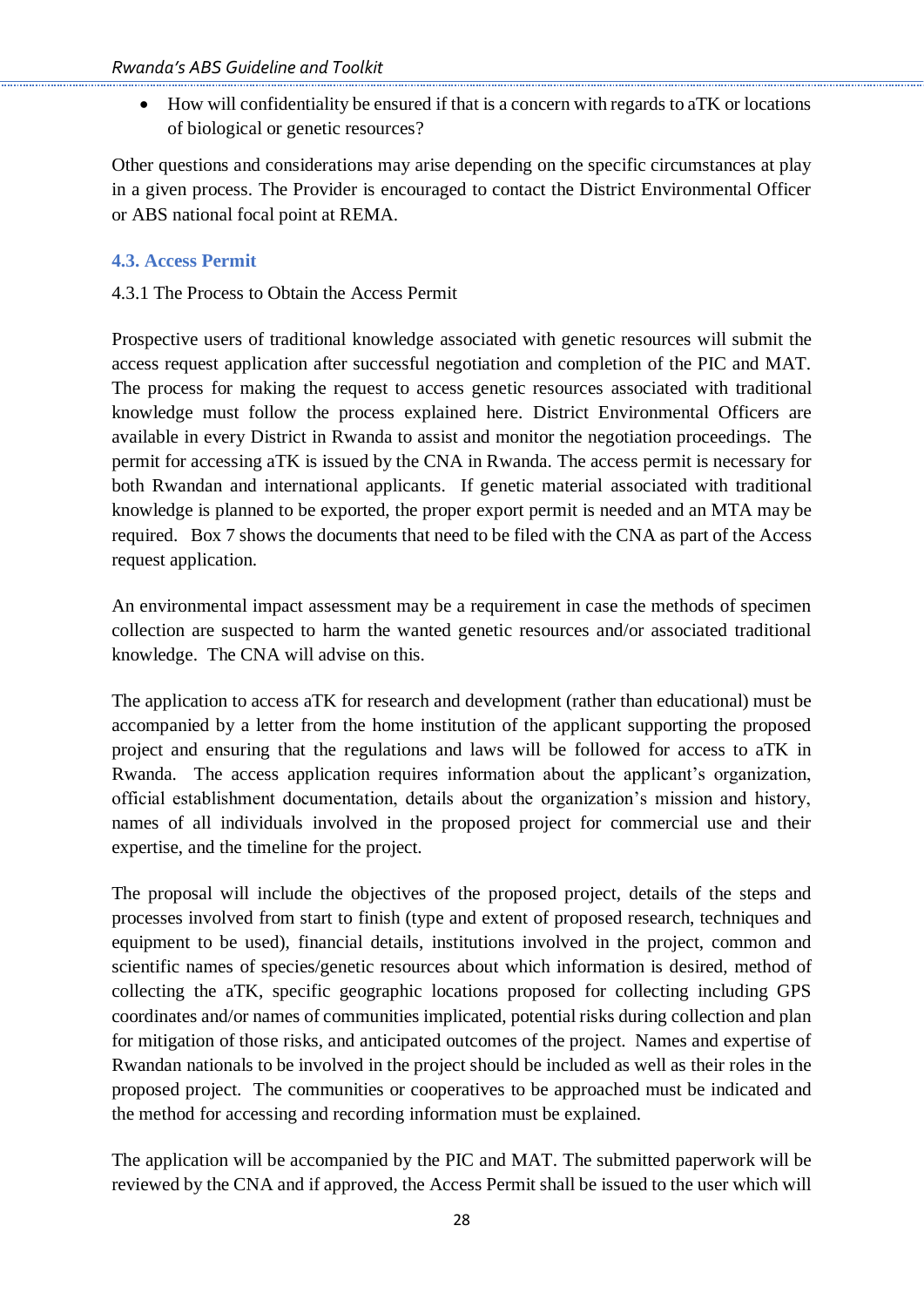signal that the user may begin the agreed upon activities. This access permit should not take longer than one month from the time it is deposited in the office if all documents are in order. The Access Permit should be carried with the user when accessing aTK in Rwanda and be easily available to show upon request.

Upon approval of the access application, the local community or communities to be visited for accessing aTK must be informed of the timing and purpose of the visit in advance. The partner institution, the CNA and the District Environmental Officer should be contacted to facilitate communication with communities or individuals that will be visited.

An Environmental Officer from the relevant District must be informed about any foreign individual or team that has received an access permit for the collection of traditional knowledge associated with genetic resources, and may accompany the user during access and collection. Both the CNA and the user have the responsibility to ensure that the District Environmental Officer is informed. During collection of aTK, the user must respect the customs, traditions and values of the local communities.

If the Access request is denied, the user will receive a detailed explanation for the reason why the access request was denied. An appeal process is in place and is described below.

**Textbox 7. Checklist for filing access permit request with REMA. The user must provide the following:**

- Affiliation application showing the framework for the collaboration with the Rwandan partner institution
- Letter from home institution confirming status and purpose
- Research permit from appropriate institution(s) in Rwanda (if not a Rwandan national)
- Signed PIC
- Signed MAT
- Signed MTA (if required)
- Environmental Impact Assessment (EIA) if applicable

#### <span id="page-28-0"></span>*4.3.2. Appeal Process*

If an Access Permit application is denied, the applicant may appeal the decision to the Lead Agency in Rwanda. Denial of an access permit will be accompanied by an explanation of the denial prepared by the CNA. A review will be conducted of the application by the Lead Agency and a decision released within one month. In some cases, the access application may be denied due to missing documents or incorrect completion of documents, and in such situations the CNA may provide an explanation of steps needed by the applicant to rectify the problems with the application and resubmit, so that an appeal may not be needed at this time.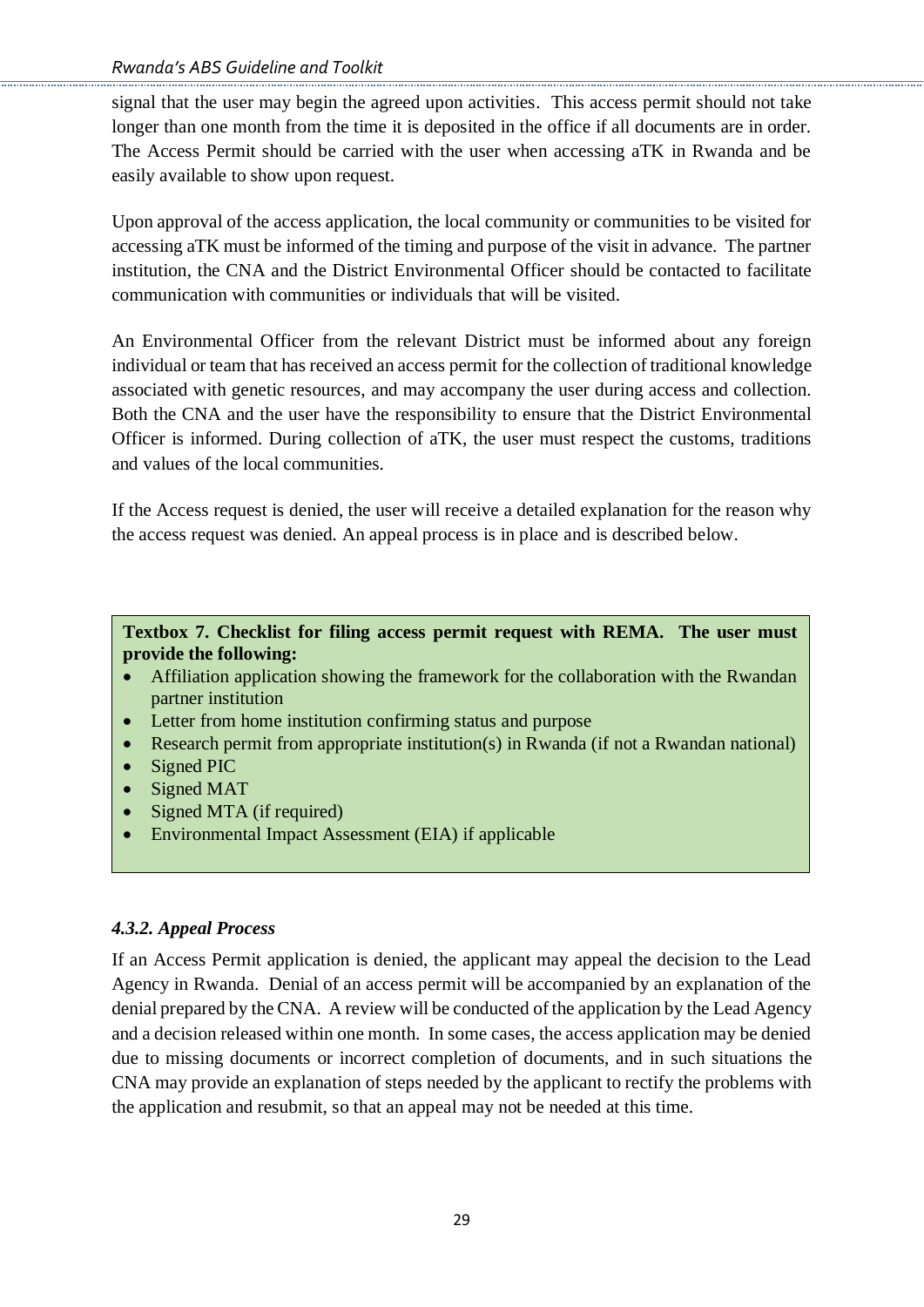## <span id="page-29-0"></span>**Chapter 5. Additional obligations of the User**

The user who has accessed aTK is obligated to the following:

- 1. Share updates on status of research using the information gathered with the CNA, partner institution, and providers/community members. The user will promptly inform the stakeholders of all discoveries made during the activities agreed upon under the access permit.
- 2. If commercialization proceeds based on any discovery the user must communicate with the appropriate stakeholders (CNA, partner institution, and providers/community members) and create a new MAT relevant to the commercialization process of the accessed GR for equitable and fair benefit sharing arising from this commercialization.

According to the Rwandan law and ABS regulations, an access permit may be suspended or cancelled if the user violates the agreements or any of the conditions imposed on the access permit or those implied under the regulations.

## <span id="page-29-1"></span>**Chapter 6. Compliance Monitoring**

#### <span id="page-29-2"></span>**6.1. Checkpoints and Compliance Monitoring**

National and international laws and regulations governing ABS must be followed to avoid noncompliance and violation of ABS agreements. The users as well as the lead agency, CNA, and providers of aTK are responsible for observance of laws associated with ABS. It is crucial to understand the relevant policies, principles and laws, and to have a solid understanding of the various tools included in this document and the procedural steps necessary for full compliance. Communication with the CNA is a key step in avoiding problems with the ABS process in Rwanda. A hotline is available for communication with REMA at 3989.

Signing the PIC, MAT and MTA (if required) indicates that both provider and user of aTK will adhere to their obligations and comply with conditions and requirements of all the agreements and permits. The provider and user of aTK are required to implement the PIC, MAT, and MTA as negotiated and signed. This is monitored by designated checkpoints from the user's country. The user country will have access to PIC, MAT and MTA (if applicable), and refer to the Internationally Recognized Certificate of Compliance (IRCC) to monitor the compliance by the user. For the countries not signatory of the Nagoya Protocol, the monitoring should be guided by existing relevant regulations.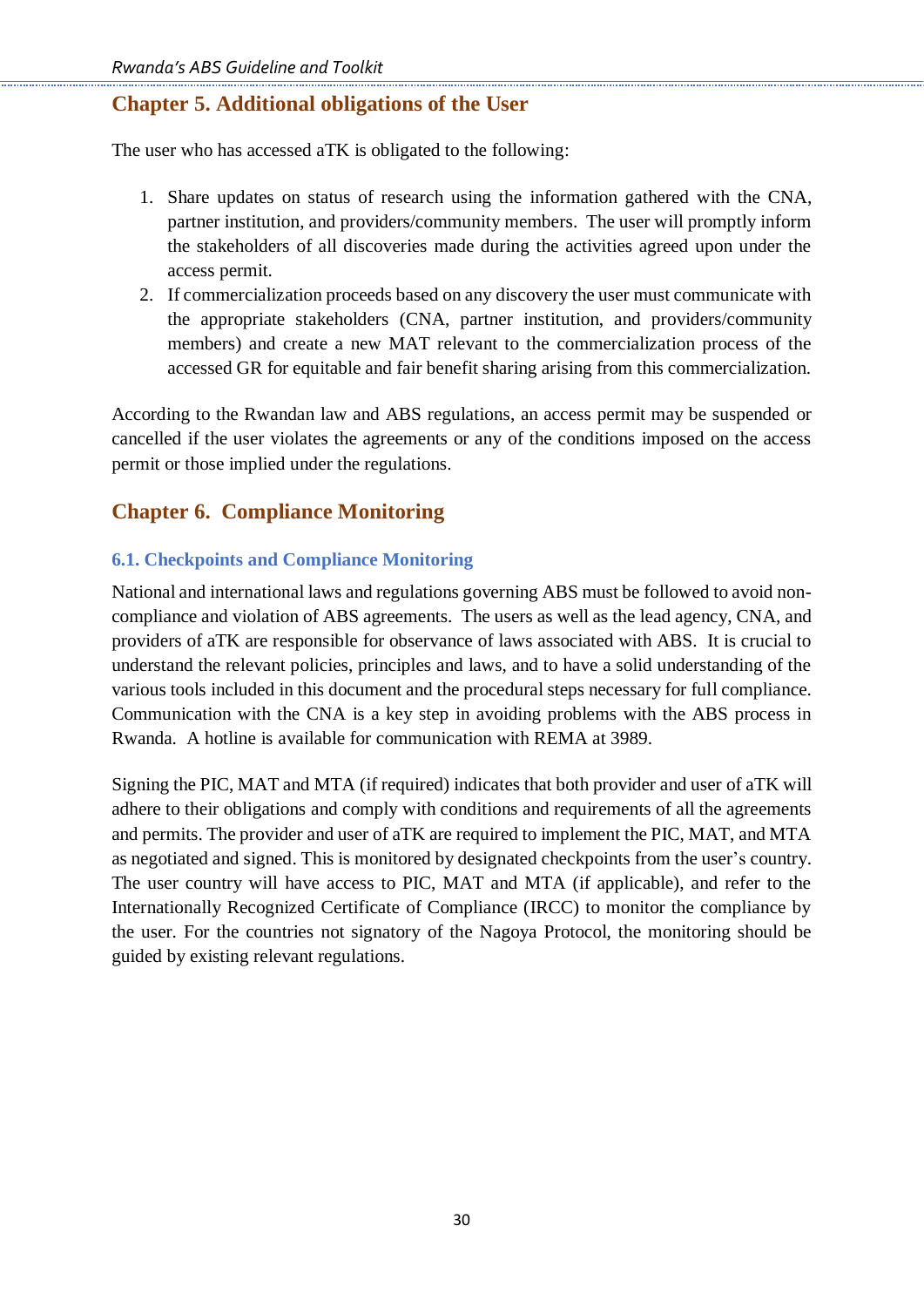#### **Textbox 8. An example of accessing traditional knowledge about medicinal plants in Rwanda**

A researcher from USA may have an interest in studying the use of a certain plant species indigenous to montane tropical forest in Rwanda to treat high blood pressure, for example. To plan her research, she could first make contact with collaborators in the Pharmacy Department at the University of Rwanda. She completes the affiliation application for University of Rwanda so she can become an affiliated researcher there, and she then applies for her research permit at National Commission for Science and Technology. After receipt of the research permit, she works with her collaborator in Pharmacy to identify elders in villages around Nyungwe National Park with whom to carry out interviews. After identification of villages that fit the research needs, they apply for a permit from RDB because the research involves the national park, and they embark on the process of negotiating the PIC and MAT. To ensure compliance they contact the CNA in Rwanda and the District Environment Officer at their field location who assist them in the negotiation processes. After successfully completing the negotiations for PIC and MAT which involve non-monetary benefits that the participants requested in return for sharing aTK, the researcher submits her access permit application along with all required documentation (signed PIC, MAT and the research permits). The researcher receives her access permit and accompanied by her collaborator and the District Environmental Officer, she embarks on her research to access traditional knowledge associated with genetic resources. She will make sure to keep records of all contact information to follow up with her informants after her research is completed to ensure that the benefits agreed upon will be delivered, and she maintains contact with her collaborator and the CNA in Rwanda.

#### <span id="page-30-0"></span>**6.2. Penalties for not following the procedures**

Offences could include the following: access to aTK without an access permit; failure to comply with a condition imposed by a permit or any aspect of the PIC or MAT; failure to provide, or willfully withholding, or providing false information during any aspects of negotiation; obtaining an ABS agreement by any dishonest means; export of aTK without appropriate permits; failure to follow up with the MAT. These offences will bring about penalties managed by the CNA.

#### <span id="page-30-1"></span>**6.3. Internationally Recognized Certificate of Compliance**

Under the Nagoya Protocol on Access to Genetic Resources and the Fair and Equitable Sharing of Benefits Arising from their Utilization, parties are to issue a permit or its equivalent at the time of access as evidence that access to genetic resources was based on prior informed consent and that mutually agreed terms were established. Parties are required by the Nagoya Protocol to make information on the permit or its equivalent, available to the ABS Clearing-House for the constitution of the internationally recognized certificate of compliance. Accordingly, the information on the access permit issued in accordance with ABS Regulations will be submitted to the ABS Clearing House for the constitution of an Internationally Recognized Certificate of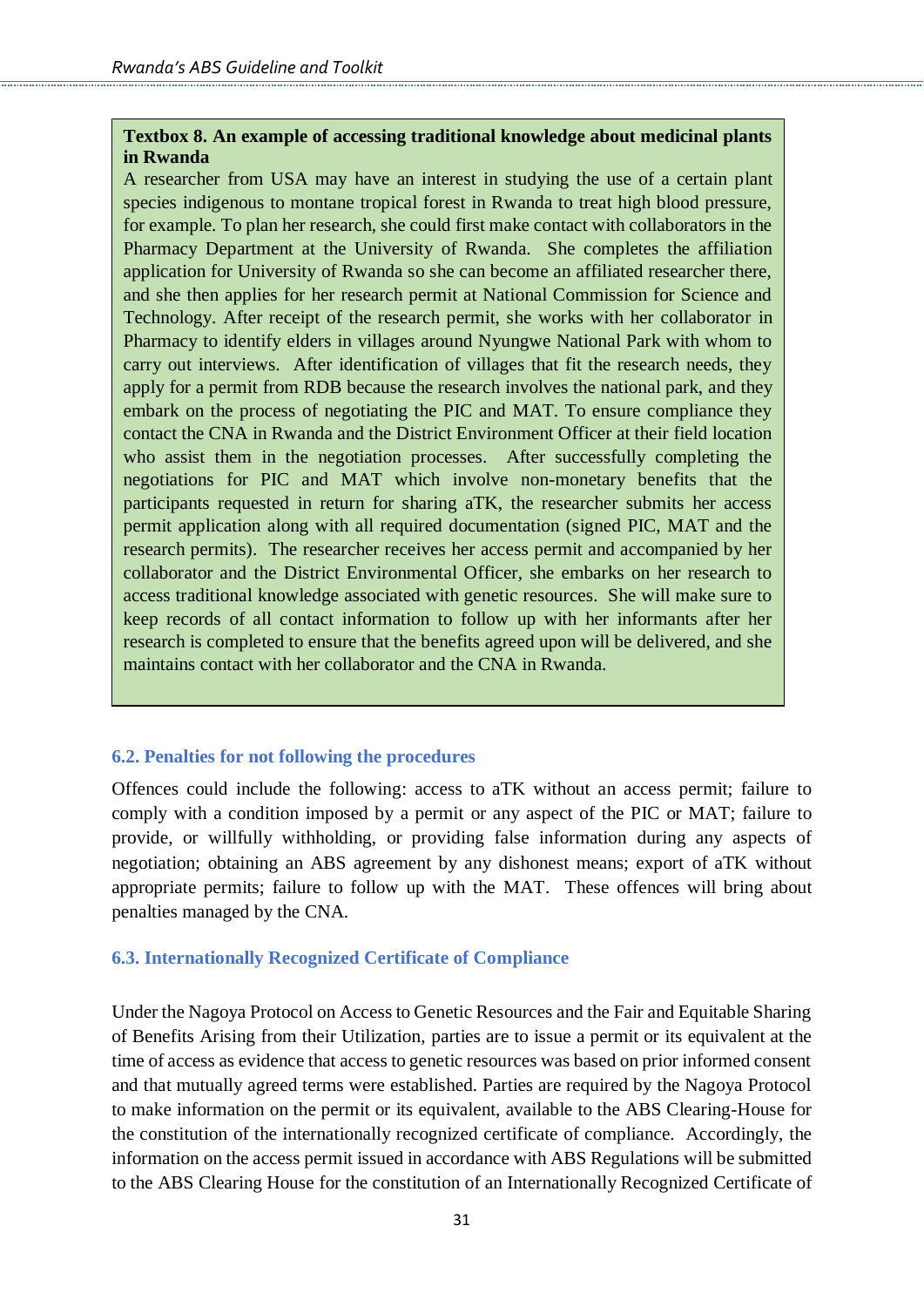Compliance. This certificate serves as evidence that the genetic resource, which is described in the access permit, has been accessed in accordance with prior informed consent and that mutually agreed terms have been established as required by the Rwandan ABS laws and regulations.

According to article 17 of the Nagoya Protocol, the internationally recognized certificate of compliance will include the following information:

- a. Issuing authority
- b. Date of issuance
- c. The provider
- d. Unique identifier of the certificate
- e. Person or entity to whom prior informed consent was granted (user) and affiliation
- f. Subject-matter or genetic resources covered by the certificate
- g. Confirmation that mutually agreed terms were established
- h. Confirmation that prior informed consent was obtained
- i. Commercial and/or non-commercial use intentions

#### **Textbox 9. An example of Accessing Traditional Knowledge about Food Processing in Rwanda**

If a food scientist from Europe wanted to study the use of the leaves of an indigenous plant found in Rwanda in the brewing of traditional beer, he would first apply for his affiliation and research permits, and after receiving these he will work with his collaborating partner in Rwanda, the CNA and District Environment Officer to negotiate the PIC and MAT with knowledge holders. When approved, he will be able to begin his explorations. If he finds that he needs to analyze the compounds in the leaves, and this was included in the signed PIC and MAT documentation, he will work with RDB to obtain the export permit to bring the leaves to his laboratory at his home institution in Europe. He may plan to return 10 months later to present a research seminar at his collaborating partner's institution in Rwanda, and he may return to the providers of the aTK to show them his results and ensure that the benefits agreed upon in the MAT are released to them. He may have plans to publish his findings in a journal, and will do so in co-authorship with his Rwandan collaborators.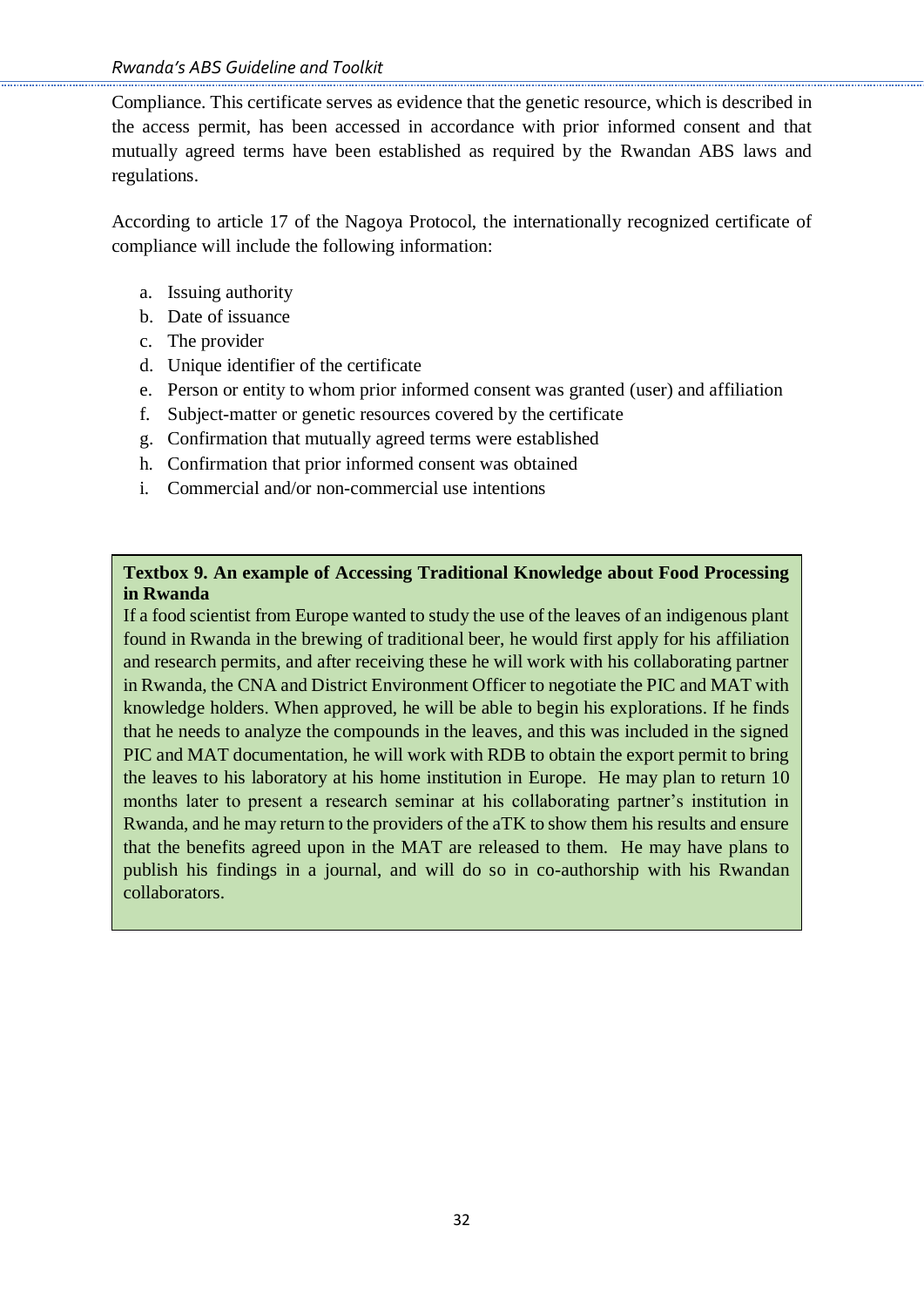#### **Textbox 10. An example where ABS is not involved: Plant Ecophysiology Research in Rwandan Forest**

A plant ecologist could receive funding from the UK government to carry out research on plant adaptations to a warming climate in Rwanda. This researcher may apply for affiliation with the Center of Excellence in Biodiversity and Natural Resource Management at University of Rwanda, or a similar type of institution, and develop collaborations with Rwandan Research Associates and/or student interns, for example, for the research field work plans. After receiving the research permit from NCST and the permit from RDB for access to the national park where the field work is to take place, the team may conduct the field work which includes collecting leaf samples for analyses in the laboratory of the principal researcher in the UK. Because there is no ABS involved in this research project (it is a purely ecological research project focused on photosynthesis and respiration rates), the PIC and MAT are not thus required and the researcher only needs to apply for the export permit to carry out the leaf material to her laboratory in the UK.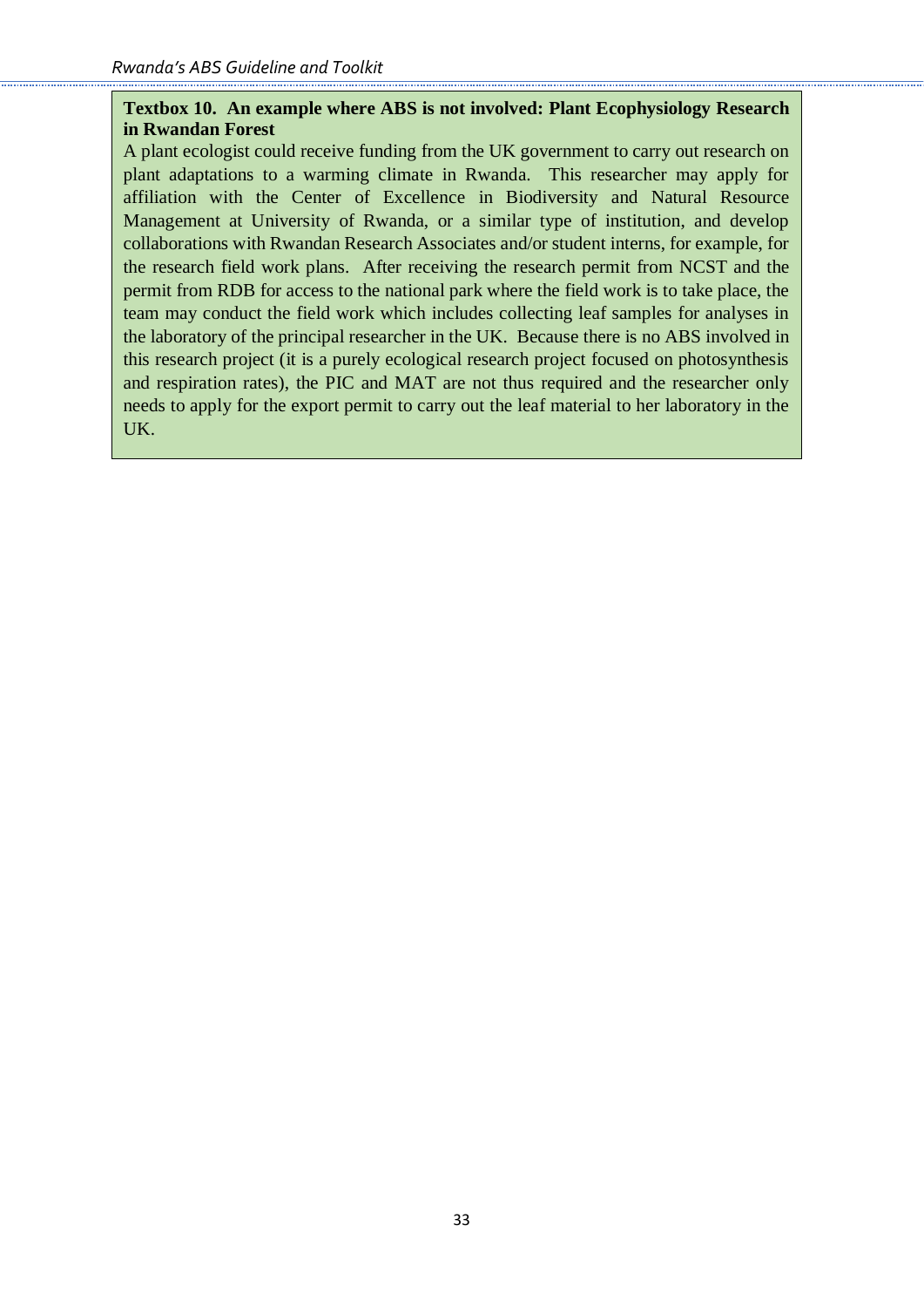## <span id="page-33-0"></span>**Chapter 7. The Tools for Access and Benefit Sharing in Rwanda**

#### <span id="page-33-1"></span>**7.1. Prior Informed Consent Template**

**The Prior Informed Consent refers to the access of aTK and shall include information about the user and the purpose of the request for access to aTK.**

I/we ............................................................................................................................................ being the holder of traditional knowledge associated with genetic resources of the following nature (species names or uses or other aspects of the traditional knowledge): ...................................................................................................................................................... ...................................................................................................................................................... located at *(village, cell, sector and District)* ...................................................................................................................................................... hereby provide consent that *(Name of applicant for prior informed consent)*  ..................................................................................................................................................... From (Affiliation and Address of the applicant requesting the access to the aTK) ………………………………………………………………………………………………….. may apply to the Competent National Authority for consideration to access the above stated aTK that I/we hold. This consent is valid from D/M/Y.................to D/M/Y................ This consent is granted subject to the following conditions: 1. ........................................................................................................................................; 2. .........................................................................................................................................; 3. .........................................................................................................................................; 4. .........................................................................................................................................; 5. .........................................................................................................................................; The applicant(s) has\*/have\* obtained the following accessory agreements 1. .......................................................................................................................................... 2. .......................................................................................................................................... *Signed ......................................Date ..................*

\*Delete whichever is not applicable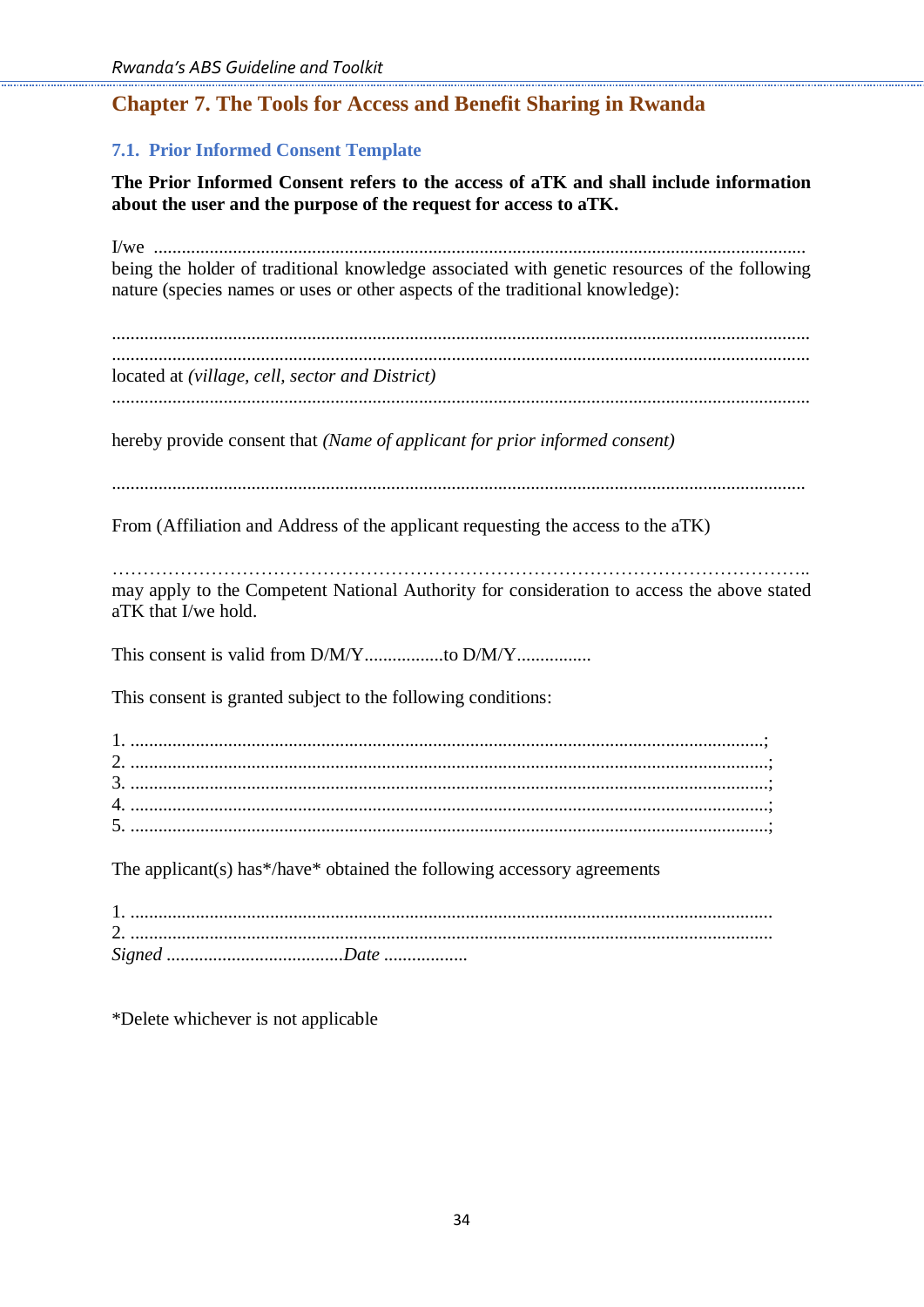#### <span id="page-34-0"></span>**7.2. Mutually Agreed Terms Template**

#### **1. User information when user is an institution or company**

1.1. Name of institution or body:

1.2. Registration number of institution or body:

1.3. Country of registration

1.4. Contact details of institution or body (including postal/physical address, phone, fax and e-mail address): **\_\_\_\_\_\_\_\_\_\_\_\_\_\_\_\_\_\_\_\_\_\_\_\_\_\_\_\_\_\_\_\_\_\_\_**

**\_\_\_\_\_\_\_\_\_\_\_\_\_\_\_\_\_\_\_\_\_\_\_\_\_\_\_\_\_\_\_\_\_\_\_\_\_\_\_\_\_\_\_\_\_\_\_\_\_\_\_\_\_\_\_\_\_\_\_\_\_** 1.4. Name of contact person in the institution or body: **\_\_\_\_\_\_\_\_\_\_\_\_\_\_\_\_\_\_\_\_\_**

1.5. Capacity of contact person: **\_\_\_\_\_\_\_\_\_\_\_\_\_\_\_\_\_\_\_\_\_\_\_\_\_\_\_\_\_\_\_\_\_\_\_\_\_\_**

1.6. Name of person completing this application:

1.7. Contact details for this person:

**\_\_\_\_\_\_\_\_\_\_\_\_\_\_\_\_\_\_\_\_\_\_\_\_\_\_\_\_\_\_\_**

#### **2. User information when user is an individual**

- 2.1. Name of applicant:
- 2.2. Nationality:
- 2.3. Country of residence:
- 2.4. Passport or national identification number and country of issuance:

2.5. Contact details of applicant (including postal/physical address, phone, fax and e-mail address):

#### **3. Provider: Local community or individual holder of aTK**

3.1. Name of local community or cooperative representative or individual holder of aTK who will sign this agreement on behalf of the local community:

3.2. Title and affiliation: **\_\_\_\_\_\_\_\_\_\_\_\_\_\_\_\_\_\_\_\_\_\_\_\_\_\_\_\_\_\_\_\_\_\_\_\_\_\_\_\_\_\_\_\_\_\_\_\_\_\_\_\_**

3.3. Contact details (includes physical/postal address, telephone, fax and e-mail address) of the local community representative or individual holder of aTK:

**\_\_\_\_\_\_\_\_\_\_\_\_\_\_\_\_\_\_\_\_\_\_\_\_\_\_\_\_\_\_\_\_\_\_\_\_\_\_\_\_\_\_\_\_\_\_\_\_\_\_\_\_\_\_\_\_\_\_\_\_ \_\_\_\_\_\_\_\_\_\_\_\_\_\_\_\_\_\_\_\_\_\_\_\_\_\_\_\_\_\_\_\_\_\_\_\_\_\_\_\_\_\_\_\_\_\_\_\_\_\_\_\_\_\_\_\_\_\_\_\_**

*If a cooperative or local community, a resolution must be attached to this agreement to confirm that the local community or cooperative representative indicated above has been authorised to enter into this agreement on behalf of the local community or cooperative; that the local community or cooperative has full knowledge of the bioprospecting project; and that it consents to entering into this benefit-sharing agreement.*

#### **4. Traditional knowledge to be accessed**

This agreement concerns the following traditional knowledge associated with genetic resources (specify type of information to be sought, specifics of the information being sought and area or source from which the information is requested to be collected or obtained)

| <b>Type of traditional</b> | Family, genus,         | <b>Full locality data (GIS</b>   |
|----------------------------|------------------------|----------------------------------|
| knowledge being            | species (if            | coordinates if                   |
| sought (TK about           | possible)              | possible) where access of aTK is |
| what?)                     | <b>Scientific and</b>  | being requested                  |
|                            | <b>Common names of</b> |                                  |
|                            | genetic resources      |                                  |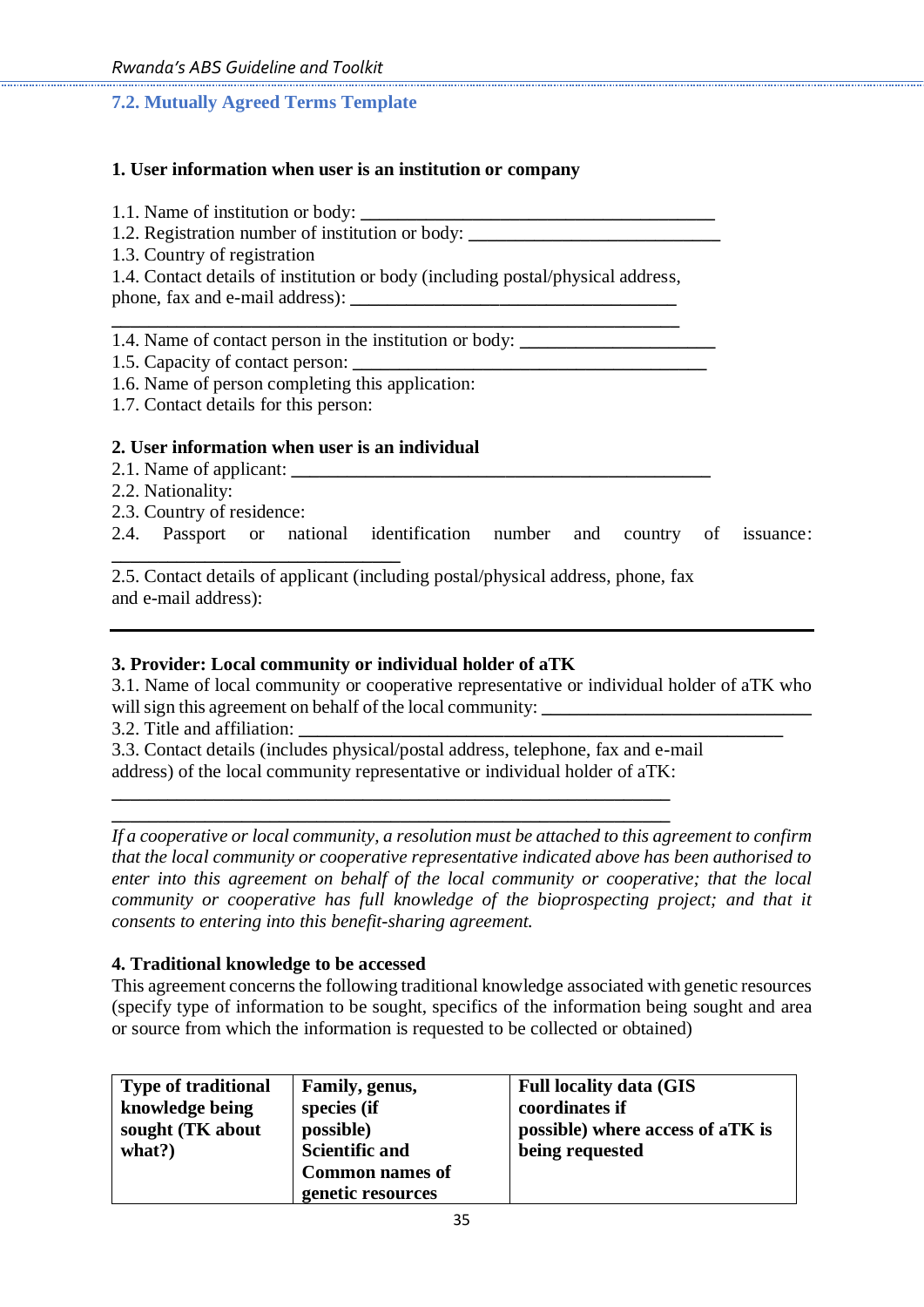| associated with the<br>traditional knowledge<br>being sought |  |
|--------------------------------------------------------------|--|
|                                                              |  |
|                                                              |  |
|                                                              |  |

#### **5. Intended use of the aTK**

Explain precisely how and for what intentions the associated Traditional Knowledge will be used or exploited (set out details) \_\_\_\_\_\_\_\_\_\_\_\_\_\_\_\_\_\_\_\_\_\_\_\_\_\_\_\_\_\_\_\_\_\_\_\_\_\_\_\_\_\_\_\_\_\_\_

**\_\_\_\_\_\_\_\_\_\_\_\_\_\_\_\_\_\_\_\_\_\_\_\_\_\_\_\_\_\_\_\_\_\_\_\_\_\_\_\_\_\_\_\_\_\_\_\_\_\_\_\_\_\_\_\_\_\_\_\_\_\_\_\_\_\_\_\_\_\_\_\_\_\_\_**

**\_\_\_\_\_\_\_\_\_\_\_\_\_\_\_\_\_\_\_\_\_\_\_\_\_\_\_\_\_\_\_\_\_\_\_\_\_\_\_\_\_\_\_\_\_\_\_\_\_\_\_\_\_\_\_\_\_\_\_\_\_\_\_\_\_\_\_\_\_\_\_\_\_\_\_**

#### **6. Sharing of benefits**

Benefits arising from the associated traditional knowledge must be fairly and equitably shared. The benefits may include monetary or non-monetary benefits.

| <b>Monetary Benefits</b> | <b>Non-monetary benefits</b> | Time frame for the<br>benefit sharing<br>(expected start date and<br>duration) |
|--------------------------|------------------------------|--------------------------------------------------------------------------------|
|                          |                              |                                                                                |
|                          |                              |                                                                                |
|                          |                              |                                                                                |

#### **7. Payment of benefits**

All money arising out of this agreement and due to any party to this agreement must be paid to ……………………………………………

#### **8. Review of agreement**

This agreement will be reviewed every **(fill in agreed timeframe)**, with a view to amending the agreement if necessary. One month prior to every review, the permit holder must disclose any new material information with regard to the bioprospecting to all stakeholders to enable stakeholders to participate in the review from an informed basis.

#### **9. Other matters**

Any other matters or conditions which the parties to this agreement wish to record may be attached to this agreement as an annexure. A copy of this agreement must be lodged with the Competent National Authority in Rwanda within one month of the agreement being concluded. This agreement constitutes the entire agreement between the parties in regard to the subject matter of this agreement and no addition to, variation or cancellation of this agreement or waiver of any rights under this agreement will be of any force or effect unless reduced to writing and signed by the parties to this agreement.

| <b>Signature of applicant for permit:</b> | <b>Date:</b> |
|-------------------------------------------|--------------|
| Title of signatory:                       |              |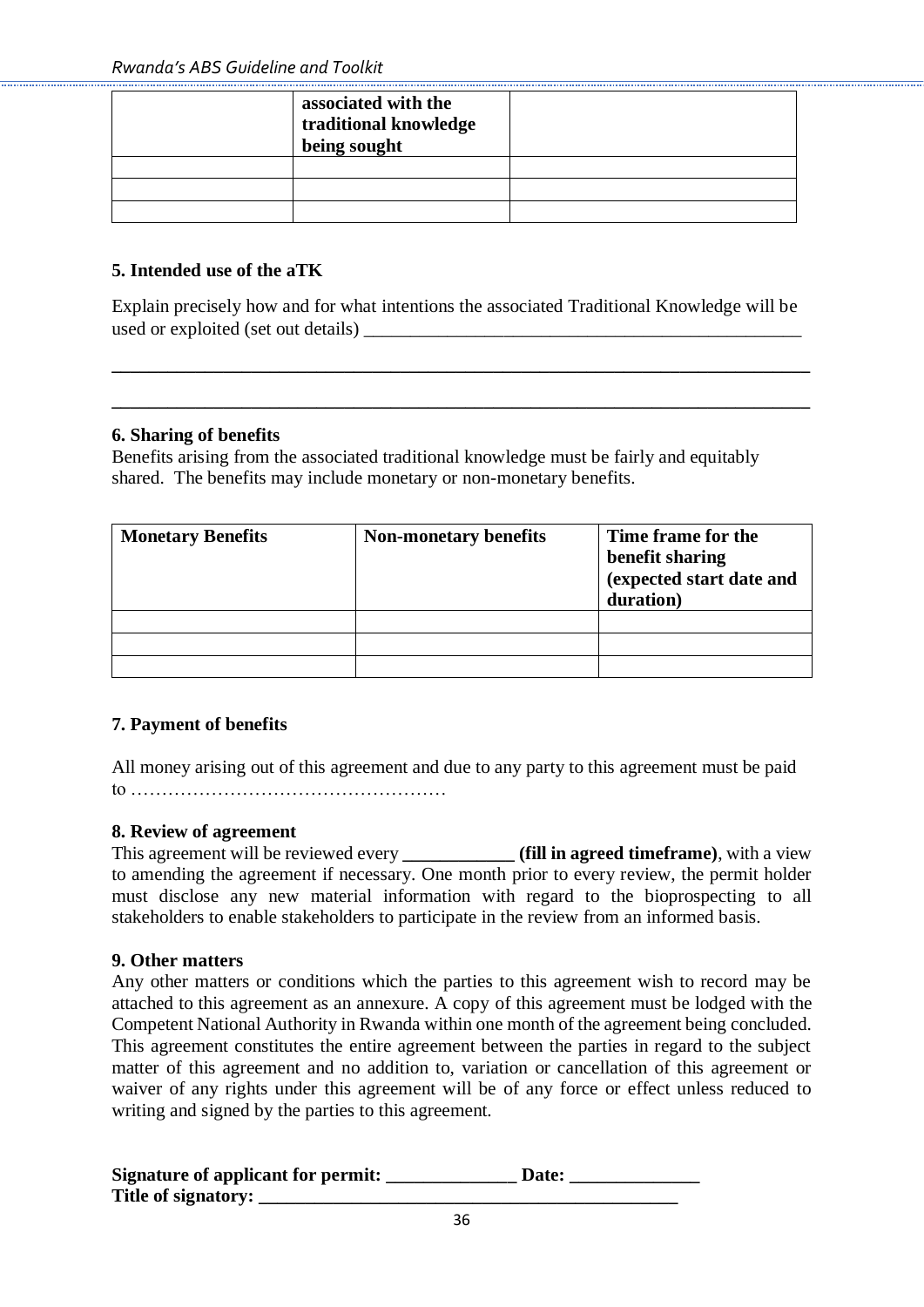| On behalf of:                                                                                 |
|-----------------------------------------------------------------------------------------------|
| Endorsement of a juristic body, if applicable                                                 |
| Name of juristic body:                                                                        |
| Signature of duly authorized officer from the juristic body:                                  |
| Signature of access provider of indigenous biological resource:                               |
|                                                                                               |
| Capacity of signatory:                                                                        |
|                                                                                               |
| Signature of local community representative or individual holder of aTK:<br>$\mathbf{D}$ -4-- |

| Date:<br><u> 1980 - Johann Harry Barn, mars and de Branch and de Branch and de Branch and de Branch and de Branch and de Br</u> |
|---------------------------------------------------------------------------------------------------------------------------------|
|                                                                                                                                 |
|                                                                                                                                 |
|                                                                                                                                 |
|                                                                                                                                 |

**Date**

## **DEPARTMENTAL CONTACT DETAILS**

All completed documents must be mailed to:………………………………………………………..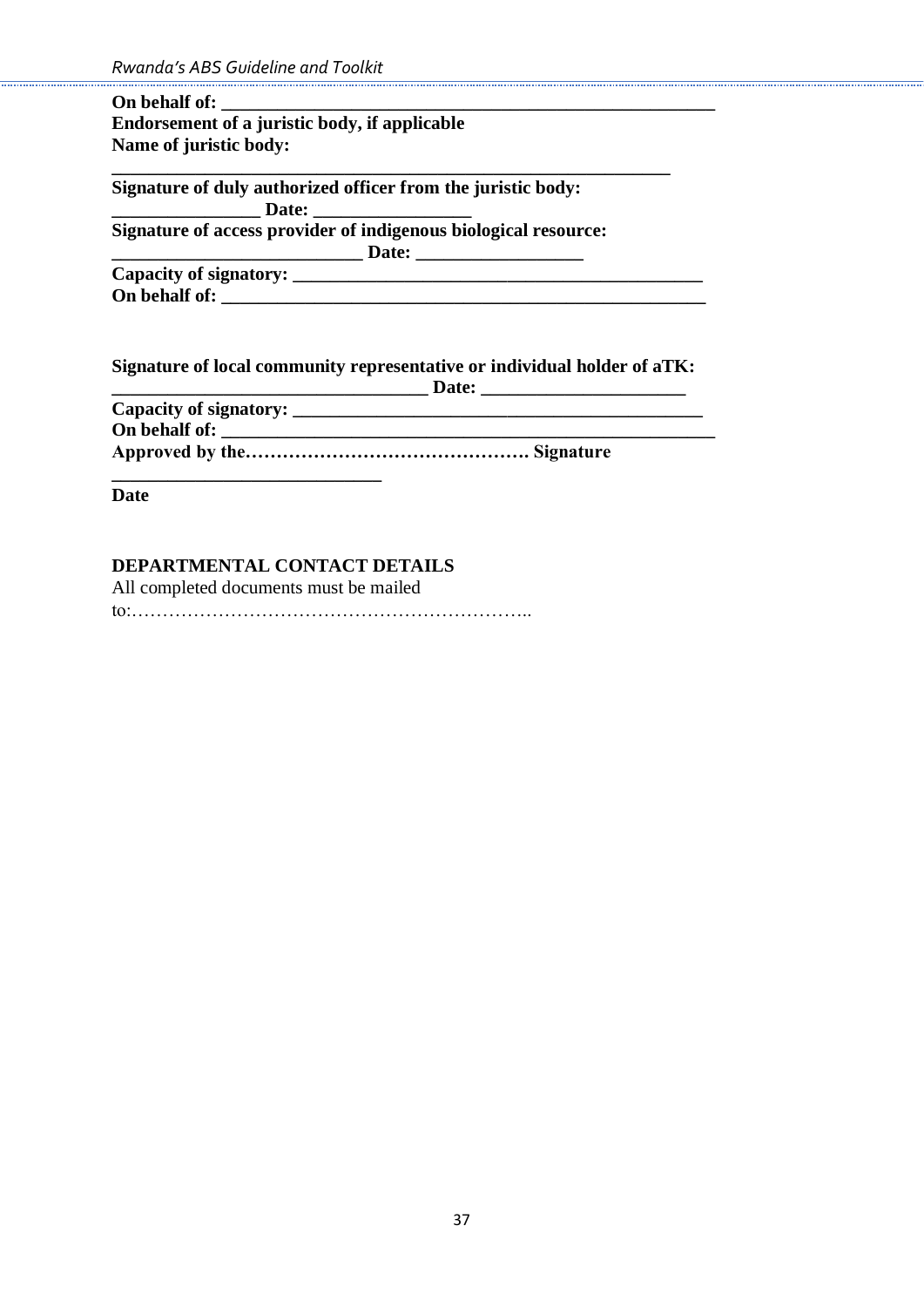#### <span id="page-37-0"></span>**7.3. Access Permit Application Template**

Date: Day/ month/, year

#### **Instructions**

Applicants applying as individuals should fill Part I. Applicants applying as corporates (organizations) should fill Part II. All applicants must submit two hard copies and one (1) soft copy of this application to the Authority.

#### **PART I**

### **FOR APPLICANTS WHO ARE INDIVIDUALS**

| Qualifications (List qualifications below and attach to this application; these may be |
|----------------------------------------------------------------------------------------|
| Curriculum Vitae and academic certificates)                                            |
|                                                                                        |

#### **PART II**

## **FOR APPLICANT WHO ARE CORPORATE (ORGANIZATIONS)**

| Name of Organization                                                        |             |                                                                                               |    |     |         |
|-----------------------------------------------------------------------------|-------------|-----------------------------------------------------------------------------------------------|----|-----|---------|
| <b>Permanent Address</b>                                                    |             |                                                                                               |    |     |         |
| <b>Registered Address</b>                                                   |             |                                                                                               |    |     |         |
|                                                                             |             | Registration $N^{\circ}$ (Attach copy of certificate of registration)                         |    |     |         |
| attached)                                                                   |             | Qualification of individuals in the project (Curriculum Vitae and Academic certificates to be |    |     |         |
| Details (if any) of:<br>(i) Holding and subsidiary institutions; or<br>(ii) | Individuals | connected                                                                                     | to | the | project |
| organization                                                                |             | (iii) Name of the contact person in regard to this application and the position held in the   |    |     |         |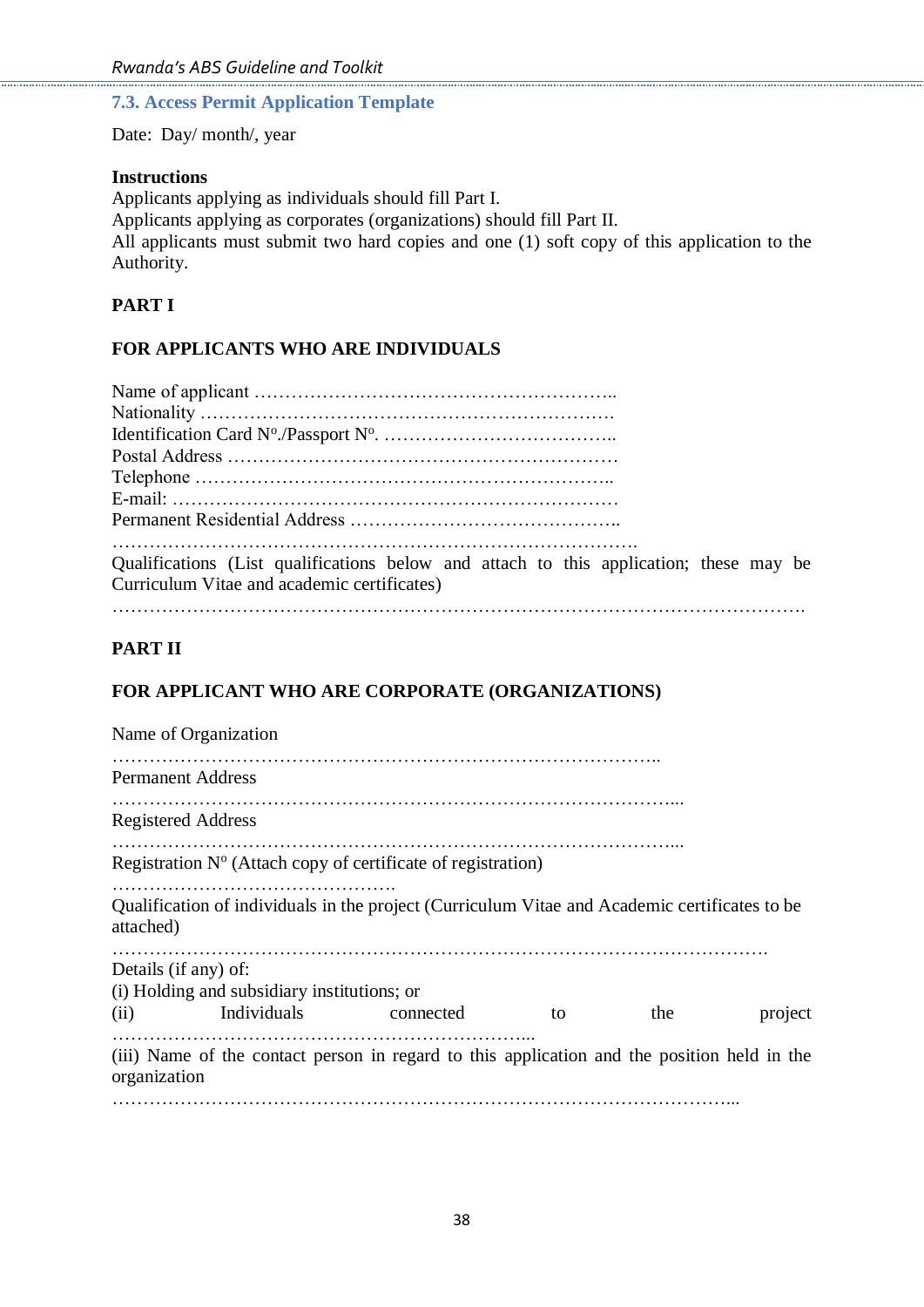#### **Renewal Details**

Is this an application for renewal of an access permit? YES or NO If YES, Previous Access Permit N<sup>o</sup> . ………………………. Granted on ……………………. (Date)

All applicants are forewarned that it is an offence to give false information to the Competent National Authority.

I undertake to provide progress and full reports as requested.

I declare that to the best of my knowledge the information given in respect of this application is true.

| For individual applicants:                          |  |
|-----------------------------------------------------|--|
| Name of Applicant                                   |  |
| Signature                                           |  |
| Date                                                |  |
| For Companies/Institutions:<br>(Affix company seal) |  |
| Signature                                           |  |
| Date                                                |  |
|                                                     |  |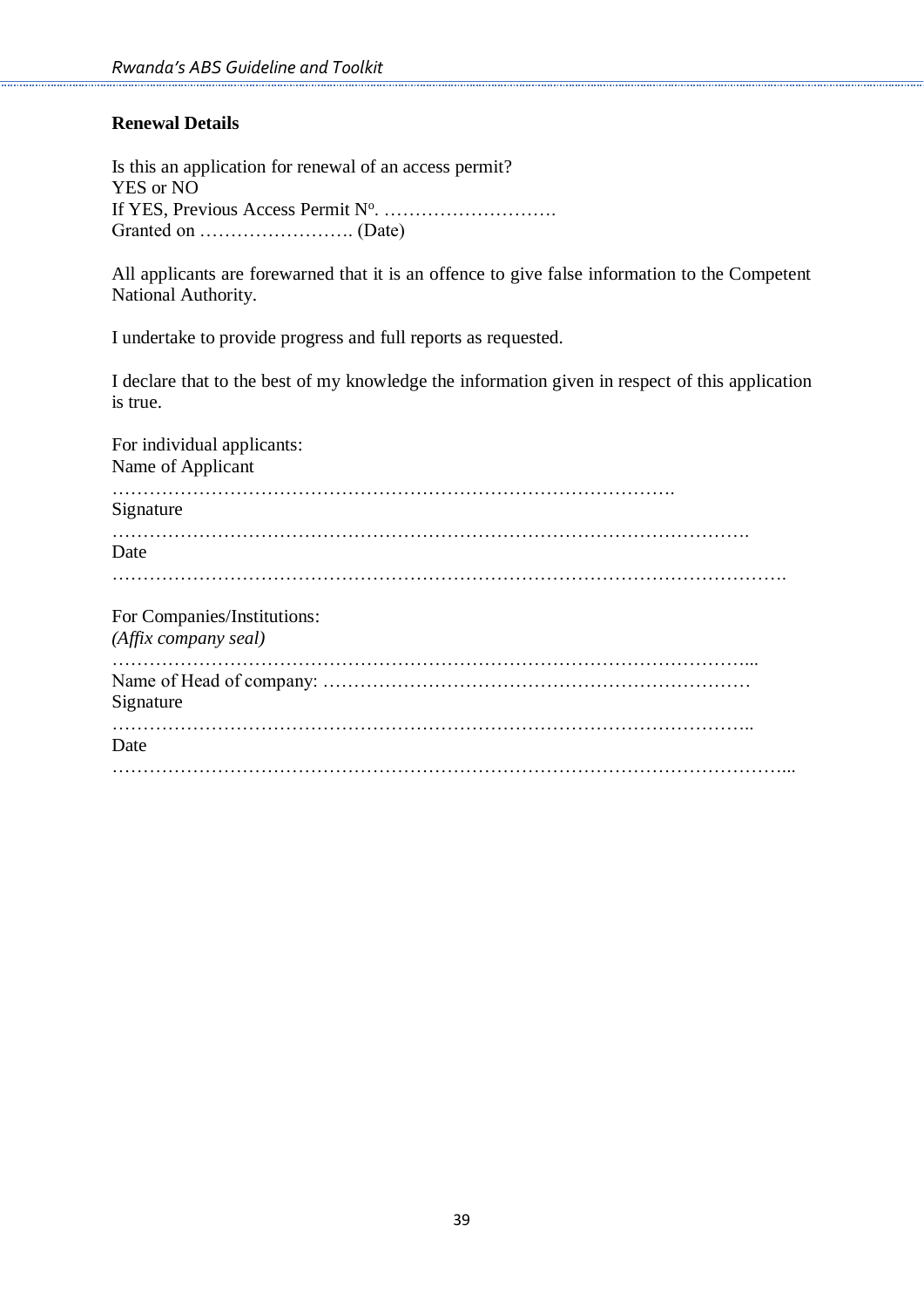#### <span id="page-39-0"></span>**7.4. Access Permit Template**

This permit is hereby granted to:

*(insert name, title, affiliation, and contact address)* in accordance with Rwanda's ABS Guideline for access to the following Traditional Knowledge Associated with Genetic Rsources *(insert description of the traditional knowledge being accessed)*:

…………………………………………………………………………………………………

…………………………………………………………………………………………………

to be accessed at *(insert geographical description of the location of the Traditional Knowledge):* 

*.*………………………………………………………………………………………………… ………………………………………………………………………………………………… ………………………………………………………………………………………………….

This access permit is issued subject to the Order and all agreements concluded pursuant to its grant, and may be suspended, cancelled or revoked should the holder breach any of those agreements and the conditions of issue and those contained in the Order.

M/s. ……………………………….. (insert name of applicant) being the holder of this permit, including his agents and assignees, undertake to abide by the conditions of this permit and to promptly report to the (name of competent authority) any matter that may prejudice the interests of Rwanda and other parties concluded pursuant to the grant of this permit.

Signed: …………………………………. Date: ……………………

*Director General, Competent Authority.* Dated the .../..../....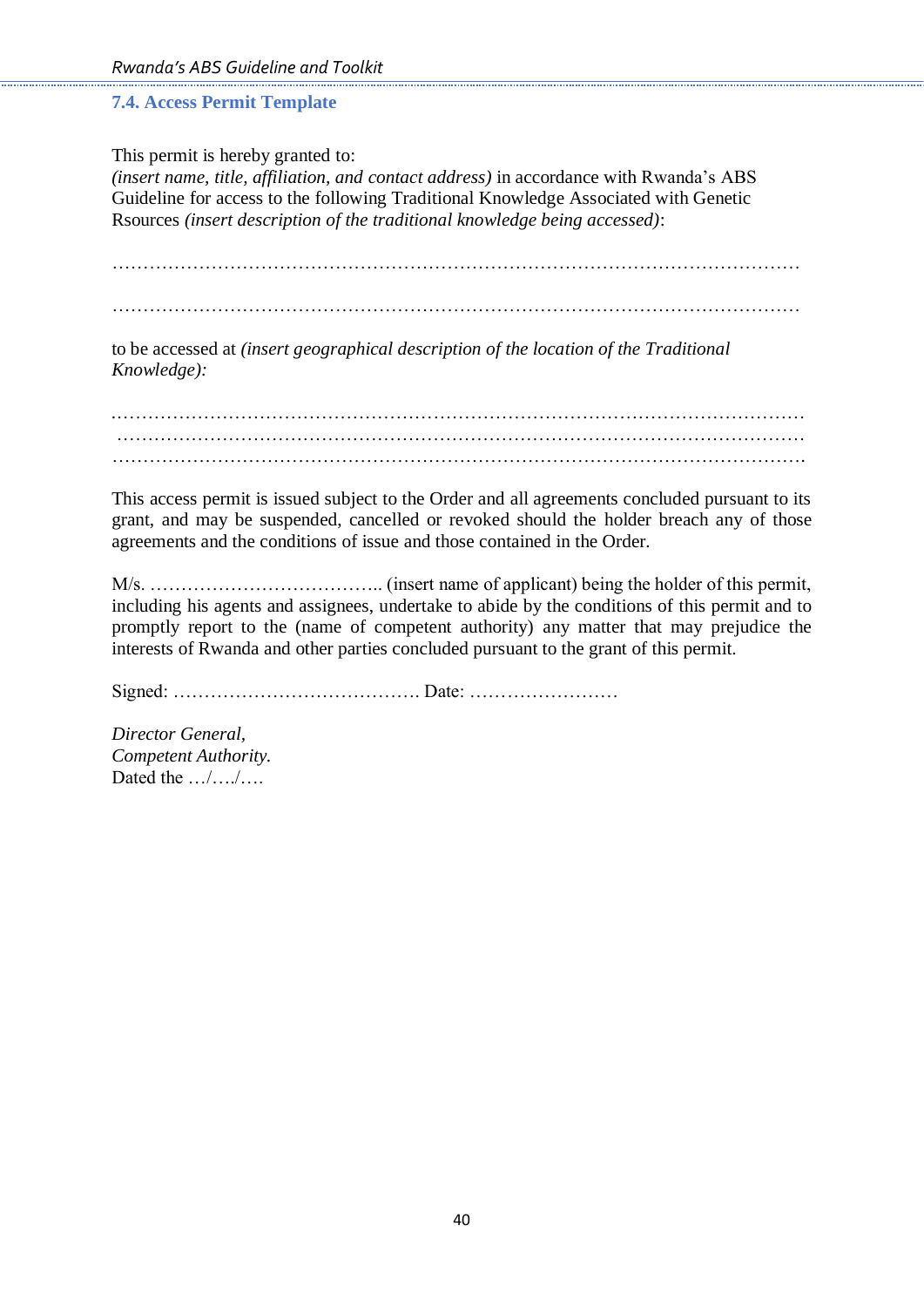#### **Textbox 11. Definitions related to ABS following Rwanda laws and policies**

**Access**: obtaining the right to explore and use genetic resources including material that is conserved, from derived products, or genetic or biological material or knowledge associated with those resources or material for purposes of research, bioprospecting, conservation, industrial application or commercial use. Can we add the access to TK?

**Access permit**: a document issued by the Competent National Authority to allow an individual or entity access to genetic resources or associated traditional knowledge.

**Associated Traditional Knowledge**: knowledge related to biological or genetic resources that is held by people in Rwanda and passed down from generation to generation, usually within a family.

**Benefit sharing**: the sharing of results or outcomes that accrue from the utilization of genetic and/or associated Traditional Knowledge or biological resources and subsequent applications and commercialization arising from genetic resources and may include monetary and/or non-monetary benefits such as access fees, direct payments, royalties, technology or equipment, technology transfer, research results, capacity building, community knowledge, awareness and education.

**Biological diversity**: the variability among living organisms including plants, animals, fungi and bacteria, terrestrial and aquatic, and the ecological complexes of which they are part and the interactions among these organisms; the variability can be within species, between species, and among populations, communities, ecosystems, and landscapes.

**Biological resources**: genetic resources, organisms or parts of organisms, populations or any other biotic components of ecosystems with actual or potential use or value for humans. **Bioprospecting**: the search for and development of genetic and biochemical resources (including chemical compounds, genes, micro-organisms, macro-organisms) from nature and may include associated traditional knowledge about those resources; its aim is to commercialize biodiversity.

**Competent National Authority(ies) (CNA:** the institution(s) designated by Rwanda to be responsible for granting access, and responsibility for advising on every aspect of the ABS process including negotiations for PIC and MAT, monitoring and evaluation of ABS agreements, processing of applications; oversight of conservation and sustainable use of genetic resources accessed and protection of the rights of traditional knowledge holders associated with those genetic resources, and mechanisms that ensure participation of the different stakeholders involved in the ABS process; there may be one or more CNA depending on how responsibilities for ABS processes are distributed.

**Genetic resource:** any genetic material from a biological resource containing genetic information of actual or potential value for humanity.

**Indigenous species:** any species that occurs, or has historically occurred in Rwanda living in a wild or free state. This does not include any species that has been introduced to Rwanda as a result of human activity.

**National Focal Point:** The designated individual for access and benefit sharing who shall make information available through the clearing-house mechanism, inform applicants for access to genetic resources on procedures for acquiring prior informed consent and mutually agreed terms, including benefit-sharing, and on competent national authorities, relevant traditional and local communities and relevant stakeholders, through the clearing-house mechanism.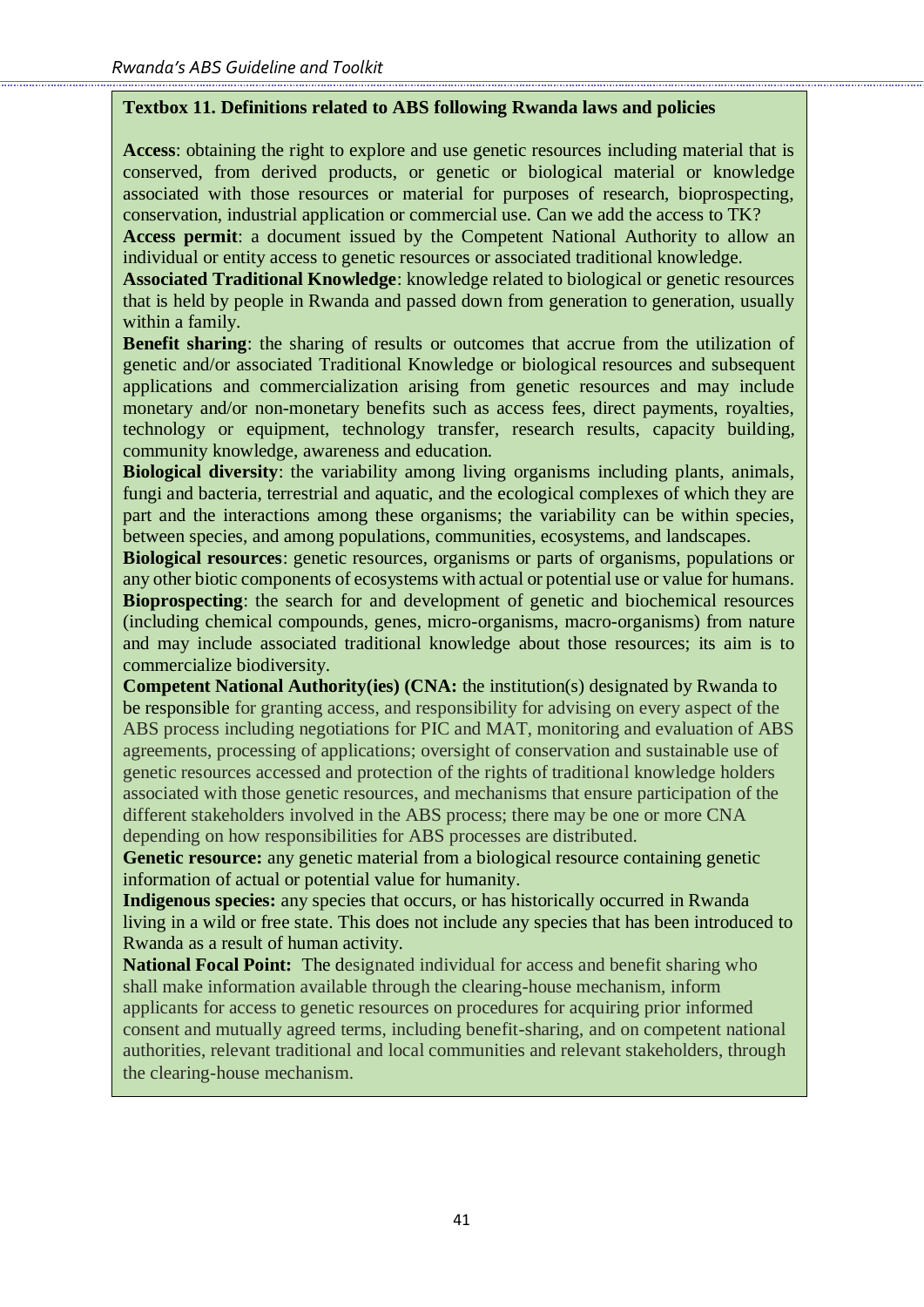## <span id="page-41-0"></span>**Chapter 8. Process used to develop the Toolkit and Guidelines**

The aim of this guideline and toolkit document is to promote and support the development of an efficient system that protects traditional knowledge, biological resources and genetic material, promote best practices, and ensure prior-informed consent and benefit-sharing for access to traditional knowledge associated with genetic resources in Rwanda. The process of developing the guideline and toolkit used the following guiding principles:

- Recognition of the value of traditional knowledge and respect for the needs of the knowledge holders
- The need to promote respect for traditional knowledge and its conservation and preservation including elimination and avoidance of unfair and inequitable uses of the knowledge
- Promotion of innovation and creativity and overall community development and capacity in Rwanda including facilitating legitimate trade in traditional knowledgebased goods and services
- Prevention of biopiracy
- Adherence to Rwanda's policies and laws

Steps in the development of this document included the following:

- 1) Consultations with UNDP and REMA staff, including presentations by and discussions with international consultants working on ABS in Rwanda and the region, and review of consultant reports.
- 2) Review of international and national policies, reports, laws, and strategies related to ABS, biodiversity, and natural resources, including guidelines and toolkits already prepared for other countries.
- 3) A consultative workshop with  $\sim$  90 traditional healers in Kigali, Rwanda in August 2018 to identify issues, concerns and knowledge base for ABS in Rwanda. Participants worked in groups to respond to questions about ABS issues which were presented in plenary sessions.
- 4) Participation in the Pan African workshop on Nagoya Protocol (ABS) held in Kigali, Rwanda in August 2018.
- 5) Consultative workshop in October 2018 in Kigali, Rwanda with stakeholders from governmental and non-governmental institutions to obtain feedback for the development of guidelines for Access and Benefit Sharing of Genetic Resources and Associated Traditional Knowledge in Rwanda. The workshop used active group facilitation techniques to gather information from the participants.
- 6) Individual interviews with stakeholders from institutions in Rwanda to gather past experiences about ABS.
- 7) A consultative workshop to review the drafted Guideline and Toolkit
- 8) A validation workshop to finalize the Guideline and Toolkit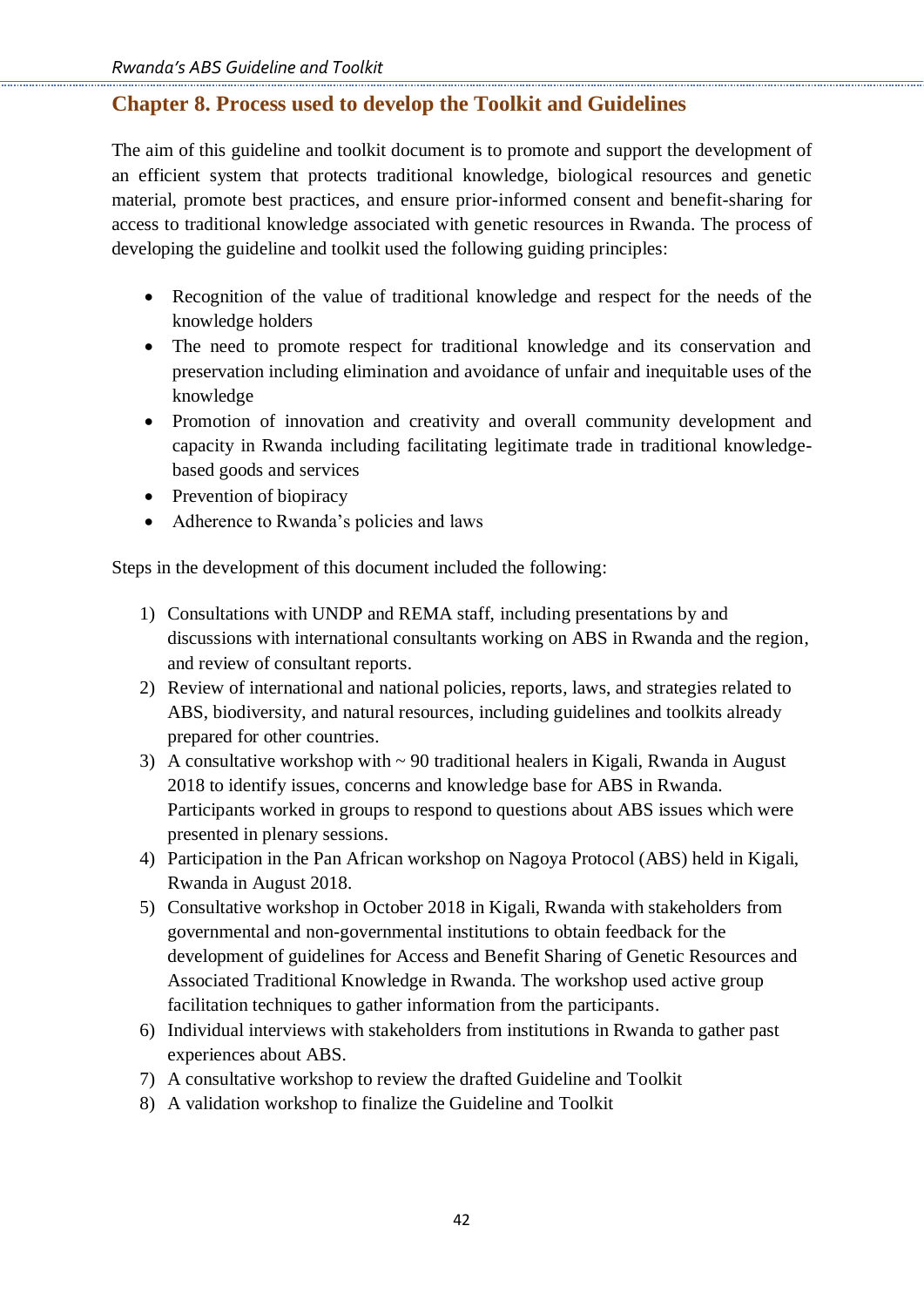#### <span id="page-42-0"></span>**Chapter 9. Bibliography**

- Bodeker, G., Klooster, C., Weisbord, E. (2014). *Prunus africana* (Hook.f.) Kalkman: The Overexploitation of a Medicinal Plant Species and its Legal Context. The journal of alternative and complementary medicine. Volume 20, Number 11, pp. 810-822. DOI: 10.1089/acm.2013.0459
- Den Biggelaar and Gold (1995). The use and value of multiple methods to capture the diversity of endogenous agroforestry knowledge: an example from Rwanda. Agroforestry Systems 30: 263-275.
- Ezeanya, C.A. (2013). Contending Issues of Intellectual Property Rights Protection and Indigenous Knowledge of Pharmacology in Africa South of the Sahara. *The Journal of Pan African Studies*, vol.6, no.5.
- Gapusi, R. J., Tona, I., Nyirigira, R. A., Gashamura, R. F., Sirikari, S., Uwimana, J. d'Arc, et al. (2013). The State of Plant Genetic Resources for Food and Agriculture in Rwanda: Country Report. Kigali: Global Plan of Action (GPA) for plant genetic resources for food and agriculture (PGRFA)
- Hinz, O.M. (2011). The Swakopmund Protocol on the Protection of Traditional Knowledge and Expressions of Folklore. Volume 3 Issue 1.
- IISD (International Institute for Sustainable Development). (2007). ABS-Management Tool Best Practice Standard and Handbook for Implementing Genetic Resource Access and Benefit-sharing Activities. State Secretariat for Economic Affairs, Swiss Federation. http://www.iisd.org/
- IRST (1997). Validating traditional knowledge: Rwanda. Examples of the development of pharmaceutical products from medicinal plants. Volume 5.
- Kenya's Access and Benefit Sharing Toolkit for Genetic Resources and Associated Traditional Knowledge. (2014). National Environment Management Authority, Nairobi, Kenya. www.nema.go.ke
- Nkurunziza, J. P. (1997). Validating traditional knowledge: Rwanda. In Examples of the development of pharmaceutical products from medicinal plants (pp. 127–134).
- Plumptre, A.J., T.R.B. Davenport, M. Behangana, R. Kityo,G. Eilu, P. Ssegawa, C. Ewango, D. Meirte, C. Kahindo, M. Herremans, J. Kerbis Peterhans, J.D. Pilgrim, M. Wilson, M. Languy, and D. Moyer. (2007). The Biodiversity of the Albertine Rift. Biological Conservation 134:178 –194.
- RoR (2015). Rwanda: State of Environment and Outlook Report. (2015). Rwanda Environment Management Authority, Kigali, Rwanda.
- RoR (2016). National Biodiversity Strategy and Action Plan. Rwanda Environment Management Authority, Kigali, Rwanda.
- Rwanda's Health Sector Policy. (2015). Ministry of Health, Government of Rwanda, Kigali, Rwanda. [www.moh.gov.rw](http://www.moh.gov.rw/)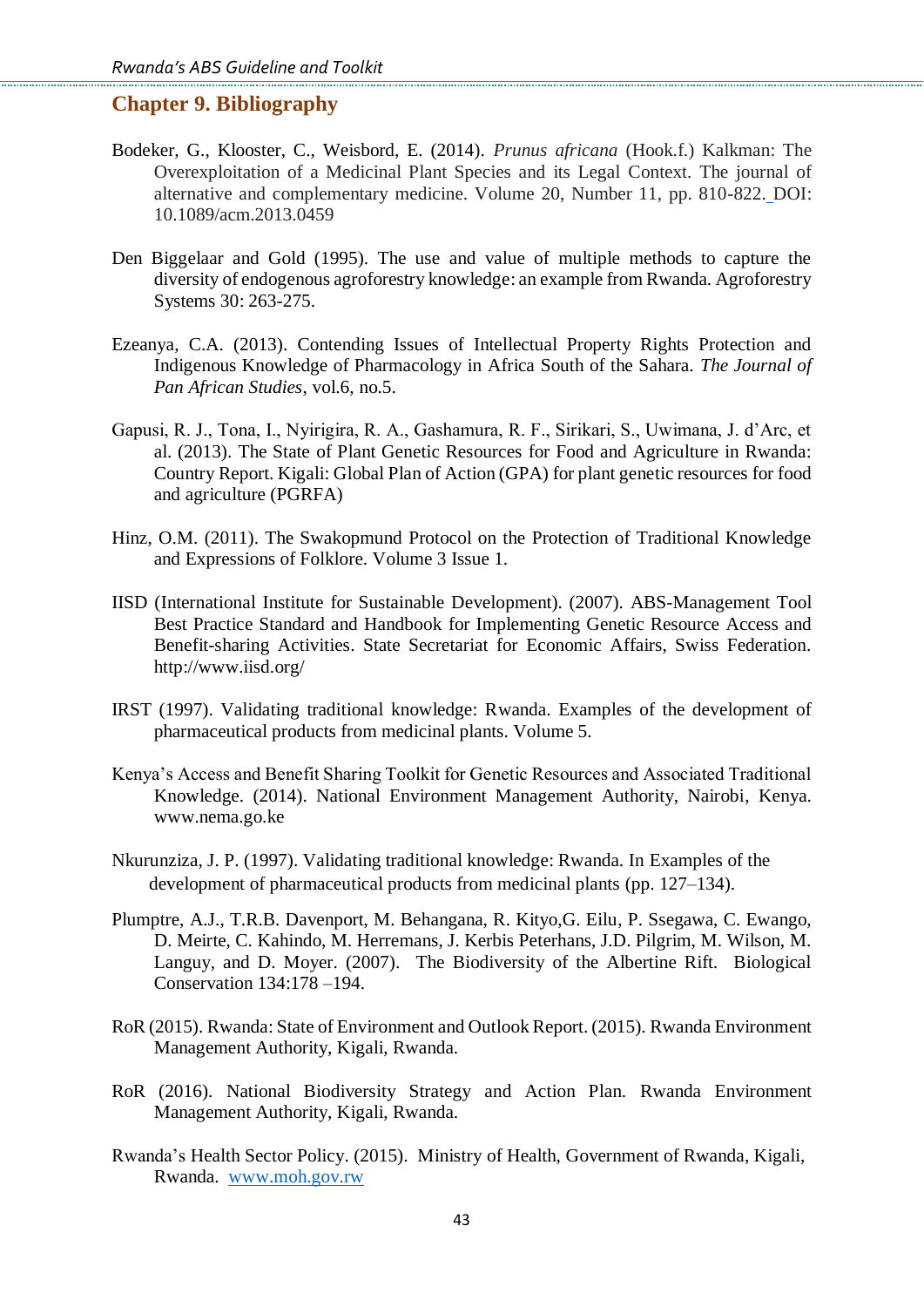- Secretariat of the Convention on Biological Diversity (2002). Bonn Guidelines on Access to Genetic Resources and Fair and Equitable Sharing of the Benefits Arising out of their Utilization. Montreal: Secretariat of the Convention on Biological Diversity.
- South Africa's Bioprospecting, Access and Benefit-Sharing Regulatory Framework Guidelines for Providers, Users and Regulators. (2012). Department of Environmental Affairs, The Environmental Evaluation Unit, University of Cape Town.
- World Intellectual Property Organization (WIPO). (2017). Documenting Traditional Knowledge – A Toolkit. Geneva, Switzerland.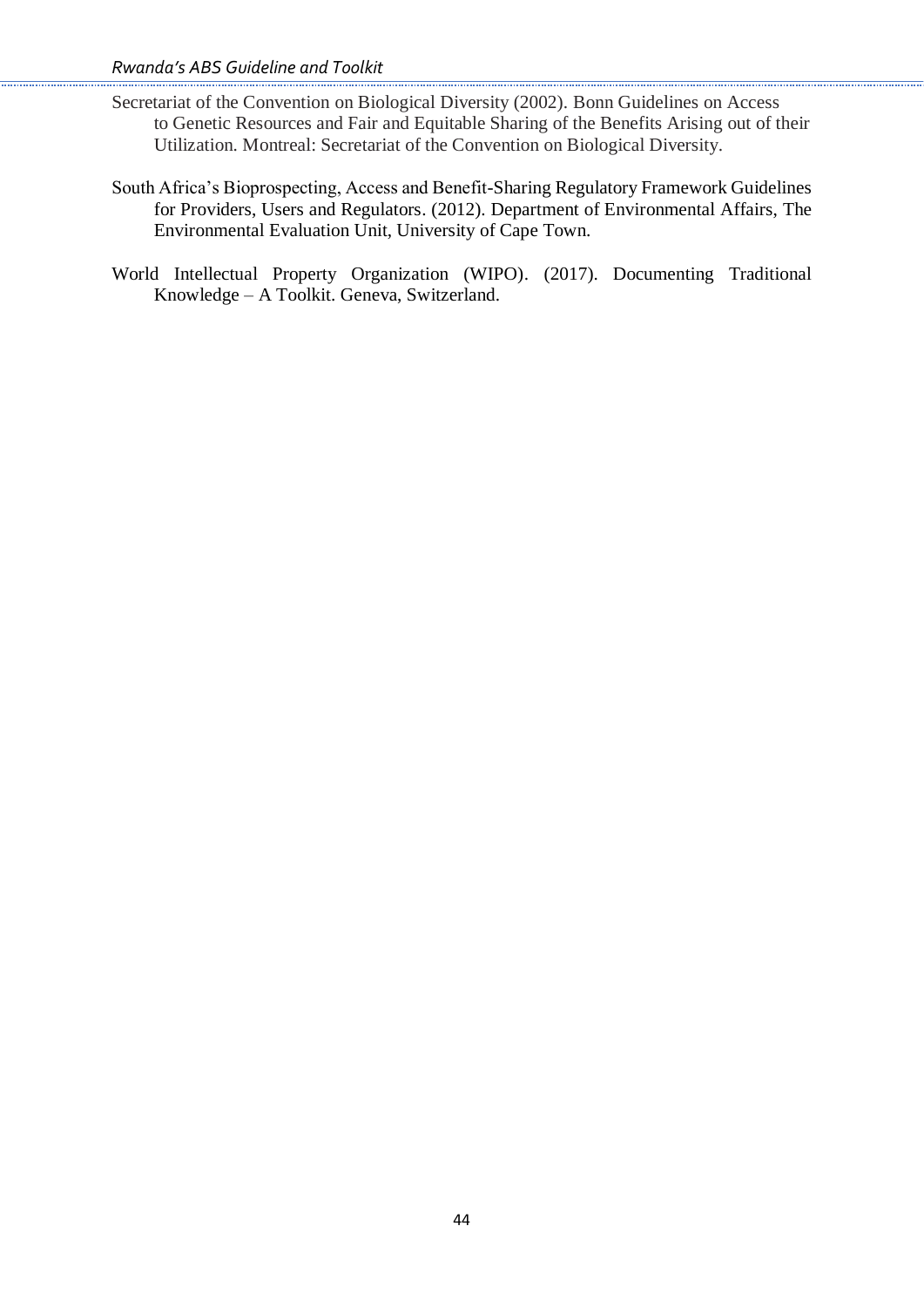## <span id="page-44-0"></span>**Annex 1: List of governmental and public institutions relevant to the ABS process in Rwanda**

| No.              | <b>Name</b>                                                                           | <b>Main field of Intervention</b>                                                                                                                                                                                                                                                                          |
|------------------|---------------------------------------------------------------------------------------|------------------------------------------------------------------------------------------------------------------------------------------------------------------------------------------------------------------------------------------------------------------------------------------------------------|
| $\mathbf{1}$     | INMR (Institute of National<br>Museums of Rwanda)                                     | Collect, preserve, research, and present Rwandese past and present<br>cultural and natural national heritage                                                                                                                                                                                               |
| $\overline{2}$   | Local government (District and<br>Sector Authorities)                                 | Coordination of good governance and administration of programs<br>that promote population wellbeing                                                                                                                                                                                                        |
| 3                | MINAGRI (Ministry of<br>Agriculture and Animal<br>Resources)                          | Initiate, develop and manage suitable programs of transformation and<br>modernization of agriculture and livestock to ensure food security<br>and to contribute to the national economy                                                                                                                    |
| $\overline{4}$   | MINICOM (Ministry of Trade<br>and Industry)                                           | Development of policies, laws and strategies for a business<br>environment conducive to competitive private sector, growth and<br>protection of consumers                                                                                                                                                  |
| 5                | MINIJUST (Ministry of Justice)                                                        | Elaboration of policies and legal instruments, and oversee the law<br>enforcement and justice                                                                                                                                                                                                              |
| 6                | MINILAF (Ministry of Lands<br>and Forestry)                                           | Developing<br>and disseminating policies, laws, strategies and<br>programs related to conservation and rational utilization of land and<br>forestry                                                                                                                                                        |
| $\boldsymbol{7}$ | MINISPOC (Ministry of Sports<br>and Culture)                                          | Collect, preserve and disseminate National documented intellectual<br>and cultural heritage                                                                                                                                                                                                                |
| 8                | MoE (Ministry of Environment)                                                         | Providing guidelines on environment management and biodiversity<br>conservation                                                                                                                                                                                                                            |
| 9                | MoH (Ministry of Health)                                                              | Provide health services to the population through the provision of<br>preventive, curative and rehabilitative health care, including the<br>control and monitoring of traditional medicine                                                                                                                 |
| 10               | <b>National Gene Bank</b>                                                             | Collect, document, conserve and manage living samples of the<br>diversity of genetic resources, including plants, animal breeds, forest<br>genetic resources and microbes and wild relatives of crops                                                                                                      |
| 11               | <b>NIRDA</b><br>(National Industrial<br>Research<br>Development<br>and<br>Agency)     | Implementation of policies, patent inventions and traditional<br>knowledge in relation to industrial development, and promotion of<br>the trade of research products, pharmaceutical research for producing<br>drugs, delivering pharmaceutical research and traditional knowledge<br>valorization permits |
| 12               | OR/RDB (Office of the<br>Registrar General, Rwanda<br>Development Board)              | Registration and protection of intellectual property rights which<br>include patent, trademarks and copyrights                                                                                                                                                                                             |
| 13               | RAB (Rwanda Agricultural<br>Board)                                                    | Development, research and extension of crops and animal production                                                                                                                                                                                                                                         |
| 14               | RALICS (Rwanda Agriculture<br>and Livestock Inspection and<br>Certification Services) | Inspection and certification of plants and animals" products entering<br>or sent out of the country.                                                                                                                                                                                                       |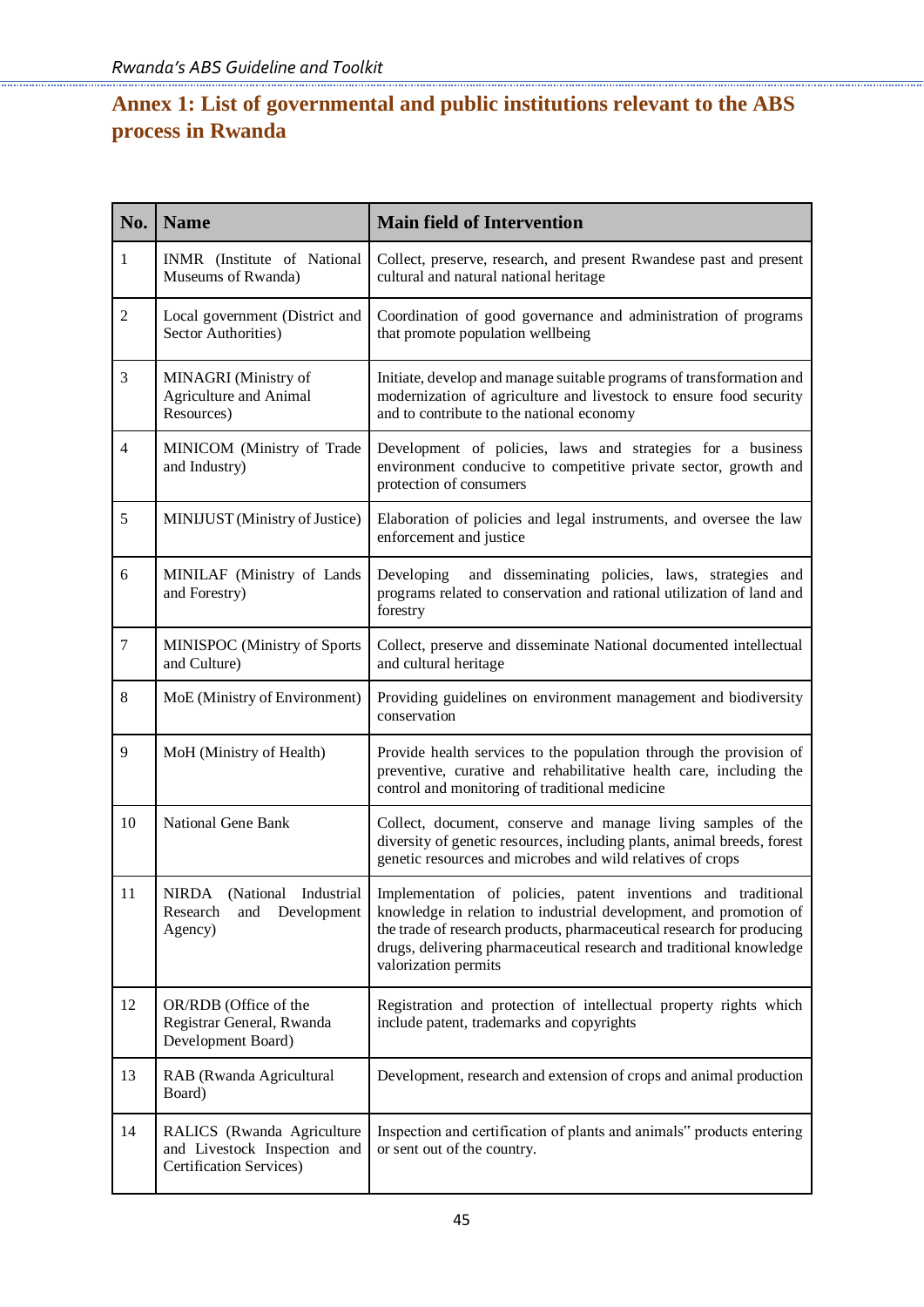| 15 | REMA (Rwanda Environment<br>Management Authority)                                                                       | Responsible for coordinating and implementing environmental<br>policies in the country and for national environmental protection,<br>conservation, promotion and overall management. REMA hosts the<br>ABS and CBD National Focal Points |
|----|-------------------------------------------------------------------------------------------------------------------------|------------------------------------------------------------------------------------------------------------------------------------------------------------------------------------------------------------------------------------------|
| 16 | RNP (Rwanda National Police)                                                                                            | Safeguard the rule of law and provide safe and crime free<br>environment for all                                                                                                                                                         |
| 17 | RSB (Rwanda Standards Board)                                                                                            | Provide standards based solutions for consumer protection and trade<br>promotion                                                                                                                                                         |
| 18 | RWFA (Rwanda Water and<br><b>Forestry Authority</b> )                                                                   | Implement policies, laws and strategies related to management of<br>forests and natural water resources                                                                                                                                  |
| 19 | UR/CoEB<br>(University)<br>of<br>Rwanda Center of Excellence in<br>Biodiversity and<br>Natural<br>Resources Management) | Biodiversity data collection, monitoring, management, capacity<br>building and bio information sharing                                                                                                                                   |
| 20 | <b>MINEDUC</b>                                                                                                          | Has hosted some conferences and workshops on traditional<br>knowledge.                                                                                                                                                                   |